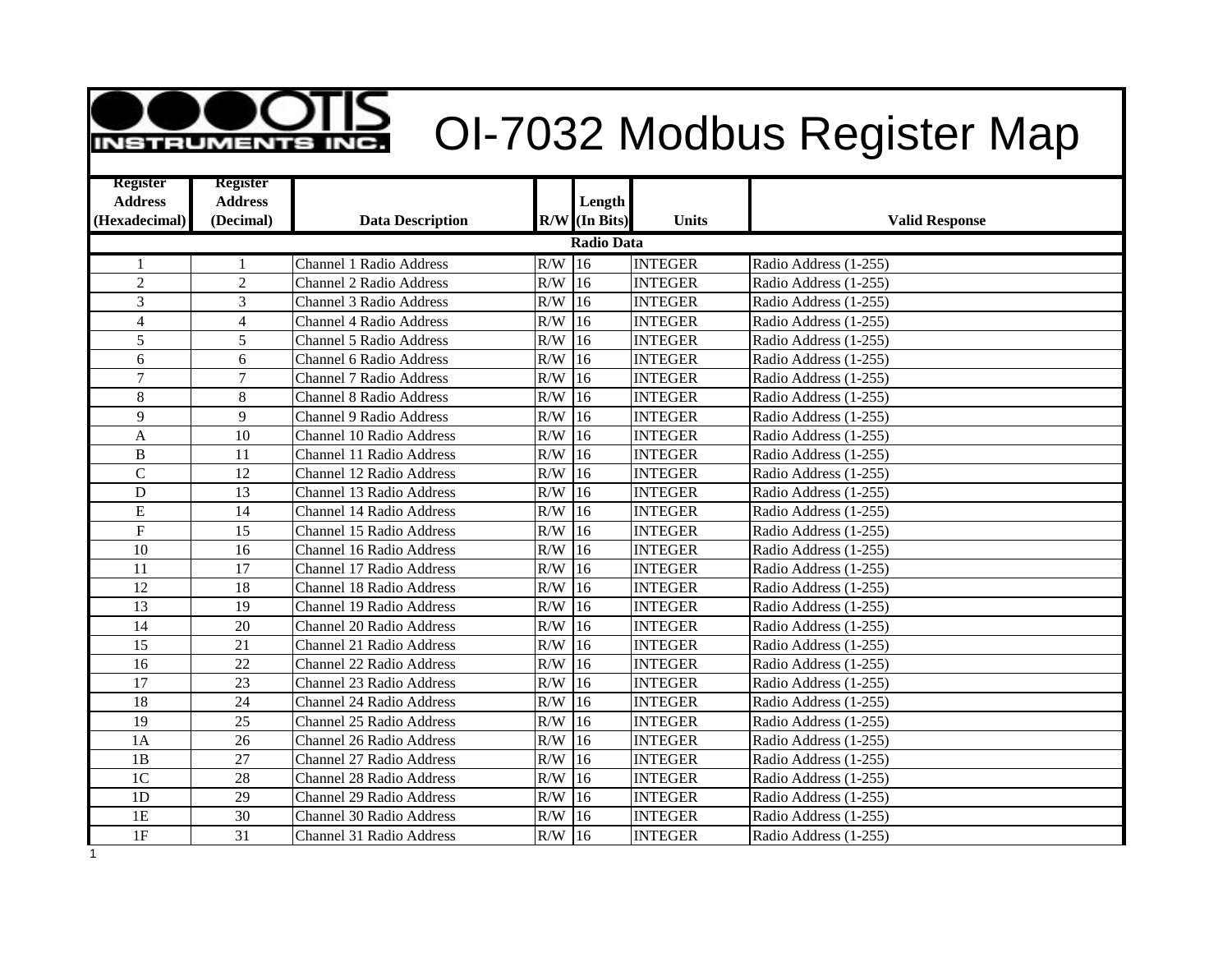| 20              | 32  | Channel 32 Radio Address | R/W          | 16              | <b>INTEGER</b>     | Radio Address (1-255)                             |
|-----------------|-----|--------------------------|--------------|-----------------|--------------------|---------------------------------------------------|
| 21              | 33  | Channel 1 Reading        | $\mathbf R$  | 32              | <b>FLOAT</b>       | Any valid sensor reading                          |
| 23              | 35  | Channel 2 Reading        | $\mathsf{R}$ | 32              | <b>FLOAT</b>       | Any valid sensor reading                          |
| 25              | 37  | Channel 3 Reading        | ${\bf R}$    | $\overline{32}$ | <b>FLOAT</b>       | Any valid sensor reading                          |
| 27              | 39  | Channel 4 Reading        | ${\bf R}$    | 32              | <b>FLOAT</b>       | Any valid sensor reading                          |
| 29              | 41  | Channel 5 Reading        | ${\bf R}$    | $\overline{32}$ | <b>FLOAT</b>       | Any valid sensor reading                          |
| 2B              | 43  | Channel 6 Reading        | ${\bf R}$    | $\overline{32}$ | <b>FLOAT</b>       | Any valid sensor reading                          |
| 2D              | 45  | Channel 7 Reading        | ${\bf R}$    | 32              | <b>FLOAT</b>       | Any valid sensor reading                          |
| 2F              | 47  | Channel 8 Reading        | ${\bf R}$    | 32              | <b>FLOAT</b>       | Any valid sensor reading                          |
| 31              | 49  | Channel 9 Reading        | $\mathbb R$  | 32              | <b>FLOAT</b>       | Any valid sensor reading                          |
| $\overline{33}$ | 51  | Channel 10 Reading       | ${\bf R}$    | 32              | <b>FLOAT</b>       | Any valid sensor reading                          |
| 35              | 53  | Channel 11 Reading       | ${\bf R}$    | $\overline{32}$ | <b>FLOAT</b>       | Any valid sensor reading                          |
| 37              | 55  | Channel 12 Reading       | ${\bf R}$    | 32              | <b>FLOAT</b>       | Any valid sensor reading                          |
| 39              | 57  | Channel 13 Reading       | ${\bf R}$    | 32              | <b>FLOAT</b>       | Any valid sensor reading                          |
| 3B              | 59  | Channel 14 Reading       | $\mathsf{R}$ | 32              | <b>FLOAT</b>       | Any valid sensor reading                          |
| 3D              | 61  | Channel 15 Reading       | ${\bf R}$    | 32              | <b>FLOAT</b>       | Any valid sensor reading                          |
| $\overline{3F}$ | 63  | Channel 16 Reading       | ${\bf R}$    | 32              | <b>FLOAT</b>       | Any valid sensor reading                          |
| 41              | 65  | Channel 17 Reading       | ${\bf R}$    | $\overline{32}$ | <b>FLOAT</b>       | Any valid sensor reading                          |
| 43              | 67  | Channel 18 Reading       | $\, {\bf R}$ | $\overline{32}$ | <b>FLOAT</b>       | Any valid sensor reading                          |
| 45              | 69  | Channel 19 Reading       | ${\bf R}$    | $\overline{32}$ | <b>FLOAT</b>       | Any valid sensor reading                          |
| 47              | 71  | Channel 20 Reading       | ${\bf R}$    | $\overline{32}$ | <b>FLOAT</b>       | Any valid sensor reading                          |
| 49              | 73  | Channel 21 Reading       | ${\bf R}$    | $\overline{32}$ | <b>FLOAT</b>       | Any valid sensor reading                          |
| $4\mathrm{B}$   | 75  | Channel 22 Reading       | ${\bf R}$    | 32              | <b>FLOAT</b>       | Any valid sensor reading                          |
| 4D              | 77  | Channel 23 Reading       | $\mathsf R$  | $\overline{32}$ | <b>FLOAT</b>       | Any valid sensor reading                          |
| $4\mathrm{F}$   | 79  | Channel 24 Reading       | ${\bf R}$    | 32              | <b>FLOAT</b>       | Any valid sensor reading                          |
| 51              | 81  | Channel 25 Reading       | ${\bf R}$    | 32              | <b>FLOAT</b>       | Any valid sensor reading                          |
| $\overline{53}$ | 83  | Channel 26 Reading       | $\mathsf R$  | 32              | <b>FLOAT</b>       | Any valid sensor reading                          |
| 55              | 85  | Channel 27 Reading       | $\mathsf R$  | 32              | <b>FLOAT</b>       | Any valid sensor reading                          |
| 57              | 87  | Channel 28 Reading       | ${\bf R}$    | $\overline{32}$ | <b>FLOAT</b>       | Any valid sensor reading                          |
| 59              | 89  | Channel 29 Reading       | ${\bf R}$    | 32              | <b>FLOAT</b>       | Any valid sensor reading                          |
| 5B              | 91  | Channel 30 Reading       | $\mathbf R$  | $\overline{32}$ | <b>FLOAT</b>       | Any valid sensor reading                          |
| 5D              | 93  | Channel 31 Reading       | ${\bf R}$    | 32              | <b>FLOAT</b>       | Any valid sensor reading                          |
| $5F$            | 95  | Channel 32 Reading       | ${\bf R}$    | 32              | <b>FLOAT</b>       | Any valid sensor reading                          |
| 61              | 97  | Channel 1 Mode           | ${\bf R}$    | 16              | <b>ENUMERATION</b> | 0-7 See Mode Enumeration Below                    |
| 62              | 98  | Channel 2 Mode           | ${\bf R}$    | 16              |                    | <b>ENUMERATION 0-7 See Mode Enumeration Below</b> |
| 63              | 99  | Channel 3 Mode           | $\mathbf R$  | 16              |                    | ENUMERATION 0-7 See Mode Enumeration Below        |
| 64              | 100 | Channel 4 Mode           | ${\bf R}$    | 16              |                    | <b>ENUMERATION</b> 0-7 See Mode Enumeration Below |
| 65              | 101 | Channel 5 Mode           | ${\bf R}$    | 16              |                    | <b>ENUMERATION 0-7 See Mode Enumeration Below</b> |
| 66              | 102 | Channel 6 Mode           | ${\bf R}$    | 16              |                    | <b>ENUMERATION 0-7 See Mode Enumeration Below</b> |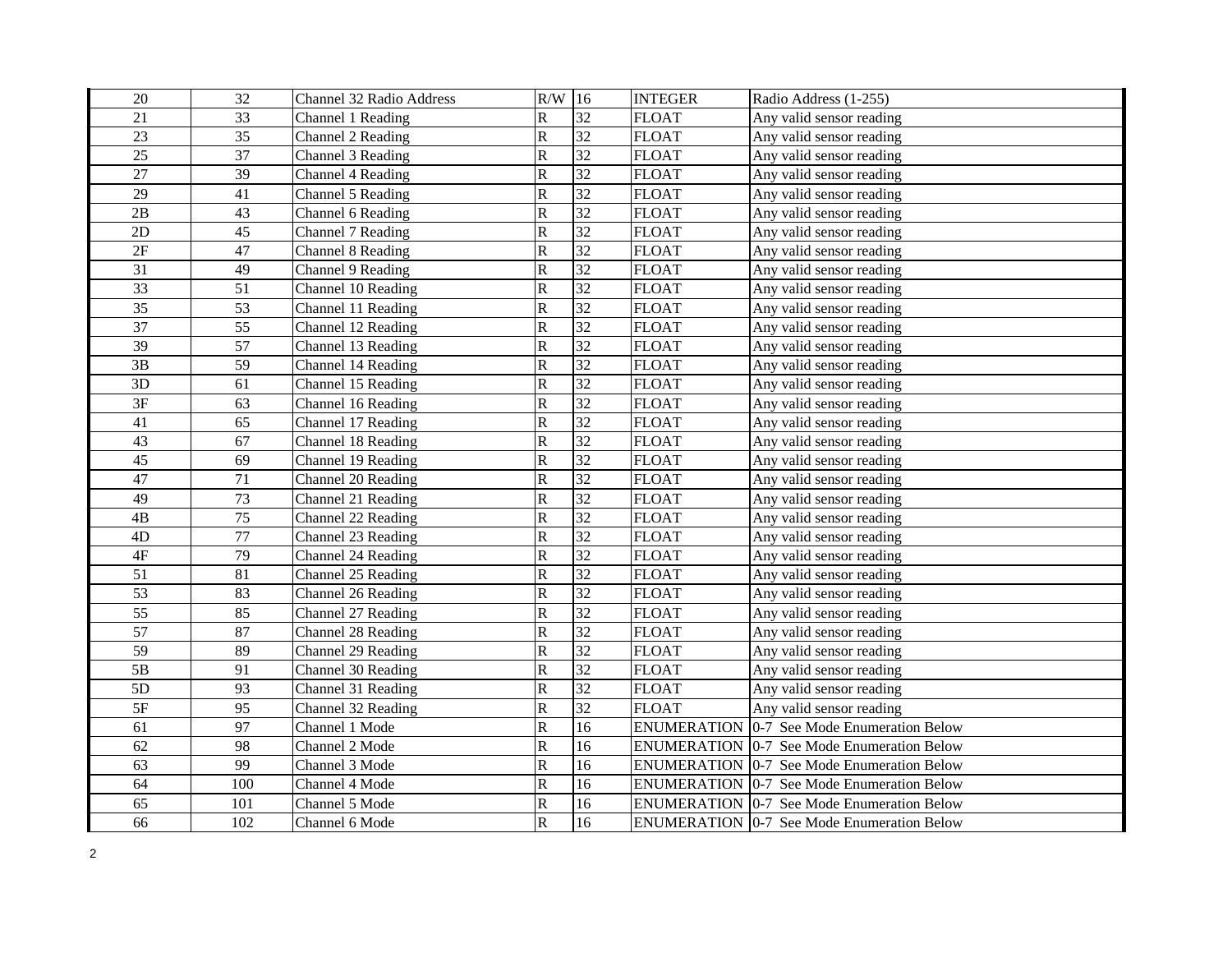| 67              | 103 | Channel 7 Mode           | $\overline{\mathsf{R}}$ | 16              |              | <b>ENUMERATION 0-7 See Mode Enumeration Below</b> |
|-----------------|-----|--------------------------|-------------------------|-----------------|--------------|---------------------------------------------------|
| 68              | 104 | Channel 8 Mode           | $\mathbb{R}$            | 16              |              | <b>ENUMERATION 0-7 See Mode Enumeration Below</b> |
| 69              | 105 | Channel 9 Mode           | $\mathbb{R}$            | 16              |              | <b>ENUMERATION</b> 0-7 See Mode Enumeration Below |
| <b>6A</b>       | 106 | Channel 10 Mode          | ${\bf R}$               | 16              |              | <b>ENUMERATION 0-7 See Mode Enumeration Below</b> |
| 6 <b>B</b>      | 107 | Channel 11 Mode          | ${\bf R}$               | 16              |              | <b>ENUMERATION 0-7 See Mode Enumeration Below</b> |
| 6C              | 108 | Channel 12 Mode          | ${\bf R}$               | 16              |              | <b>ENUMERATION 0-7 See Mode Enumeration Below</b> |
| 6D              | 109 | Channel 13 Mode          | ${\bf R}$               | 16              |              | <b>ENUMERATION 0-7 See Mode Enumeration Below</b> |
| 6E              | 110 | Channel 14 Mode          | ${\bf R}$               | 16              |              | <b>ENUMERATION 0-7 See Mode Enumeration Below</b> |
| 6F              | 111 | Channel 15 Mode          | ${\bf R}$               | 16              |              | <b>ENUMERATION 0-7 See Mode Enumeration Below</b> |
| $70\,$          | 112 | Channel 16 Mode          | $\mathbb R$             | 16              |              | <b>ENUMERATION 0-7 See Mode Enumeration Below</b> |
| $\overline{71}$ | 113 | Channel 17 Mode          | ${\bf R}$               | 16              |              | <b>ENUMERATION 0-7 See Mode Enumeration Below</b> |
| 72              | 114 | Channel 18 Mode          | ${\bf R}$               | 16              |              | <b>ENUMERATION 0-7 See Mode Enumeration Below</b> |
| 73              | 115 | Channel 19 Mode          | ${\bf R}$               | 16              |              | <b>ENUMERATION 0-7 See Mode Enumeration Below</b> |
| 74              | 116 | Channel 20 Mode          | ${\bf R}$               | 16              |              | <b>ENUMERATION 0-7 See Mode Enumeration Below</b> |
| $\overline{75}$ | 117 | Channel 21 Mode          | $\overline{\mathsf{R}}$ | 16              |              | <b>ENUMERATION 0-7 See Mode Enumeration Below</b> |
| 76              | 118 | Channel 22 Mode          | ${\bf R}$               | 16              |              | <b>ENUMERATION 0-7 See Mode Enumeration Below</b> |
| $\overline{77}$ | 119 | Channel 23 Mode          | ${\bf R}$               | $\overline{16}$ |              | ENUMERATION   0-7 See Mode Enumeration Below      |
| 78              | 120 | Channel 24 Mode          | ${\bf R}$               | 16              |              | <b>ENUMERATION 0-7 See Mode Enumeration Below</b> |
| 79              | 121 | Channel 25 Mode          | $\overline{\mathsf{R}}$ | 16              |              | <b>ENUMERATION 0-7 See Mode Enumeration Below</b> |
| 7A              | 122 | Channel 26 Mode          | ${\bf R}$               | 16              |              | <b>ENUMERATION 0-7 See Mode Enumeration Below</b> |
| $7\mathrm{B}$   | 123 | Channel 27 Mode          | ${\bf R}$               | 16              |              | <b>ENUMERATION 0-7 See Mode Enumeration Below</b> |
| $7\mathrm{C}$   | 124 | Channel 28 Mode          | ${\bf R}$               | 16              |              | ENUMERATION   0-7 See Mode Enumeration Below      |
| $7\mathrm{D}$   | 125 | Channel 29 Mode          | ${\bf R}$               | 16              |              | ENUMERATION   0-7 See Mode Enumeration Below      |
| $7\mathrm{E}$   | 126 | Channel 30 Mode          | ${\bf R}$               | 16              |              | ENUMERATION   0-7 See Mode Enumeration Below      |
| $\overline{7F}$ | 127 | Channel 31 Mode          | ${\bf R}$               | 16              |              | ENUMERATION 0-7 See Mode Enumeration Below        |
| 80              | 128 | Channel 32 Mode          | ${\bf R}$               | 16              |              | ENUMERATION   0-7 See Mode Enumeration Below      |
| $\overline{81}$ | 129 | Channel 1 Battery        | ${\bf R}$               | 32              | <b>FLOAT</b> | Sensor Input Voltage $(>= 0.0)$                   |
| 83              | 131 | Channel 2 Battery        | $\overline{R}$          | 32              | <b>FLOAT</b> | Sensor Input Voltage $(>=0.0)$                    |
| 85              | 133 | Channel 3 Battery        | ${\bf R}$               | $\overline{32}$ | <b>FLOAT</b> | Sensor Input Voltage $(>= 0.0)$                   |
| 87              | 135 | <b>Channel 4 Battery</b> | $\mathbf R$             | 32              | <b>FLOAT</b> | Sensor Input Voltage $(>=0.0)$                    |
| 89              | 137 | Channel 5 Battery        | $\mathbf R$             | $\overline{32}$ | <b>FLOAT</b> | Sensor Input Voltage $(>=0.0)$                    |
| 8B              | 139 | Channel 6 Battery        | $\mathbf R$             | 32              | <b>FLOAT</b> | Sensor Input Voltage $(>= 0.0)$                   |
| 8D              | 141 | Channel 7 Battery        | $\mathbb{R}$            | $\overline{32}$ | <b>FLOAT</b> | Sensor Input Voltage $(>= 0.0)$                   |
| $8\mathrm{F}$   | 143 | <b>Channel 8 Battery</b> | ${\bf R}$               | $\overline{32}$ | <b>FLOAT</b> | Sensor Input Voltage $(>= 0.0)$                   |
| 91              | 145 | <b>Channel 9 Battery</b> | ${\bf R}$               | $\overline{32}$ | <b>FLOAT</b> | Sensor Input Voltage $(>= 0.0)$                   |
| 93              | 147 | Channel 10 Battery       | ${\bf R}$               | $\overline{32}$ | <b>FLOAT</b> | Sensor Input Voltage( $>= 0.0$ )                  |
| 95              | 149 | Channel 11 Battery       | $\mathbf R$             | $\overline{32}$ | <b>FLOAT</b> | Sensor Input Voltage $(>= 0.0)$                   |
| 97              | 151 | Channel 12 Battery       | ${\bf R}$               | 32              | <b>FLOAT</b> | Sensor Input Voltage $(>= 0.0)$                   |
| 99              | 153 | Channel 13 Battery       | $\mathbf R$             | $\overline{32}$ | <b>FLOAT</b> | Sensor Input Voltage( $>= 0.0$ )                  |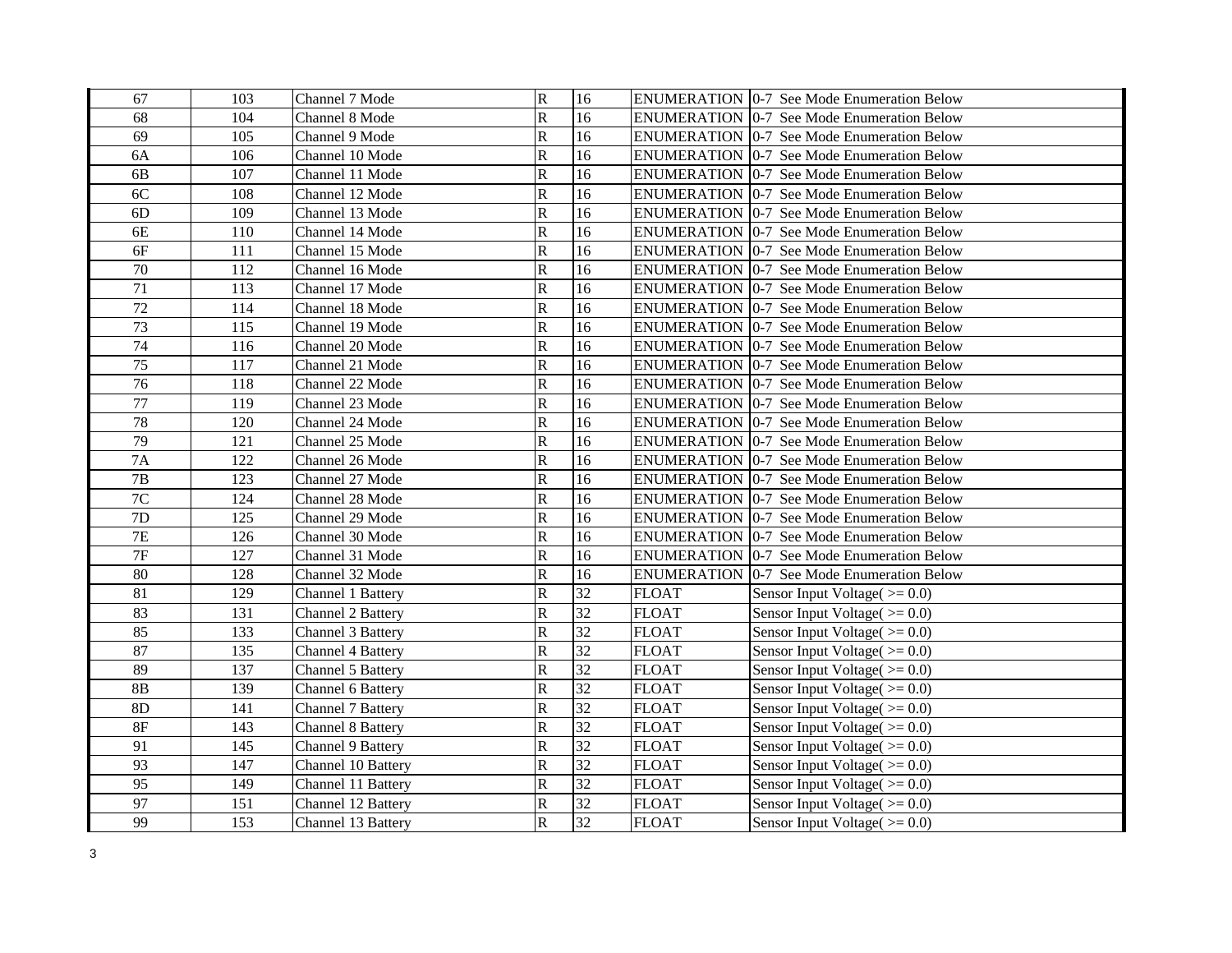| 9 <sub>B</sub>         | 155 | <b>Channel 14 Battery</b>               | $\mathbf R$           | 32              | <b>FLOAT</b>   | Sensor Input Voltage( $>= 0.0$ )                                   |
|------------------------|-----|-----------------------------------------|-----------------------|-----------------|----------------|--------------------------------------------------------------------|
| 9 <sub>D</sub>         | 157 | Channel 15 Battery                      | $\overline{\text{R}}$ | 32              | <b>FLOAT</b>   | Sensor Input Voltage $(>=0.0)$                                     |
| 9F                     | 159 | Channel 16 Battery                      | $\overline{\text{R}}$ | 32              | <b>FLOAT</b>   | Sensor Input Voltage( $>= 0.0$ )                                   |
| A <sub>1</sub>         | 161 | Channel 17 Battery                      | R                     | $\overline{32}$ | <b>FLOAT</b>   | Sensor Input Voltage( $>= 0.0$ )                                   |
| A3                     | 163 | Channel 18 Battery                      | ${\bf R}$             | 32              | <b>FLOAT</b>   | Sensor Input Voltage $(>=0.0)$                                     |
| A <sub>5</sub>         | 165 | Channel 19 Battery                      | R                     | $\overline{32}$ | <b>FLOAT</b>   | Sensor Input Voltage $(>=0.0)$                                     |
| A7                     | 167 | Channel 20 Battery                      | R                     | 32              | <b>FLOAT</b>   | Sensor Input Voltage $(>=0.0)$                                     |
| A <sub>9</sub>         | 169 | Channel 21 Battery                      | ${\bf R}$             | $\overline{32}$ | <b>FLOAT</b>   | Sensor Input Voltage $(>=0.0)$                                     |
| $\mathbf{A}\mathbf{B}$ | 171 | Channel 22 Battery                      | R                     | $\overline{32}$ | <b>FLOAT</b>   | Sensor Input Voltage( $>= 0.0$ )                                   |
| ${\rm AD}$             | 173 | Channel 23 Battery                      | R                     | $\overline{32}$ | <b>FLOAT</b>   | Sensor Input Voltage $(>= 0.0)$                                    |
| $\rm AF$               | 175 | Channel 24 Battery                      | R                     | $\overline{32}$ | <b>FLOAT</b>   | Sensor Input Voltage $(>= 0.0)$                                    |
| B1                     | 177 | Channel 25 Battery                      | R                     | $\overline{32}$ | <b>FLOAT</b>   | Sensor Input Voltage( $>= 0.0$ )                                   |
| B <sub>3</sub>         | 179 | Channel 26 Battery                      | $\overline{\text{R}}$ | $\overline{32}$ | <b>FLOAT</b>   | Sensor Input Voltage( $>= 0.0$ )                                   |
| B <sub>5</sub>         | 181 | Channel 27 Battery                      | $\overline{\text{R}}$ | $\overline{32}$ | <b>FLOAT</b>   | Sensor Input Voltage( $>= 0.0$ )                                   |
| B7                     | 183 | Channel 28 Battery                      | $\overline{\text{R}}$ | $\overline{32}$ | <b>FLOAT</b>   | Sensor Input Voltage $(>=0.0)$                                     |
| <b>B9</b>              | 185 | Channel 29 Battery                      | $\overline{\text{R}}$ | 32              | <b>FLOAT</b>   | Sensor Input Voltage( $>= 0.0$ )                                   |
| <b>BB</b>              | 187 | Channel 30 Battery                      | R                     | $\overline{32}$ | <b>FLOAT</b>   | Sensor Input Voltage( $>= 0.0$ )                                   |
| <b>BD</b>              | 189 | Channel 31 Battery                      | R                     | $\overline{32}$ | <b>FLOAT</b>   | Sensor Input Voltage $(>=0.0)$                                     |
| $\rm BF$               | 191 | Channel 32 Battery                      | ${\bf R}$             | 32              | <b>FLOAT</b>   | Sensor Input Voltage $(>= 0.0)$                                    |
| C1                     | 193 | Channel 1 Sec Since Last Message        | ${\bf R}$             | 16              | <b>INTEGER</b> | $-1-32768$ Seconds, $-1 =$ no transmissions. Staying $0 =$ timeout |
| C2                     | 194 | Channel 2 Sec Since Last Message        | ${\bf R}$             | 16              | <b>INTEGER</b> | $-1-32768$ Seconds, $-1 =$ no transmissions. Staying $0 =$ timeout |
| $\overline{C}$         | 195 | Channel 3 Sec Since Last Message        | ${\bf R}$             | 16              | <b>INTEGER</b> | $-1-32768$ Seconds, $-1 =$ no transmissions. Staying $0 =$ timeout |
| C4                     | 196 | Channel 4 Sec Since Last Message        | ${\bf R}$             | 16              | <b>INTEGER</b> | $-1-32768$ Seconds, $-1 =$ no transmissions. Staying $0 =$ timeout |
| C <sub>5</sub>         | 197 | Channel 5 Sec Since Last Message        | ${\bf R}$             | 16              | <b>INTEGER</b> | $-1-32768$ Seconds, $-1 =$ no transmissions. Staying $0 =$ timeout |
| $\overline{C6}$        | 198 | <b>Channel 6 Sec Since Last Message</b> | ${\bf R}$             | 16              | <b>INTEGER</b> | $-1-32768$ Seconds, $-1 =$ no transmissions. Staying $0 =$ timeout |
| $\overline{C7}$        | 199 | Channel 7 Sec Since Last Message        | ${\bf R}$             | 16              | <b>INTEGER</b> | $-1-32768$ Seconds, $-1 =$ no transmissions. Staying $0 =$ timeout |
| C8                     | 200 | Channel 8 Sec Since Last Message        | ${\bf R}$             | 16              | <b>INTEGER</b> | $-1-32768$ Seconds, $-1 =$ no transmissions. Staying $0 =$ timeout |
| C9                     | 201 | Channel 9 Sec Since Last Message        | ${\bf R}$             | 16              | <b>INTEGER</b> | $-1-32768$ Seconds, $-1 =$ no transmissions. Staying $0 =$ timeout |
| CA                     | 202 | Channel 10 Sec Since Last Message       | ${\bf R}$             | 16              | <b>INTEGER</b> | $-1-32768$ Seconds, $-1 =$ no transmissions. Staying $0 =$ timeout |
| CB                     | 203 | Channel 11 Sec Since Last Message       | ${\bf R}$             | 16              | <b>INTEGER</b> | $-1-32768$ Seconds, $-1 =$ no transmissions. Staying $0 =$ timeout |
| CC                     | 204 | Channel 12 Sec Since Last Message       | ${\bf R}$             | 16              | <b>INTEGER</b> | $-1-32768$ Seconds, $-1$ = no transmissions. Staying $0 =$ timeout |
| CD                     | 205 | Channel 13 Sec Since Last Message       | ${\bf R}$             | 16              | <b>INTEGER</b> | $-1-32768$ Seconds, $-1 =$ no transmissions. Staying $0 =$ timeout |
| CE                     | 206 | Channel 14 Sec Since Last Message       | ${\bf R}$             | 16              | <b>INTEGER</b> | $-1-32768$ Seconds, $-1 =$ no transmissions. Staying $0 =$ timeout |
| $\cal{CF}$             | 207 | Channel 15 Sec Since Last Message       | ${\bf R}$             | 16              | <b>INTEGER</b> | $-1-32768$ Seconds, $-1 =$ no transmissions. Staying $0 =$ timeout |
| $\rm D0$               | 208 | Channel 16 Sec Since Last Message       | ${\bf R}$             | 16              | <b>INTEGER</b> | $-1-32768$ Seconds, $-1 =$ no transmissions. Staying $0 =$ timeout |
| D1                     | 209 | Channel 17 Sec Since Last Message       | ${\bf R}$             | $16\,$          | <b>INTEGER</b> | $-1-32768$ Seconds, $-1 =$ no transmissions. Staying $0 =$ timeout |
| D2                     | 210 | Channel 18 Sec Since Last Message       | ${\bf R}$             | 16              | <b>INTEGER</b> | $-1-32768$ Seconds, $-1 =$ no transmissions. Staying $0 =$ timeout |
| D <sub>3</sub>         | 211 | Channel 19 Sec Since Last Message       | R                     | 16              | <b>INTEGER</b> | $-1-32768$ Seconds, $-1 =$ no transmissions. Staying $0 =$ timeout |
| D <sub>4</sub>         | 212 | Channel 20 Sec Since Last Message       | $\mathbf R$           | 16              | <b>INTEGER</b> | $-1-32768$ Seconds, $-1 =$ no transmissions. Staying $0 =$ timeout |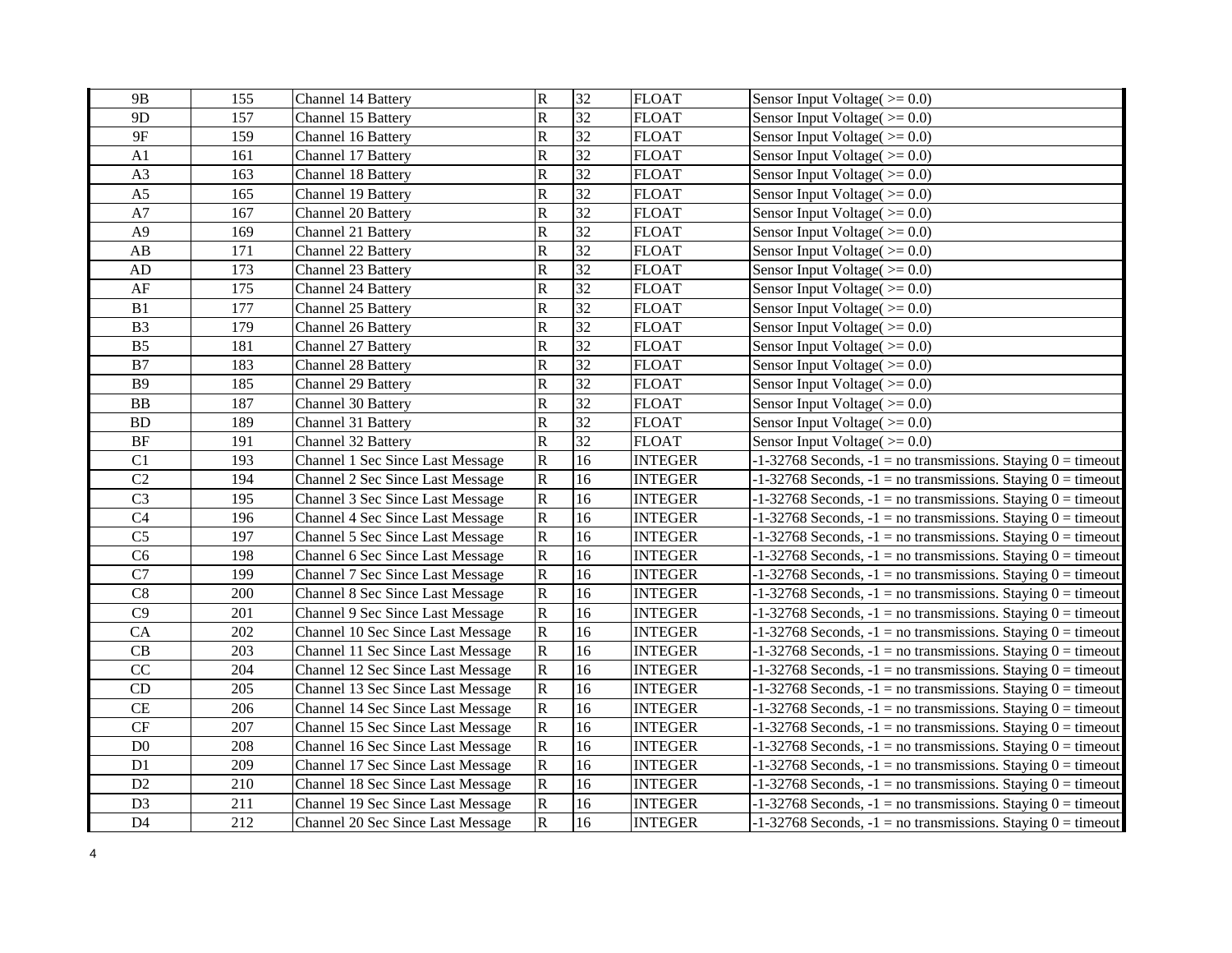| D <sub>5</sub> | 213 | Channel 21 Sec Since Last Message | ${\bf R}$    | 16              | <b>INTEGER</b> | $-1-32768$ Seconds, $-1 =$ no transmissions. Staying $0 =$ timeout |
|----------------|-----|-----------------------------------|--------------|-----------------|----------------|--------------------------------------------------------------------|
| D <sub>6</sub> | 214 | Channel 22 Sec Since Last Message | $\mathbf R$  | 16              | <b>INTEGER</b> | $-1-32768$ Seconds, $-1 =$ no transmissions. Staying $0 =$ timeout |
| D7             | 215 | Channel 23 Sec Since Last Message | R            | 16              | <b>INTEGER</b> | $-1-32768$ Seconds, $-1 =$ no transmissions. Staying $0 =$ timeout |
| D <sub>8</sub> | 216 | Channel 24 Sec Since Last Message | $\mathbf R$  | 16              | <b>INTEGER</b> | $-1-32768$ Seconds, $-1 =$ no transmissions. Staying $0 =$ timeout |
| D <sub>9</sub> | 217 | Channel 25 Sec Since Last Message | R            | 16              | <b>INTEGER</b> | $-1-32768$ Seconds, $-1 =$ no transmissions. Staying $0 =$ timeout |
| DA             | 218 | Channel 26 Sec Since Last Message | ${\bf R}$    | 16              | <b>INTEGER</b> | $-1-32768$ Seconds, $-1 =$ no transmissions. Staying $0 =$ timeout |
| DB             | 219 | Channel 27 Sec Since Last Message | ${\bf R}$    | 16              | <b>INTEGER</b> | $-1-32768$ Seconds, $-1 =$ no transmissions. Staying $0 =$ timeout |
| DC             | 220 | Channel 28 Sec Since Last Message | ${\bf R}$    | 16              | <b>INTEGER</b> | $-1-32768$ Seconds, $-1 =$ no transmissions. Staying $0 =$ timeout |
| DD             | 221 | Channel 29 Sec Since Last Message | ${\bf R}$    | 16              | <b>INTEGER</b> | $-1-32768$ Seconds, $-1 =$ no transmissions. Staying $0 =$ timeout |
| DE             | 222 | Channel 30 Sec Since Last Message | ${\bf R}$    | 16              | <b>INTEGER</b> | $-1-32768$ Seconds, $-1 =$ no transmissions. Staying $0 =$ timeout |
| DF             | 223 | Channel 31 Sec Since Last Message | ${\bf R}$    | 16              | <b>INTEGER</b> | $-1-32768$ Seconds, $-1 =$ no transmissions. Staying $0 =$ timeout |
| ${\rm E0}$     | 224 | Channel 32 Sec Since Last Message | R            | 16              | <b>INTEGER</b> | $-1-32768$ Seconds, $-1 =$ no transmissions. Staying $0 =$ timeout |
| E1             | 225 | Channel 1 Sensor Type             | $\mathsf R$  | 16              |                | ENUMERATION 0-31 See Sensor Type Enumeration Below                 |
| E2             | 226 | Channel 2 Sensor Type             | $\mathsf R$  | 16              |                | ENUMERATION   0-31 See Sensor Type Enumeration Below               |
| E <sub>3</sub> | 227 | Channel 3 Sensor Type             | $\mathsf{R}$ | 16              |                | <b>ENUMERATION</b> [0-31 See Sensor Type Enumeration Below         |
| E <sub>4</sub> | 228 | Channel 4 Sensor Type             | $\mathbf R$  | 16              |                | <b>ENUMERATION</b> 0-31 See Sensor Type Enumeration Below          |
| E <sub>5</sub> | 229 | Channel 5 Sensor Type             | R            | 16              |                | <b>ENUMERATION</b> 0-31 See Sensor Type Enumeration Below          |
| E <sub>6</sub> | 230 | Channel 6 Sensor Type             | $\mathsf R$  | 16              |                | ENUMERATION 0-31 See Sensor Type Enumeration Below                 |
| E7             | 231 | Channel 7 Sensor Type             | R            | 16              |                | <b>ENUMERATION</b> 0-31 See Sensor Type Enumeration Below          |
| E8             | 232 | Channel 8 Sensor Type             | $\mathsf R$  | 16              |                | <b>ENUMERATION</b> [0-31 See Sensor Type Enumeration Below         |
| E <sub>9</sub> | 233 | Channel 9 Sensor Type             | R            | 16              |                | ENUMERATION 0-31 See Sensor Type Enumeration Below                 |
| EA             | 234 | Channel 10 Sensor Type            | $\mathsf R$  | 16              |                | ENUMERATION 0-31 See Sensor Type Enumeration Below                 |
| ${\rm EB}$     | 235 | Channel 11 Sensor Type            | R            | 16              |                | <b>ENUMERATION</b> 0-31 See Sensor Type Enumeration Below          |
| EC             | 236 | Channel 12 Sensor Type            | $\mathsf R$  | 16              |                | <b>ENUMERATION</b> 0-31 See Sensor Type Enumeration Below          |
| ${\rm ED}$     | 237 | Channel 13 Sensor Type            | ${\bf R}$    | 16              |                | <b>ENUMERATION</b> [0-31 See Sensor Type Enumeration Below         |
| $\rm{EE}$      | 238 | Channel 14 Sensor Type            | $\mathsf R$  | 16              |                | <b>ENUMERATION</b> [0-31 See Sensor Type Enumeration Below         |
| $\rm EF$       | 239 | Channel 15 Sensor Type            | $\mathsf R$  | 16              |                | ENUMERATION   0-31 See Sensor Type Enumeration Below               |
| ${\rm F0}$     | 240 | Channel 16 Sensor Type            | $\mathsf R$  | $\overline{16}$ |                | ENUMERATION 0-31 See Sensor Type Enumeration Below                 |
| F1             | 241 | Channel 17 Sensor Type            | R            | 16              |                | ENUMERATION 0-31 See Sensor Type Enumeration Below                 |
| $\rm F2$       | 242 | Channel 18 Sensor Type            | ${\bf R}$    | 16              |                | <b>ENUMERATION</b> 0-31 See Sensor Type Enumeration Below          |
| F3             | 243 | Channel 19 Sensor Type            | ${\bf R}$    | 16              |                | <b>ENUMERATION</b> 0-31 See Sensor Type Enumeration Below          |
| ${\rm F4}$     | 244 | Channel 20 Sensor Type            | ${\bf R}$    | 16              |                | <b>ENUMERATION</b> 0-31 See Sensor Type Enumeration Below          |
| ${\rm F}5$     | 245 | Channel 21 Sensor Type            | $\mathbb{R}$ | 16              |                | <b>ENUMERATION</b> 0-31 See Sensor Type Enumeration Below          |
| F <sub>6</sub> | 246 | Channel 22 Sensor Type            | $\mathbf R$  | 16              |                | <b>ENUMERATION</b> 0-31 See Sensor Type Enumeration Below          |
| ${\rm F}7$     | 247 | Channel 23 Sensor Type            | R            | 16              |                | <b>ENUMERATION</b> 0-31 See Sensor Type Enumeration Below          |
| ${\rm F}8$     | 248 | Channel 24 Sensor Type            | $\mathbb{R}$ | 16              |                | ENUMERATION   0-31 See Sensor Type Enumeration Below               |
| F <sub>9</sub> | 249 | Channel 25 Sensor Type            | R            | 16              |                | <b>ENUMERATION</b> [0-31 See Sensor Type Enumeration Below         |
| ${\rm FA}$     | 250 | Channel 26 Sensor Type            | ${\bf R}$    | 16              |                | ENUMERATION 0-31 See Sensor Type Enumeration Below                 |
| ${\rm FB}$     | 251 | Channel 27 Sensor Type            | $\mathbf R$  | 16              |                | <b>ENUMERATION</b> 0-31 See Sensor Type Enumeration Below          |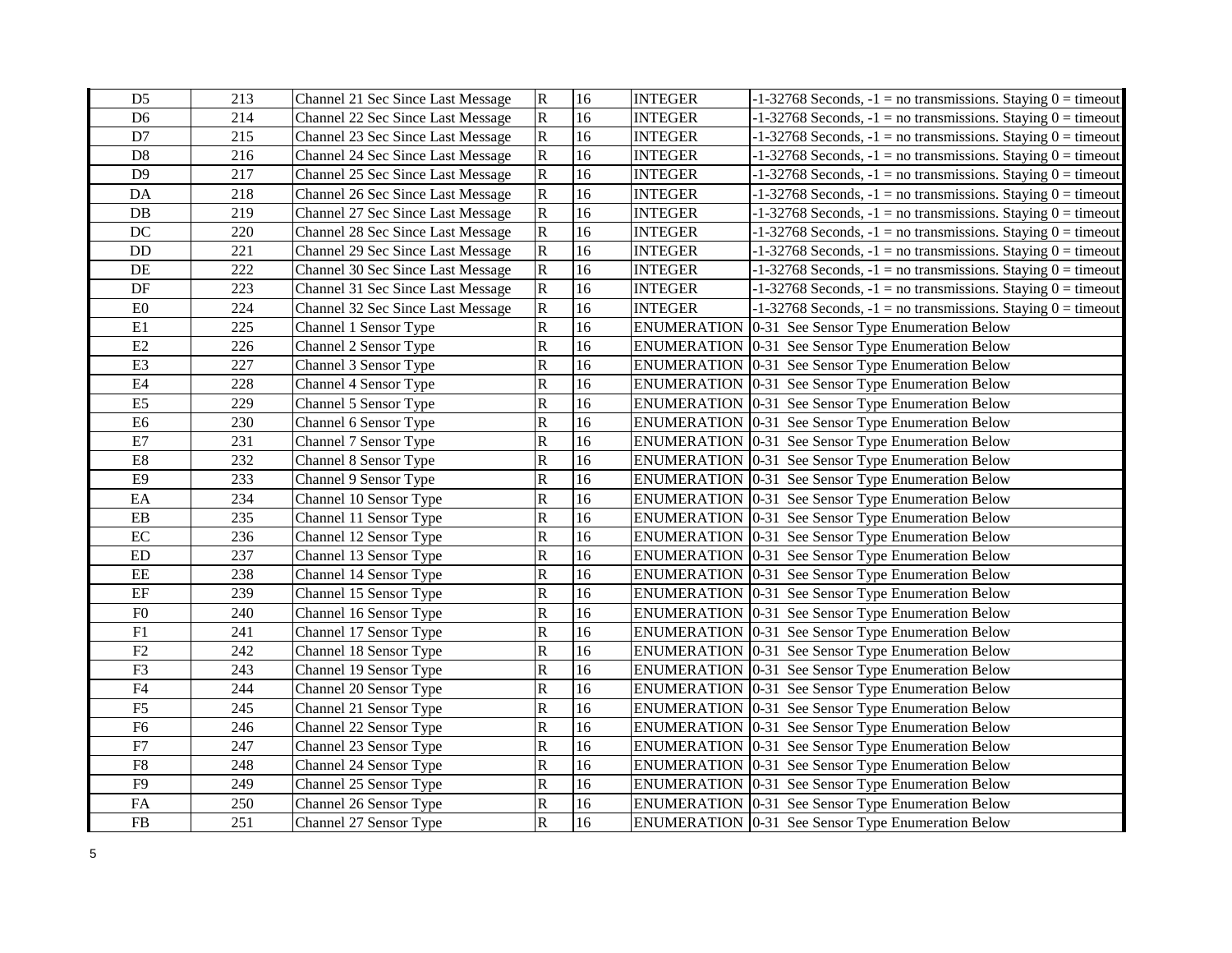| ${\rm FC}$ | 252 | Channel 28 Sensor Type | $\mathbf R$             | 16 | ENUMERATION 0-31 See Sensor Type Enumeration Below                      |
|------------|-----|------------------------|-------------------------|----|-------------------------------------------------------------------------|
| FD         | 253 | Channel 29 Sensor Type | $\mathsf{R}$            | 16 | ENUMERATION 0-31 See Sensor Type Enumeration Below                      |
| $\rm FE$   | 254 | Channel 30 Sensor Type | $\mathbf R$             | 16 | ENUMERATION   0-31 See Sensor Type Enumeration Below                    |
| $\rm FF$   | 255 | Channel 31 Sensor Type | $\mathbb R$             | 16 | <b>ENUMERATION</b> 0-31 See Sensor Type Enumeration Below               |
| 100        | 256 | Channel 32 Sensor Type | ${\bf R}$               | 16 | <b>ENUMERATION</b>   0-31 See Sensor Type Enumeration Below             |
| 101        | 257 | Channel 1 Gas Type     | $\mathbf R$             | 16 | ENUMERATION 0-127 See Gas Enumeration below                             |
| 102        | 258 | Channel 2 Gas Type     | $\mathbb R$             | 16 | ENUMERATION 0-127 See Gas Enumeration below                             |
| 103        | 259 | Channel 3 Gas Type     | $\mathbf R$             | 16 | <b>ENUMERATION</b> 0-127 See Gas Enumeration below                      |
| 104        | 260 | Channel 4 Gas Type     | $\mathbb R$             | 16 | ENUMERATION 0-127 See Gas Enumeration below                             |
| 105        | 261 | Channel 5 Gas Type     | $\mathsf R$             | 16 | ENUMERATION 0-127 See Gas Enumeration below                             |
| 106        | 262 | Channel 6 Gas Type     | $\mathbf R$             | 16 | ENUMERATION   0-127 See Gas Enumeration below                           |
| 107        | 263 | Channel 7 Gas Type     | $\mathsf R$             | 16 | ENUMERATION 0-127 See Gas Enumeration below                             |
| 108        | 264 | Channel 8 Gas Type     | $\overline{\mathsf{R}}$ | 16 | ENUMERATION 0-127 See Gas Enumeration below                             |
| 109        | 265 | Channel 9 Gas Type     | $\mathsf R$             | 16 | ENUMERATION 0-127 See Gas Enumeration below                             |
| 10A        | 266 | Channel 10 Gas Type    | $\mathsf R$             | 16 | ENUMERATION 0-127 See Gas Enumeration below                             |
| 10B        | 267 | Channel 11 Gas Type    | $\mathsf{R}$            | 16 | <b>ENUMERATION</b> 0-127 See Gas Enumeration below                      |
| 10C        | 268 | Channel 12 Gas Type    | $\mathsf{R}% _{T}$      | 16 | <b>ENUMERATION 0-127 See Gas Enumeration below</b>                      |
| 10D        | 269 | Channel 13 Gas Type    | $\mathsf{R}% _{T}$      | 16 | ENUMERATION 0-127 See Gas Enumeration below                             |
| 10E        | 270 | Channel 14 Gas Type    | $\mathsf{R}$            | 16 | ENUMERATION 0-127 See Gas Enumeration below                             |
| 10F        | 271 | Channel 15 Gas Type    | $\mathsf{R}$            | 16 | <b>ENUMERATION</b> 0-127 See Gas Enumeration below                      |
| 110        | 272 | Channel 16 Gas Type    | $\mathsf{R}$            | 16 | <b>ENUMERATION</b> 0-127 See Gas Enumeration below                      |
| 111        | 273 | Channel 17 Gas Type    | $\mathbf R$             | 16 | ENUMERATION 0-127 See Gas Enumeration below                             |
| 112        | 274 | Channel 18 Gas Type    | $\mathsf{R}% _{T}$      | 16 | <b>ENUMERATION 0-127 See Gas Enumeration below</b>                      |
| 113        | 275 | Channel 19 Gas Type    | $\, {\bf R}$            | 16 | <b>ENUMERATION 0-127 See Gas Enumeration below</b>                      |
| 114        | 276 | Channel 20 Gas Type    | $\mathbf R$             | 16 | <b>ENUMERATION 0-127 See Gas Enumeration below</b>                      |
| 115        | 277 | Channel 21 Gas Type    | $\mathbf R$             | 16 | ENUMERATION 0-127 See Gas Enumeration below                             |
| 116        | 278 | Channel 22 Gas Type    | $\overline{\mathsf{R}}$ | 16 | ENUMERATION 0-127 See Gas Enumeration below                             |
| 117        | 279 | Channel 23 Gas type    | $\mathbf R$             | 16 | ENUMERATION 0-127 See Gas Enumeration below                             |
| 118        | 280 | Channel 24 Gas Type    | ${\bf R}$               | 16 | ENUMERATION 0-127 See Gas Enumeration below                             |
| 119        | 281 | Channel 25 Gas Type    | ${\bf R}$               | 16 | ENUMERATION 0-127 See Gas Enumeration below                             |
| 11A        | 282 | Channel 26 Gas Type    | $\mathsf R$             | 16 | ENUMERATION 0-127 See Gas Enumeration below                             |
| 11B        | 283 | Channel 27 Gas Type    | $\mathbf R$             | 16 | ENUMERATION 0-127 See Gas Enumeration below                             |
| 11C        | 284 | Channel 28 Gas Type    | $\mathbf R$             | 16 | ENUMERATION 0-127 See Gas Enumeration below                             |
| 11D        | 285 | Channel 29 Gas Type    | $R/W^*16$               |    | ENUMERATION 0-127 See Gas Enumeration below *Writable if set to Wired   |
| 11E        | 286 | Channel 30 Gas Type    | $R/W^*16$               |    | ENUMERATION 0-127 See Gas Enumeration below *Writable if set to Wired   |
| 11F        | 287 | Channel 31 Gas Type    | $R/W^*$ 16              |    | ENUMERATION 0-127 See Gas Enumeration below *Writable if set to Wired   |
| 120        | 288 | Channel 32 Gas Type    | $R/W^*16$               |    | ENUMERATION   0-127 See Gas Enumeration below *Writable if set to Wired |
| 121        | 289 | Channel 1 Fault        | $\mathbf R$             | 16 | <b>ENUMERATION</b> 0-15 See Fault Enumeration below                     |
| 122        | 290 | Channel 2 Fault        | $\mathbf R$             | 16 | <b>ENUMERATION</b> 0-15 See Fault Enumeration below                     |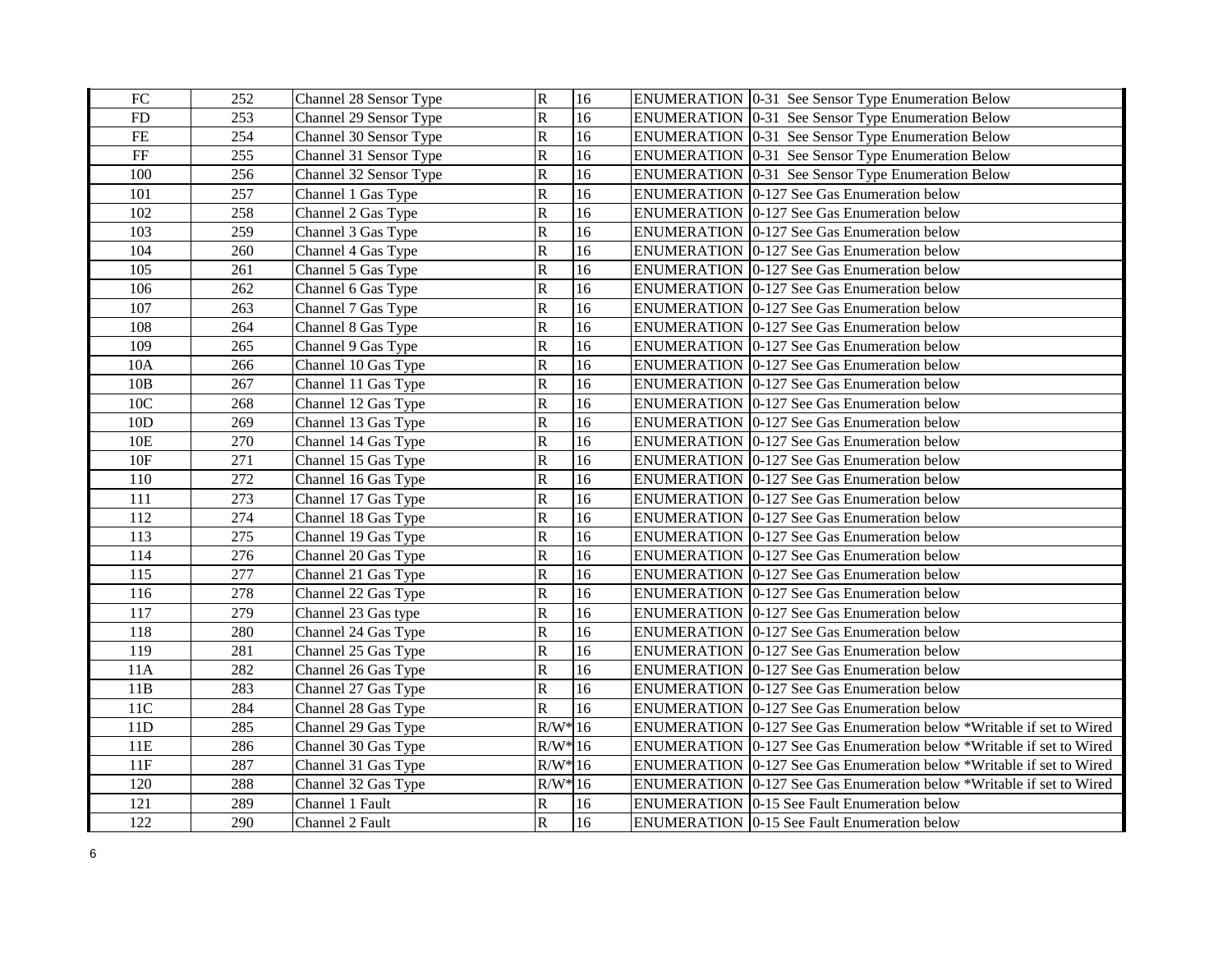| 123 | 291 | Channel 3 Fault  | ${\bf R}$    | 16            | <b>ENUMERATION 0-15 See Fault Enumeration below</b>      |
|-----|-----|------------------|--------------|---------------|----------------------------------------------------------|
| 124 | 292 | Channel 4 Fault  | ${\bf R}$    | 16            | <b>ENUMERATION 10-15 See Fault Enumeration below</b>     |
| 125 | 293 | Channel 5 Fault  | $\mathbf R$  | 16            | <b>ENUMERATION 0-15 See Fault Enumeration below</b>      |
| 126 | 294 | Channel 6 Fault  | $\mathbf R$  | 16            | <b>ENUMERATION 0-15 See Fault Enumeration below</b>      |
| 127 | 295 | Channel 7 Fault  | $\mathbb R$  | 16            | ENUMERATION   0-15 See Fault Enumeration below           |
| 128 | 296 | Channel 8 Fault  | ${\bf R}$    | 16            | <b>ENUMERATION 0-15 See Fault Enumeration below</b>      |
| 129 | 297 | Channel 9 Fault  | ${\bf R}$    | 16            | <b>ENUMERATION 0-15 See Fault Enumeration below</b>      |
| 12A | 298 | Channel 10 Fault | ${\bf R}$    | 16            | ENUMERATION   0-15 See Fault Enumeration below           |
| 12B | 299 | Channel 11 Fault | $\mathbb R$  | 16            | ENUMERATION   0-15 See Fault Enumeration below           |
| 12C | 300 | Channel 12 Fault | $\mathbb R$  | 16            | <b>ENUMERATION 0-15 See Fault Enumeration below</b>      |
| 12D | 301 | Channel 13 Fault | $\mathbb{R}$ | 16            | <b>ENUMERATION 0-15 See Fault Enumeration below</b>      |
| 12E | 302 | Channel 14 Fault | R            | 16            | <b>ENUMERATION 10-15 See Fault Enumeration below</b>     |
| 12F | 303 | Channel 15 Fault | ${\bf R}$    | 16            | ENUMERATION   0-15 See Fault Enumeration below           |
| 130 | 304 | Channel 16 Fault | ${\bf R}$    | 16            | <b>ENUMERATION 10-15 See Fault Enumeration below</b>     |
| 131 | 305 | Channel 17 Fault | $\mathbb R$  | 16            | <b>ENUMERATION 0-15 See Fault Enumeration below</b>      |
| 132 | 306 | Channel 18 Fault | ${\bf R}$    | 16            | <b>ENUMERATION 0-15 See Fault Enumeration below</b>      |
| 133 | 307 | Channel 19 Fault | R            | 16            | <b>ENUMERATION 0-15 See Fault Enumeration below</b>      |
| 134 | 308 | Channel 20 Fault | R            | 16            | <b>ENUMERATION 0-15 See Fault Enumeration below</b>      |
| 135 | 309 | Channel 21 Fault | ${\bf R}$    | 16            | <b>ENUMERATION 0-15 See Fault Enumeration below</b>      |
| 136 | 310 | Channel 22 Fault | $\mathbb R$  | 16            | <b>ENUMERATION 0-15 See Fault Enumeration below</b>      |
| 137 | 311 | Channel 23 Fault | $\mathbb R$  | 16            | ENUMERATION   0-15 See Fault Enumeration below           |
| 138 | 312 | Channel 24 Fault | R            | 16            | <b>ENUMERATION 0-15 See Fault Enumeration below</b>      |
| 139 | 313 | Channel 25 Fault | R            | 16            | <b>ENUMERATION 10-15 See Fault Enumeration below</b>     |
| 13A | 314 | Channel 26 Fault | R            | 16            | <b>ENUMERATION 0-15 See Fault Enumeration below</b>      |
| 13B | 315 | Channel 27 Fault | $\mathbf R$  | 16            | ENUMERATION   0-15 See Fault Enumeration below           |
| 13C | 316 | Channel 28 Fault | $\mathbf R$  | 16            | <b>ENUMERATION 10-15 See Fault Enumeration below</b>     |
| 13D | 317 | Channel 29 Fault | ${\bf R}$    | 16            | ENUMERATION   0-15 See Fault Enumeration below           |
| 13E | 318 | Channel 30 Fault | $\mathsf R$  | 16            | ENUMERATION   0-15 See Fault Enumeration below           |
| 13F | 319 | Channel 31 Fault | R            | 16            | ENUMERATION   0-15 See Fault Enumeration below           |
| 140 | 320 | Channel 32 Fault | $\mathbb{R}$ | 16            | ENUMERATION   0-15 See Fault Enumeration below           |
| 141 | 321 | Channel 1 On/Off | R/W          | 16            | ENUMERATION $ 0 - 1$ , 0 means off, 1 means on           |
| 142 | 322 | Channel 2 On/Off | R/W          | 16            | ENUMERATION $ 0 - 1$ , 0 means off, 1 means on           |
| 143 | 323 | Channel 3 On/Off | $R/W$ 16     |               | ENUMERATION $ 0 - 1$ , 0 means off, 1 means on           |
| 144 | 324 | Channel 4 On/Off | R/W          | 16            | ENUMERATION $ 0 - 1$ , 0 means off, 1 means on           |
| 145 | 325 | Channel 5 On/Off | R/W          | <sup>16</sup> | ENUMERATION $\vert 0-1, 0 \rangle$ means off, 1 means on |
| 146 | 326 | Channel 6 On/Off | $R/W$ 16     |               | ENUMERATION $ 0-1, 0 $ means off, 1 means on             |
| 147 | 327 | Channel 7 On/Off | $R/W$ 16     |               | ENUMERATION $ 0 - 1$ , 0 means off, 1 means on           |
| 148 | 328 | Channel 8 On/Off | R/W          | <sup>16</sup> | ENUMERATION $ 0 - 1$ , 0 means off, 1 means on           |
| 149 | 329 | Channel 9 On/Off | $R/W$ 16     |               | ENUMERATION $\vert 0-1, 0 \rangle$ means off, 1 means on |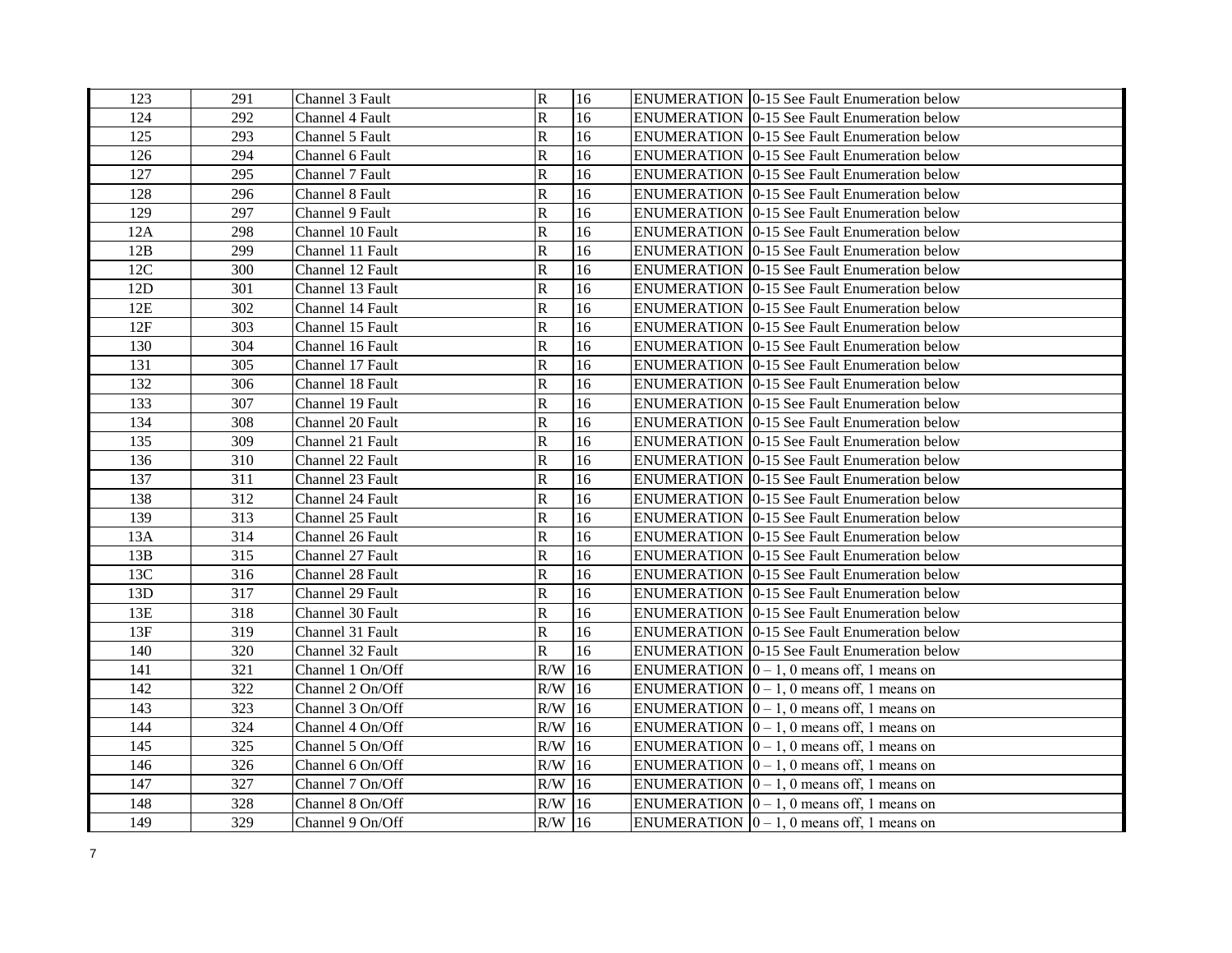| 14A | 330 | Channel 10 On/Off         | $R/W$ 16 |               | ENUMERATION $ 0 - 1$ , 0 means off, 1 means on |
|-----|-----|---------------------------|----------|---------------|------------------------------------------------|
| 14B | 331 | Channel 11 On/Off         | $R/W$ 16 |               | ENUMERATION $ 0 - 1$ , 0 means off, 1 means on |
| 14C | 332 | Channel 12 On/Off         | $R/W$ 16 |               | ENUMERATION $ 0 - 1$ , 0 means off, 1 means on |
| 14D | 333 | Channel 13 On/Off         | $R/W$ 16 |               | ENUMERATION $ 0 - 1$ , 0 means off, 1 means on |
| 14E | 334 | Channel 14 On/Off         | $R/W$ 16 |               | ENUMERATION $[0 - 1, 0$ means off, 1 means on  |
| 14F | 335 | Channel 15 On/Off         | $R/W$ 16 |               | ENUMERATION $[0 - 1, 0$ means off, 1 means on  |
| 150 | 336 | Channel 16 On/Off         | R/W      | 16            | ENUMERATION $ 0-1, 0 $ means off, 1 means on   |
| 151 | 337 | Channel 17 On/Off         | R/W      | 16            | ENUMERATION $[0 - 1, 0$ means off, 1 means on  |
| 152 | 338 | Channel 18 On/Off         | R/W      | 16            | ENUMERATION $ 0 - 1$ , 0 means off, 1 means on |
| 153 | 339 | Channel 19 On/Off         | R/W      | 16            | ENUMERATION $[0 - 1, 0$ means off, 1 means on  |
| 154 | 340 | Channel 20 On/Off         | R/W      | 16            | ENUMERATION $ 0-1, 0 $ means off, 1 means on   |
| 155 | 341 | Channel 21 On/Off         | R/W      | 16            | ENUMERATION $ 0-1, 0 $ means off, 1 means on   |
| 156 | 342 | Channel 22 On/Off         | R/W      | 16            | ENUMERATION $ 0-1, 0 $ means off, 1 means on   |
| 157 | 343 | Channel 23 On/Off         | R/W      | 16            | ENUMERATION $[0 - 1, 0$ means off, 1 means on  |
| 158 | 344 | Channel 24 On/Off         | $R/W$ 16 |               | ENUMERATION $ 0-1, 0 $ means off, 1 means on   |
| 159 | 345 | Channel 25 On/Off         | $R/W$ 16 |               | ENUMERATION $ 0 - 1$ , 0 means off, 1 means on |
| 15A | 346 | Channel 26 On/Off         | $R/W$ 16 |               | ENUMERATION $[0 - 1, 0$ means off, 1 means on  |
| 15B | 347 | Channel 27 On/Off         | $R/W$ 16 |               | ENUMERATION $ 0-1, 0 $ means off, 1 means on   |
| 15C | 348 | Channel 28 On/Off         | R/W      | 16            | ENUMERATION $[0 - 1, 0$ means off, 1 means on  |
| 15D | 349 | Channel 29 On/Off         | R/W      | 16            | ENUMERATION $[0 - 1, 0$ means off, 1 means on  |
| 15E | 350 | Channel 30 On/Off         | R/W      | 16            | ENUMERATION $[0 - 1, 0$ means off, 1 means on  |
| 15F | 351 | Channel 31 On/Off         | R/W      | 16            | ENUMERATION $ 0 - 1$ , 0 means off, 1 means on |
| 160 | 352 | Channel 32 On/Off         | R/W      | 16            | ENUMERATION $ 0-1, 0 $ means off, 1 means on   |
| 161 | 353 | Channel 1 Relay 1 On/Off  | R/W      | 16            | ENUMERATION $ 0-1, 0 $ means off, 1 means on   |
| 162 | 354 | Channel 2 Relay 1 On/Off  | R/W      | 16            | ENUMERATION $ 0 - 1$ , 0 means off, 1 means on |
| 163 | 355 | Channel 3 Relay 1 On/Off  | $R/W$ 16 |               | ENUMERATION $ 0 - 1$ , 0 means off, 1 means on |
| 164 | 356 | Channel 4 Relay 1 On/Off  | $R/W$ 16 |               | ENUMERATION $ 0 - 1$ , 0 means off, 1 means on |
| 165 | 357 | Channel 5 Relay 1 On/Off  | $R/W$ 16 |               | ENUMERATION $ 0 - 1$ , 0 means off, 1 means on |
| 166 | 358 | Channel 6 Relay 1 On/Off  | $R/W$ 16 |               | ENUMERATION $ 0 - 1$ , 0 means off, 1 means on |
| 167 | 359 | Channel 7 Relay 1 On/Off  | R/W      | 16            | ENUMERATION $[0 - 1, 0$ means off, 1 means on  |
| 168 | 360 | Channel 8 Relay 1 On/Off  | R/W      | 16            | ENUMERATION $ 0 - 1$ , 0 means off, 1 means on |
| 169 | 361 | Channel 9 Relay 1 On/Off  | R/W      | 16            | ENUMERATION $ 0 - 1$ , 0 means off, 1 means on |
| 16A | 362 | Channel 10 Relay 1 On/Off | R/W      | 16            | ENUMERATION $ 0-1, 0 $ means off, 1 means on   |
| 16B | 363 | Channel 11 Relay 1 On/Off | R/W      | 16            | ENUMERATION $ 0 - 1$ , 0 means off, 1 means on |
| 16C | 364 | Channel 12 Relay 1 On/Off | R/W      | <sup>16</sup> | ENUMERATION $ 0 - 1$ , 0 means off, 1 means on |
| 16D | 365 | Channel 13 Relay 1 On/Off | R/W      | 16            | ENUMERATION $ 0-1, 0 $ means off, 1 means on   |
| 16E | 366 | Channel 14 Relay 1 On/Off | R/W      | $ 16\rangle$  | ENUMERATION $ 0-1, 0 $ means off, 1 means on   |
| 16F | 367 | Channel 15 Relay 1 On/Off | R/W      | 16            | ENUMERATION $ 0 - 1$ , 0 means off, 1 means on |
| 170 | 368 | Channel 16 Relay 1 On/Off | $R/W$ 16 |               | ENUMERATION $ 0 - 1$ , 0 means off, 1 means on |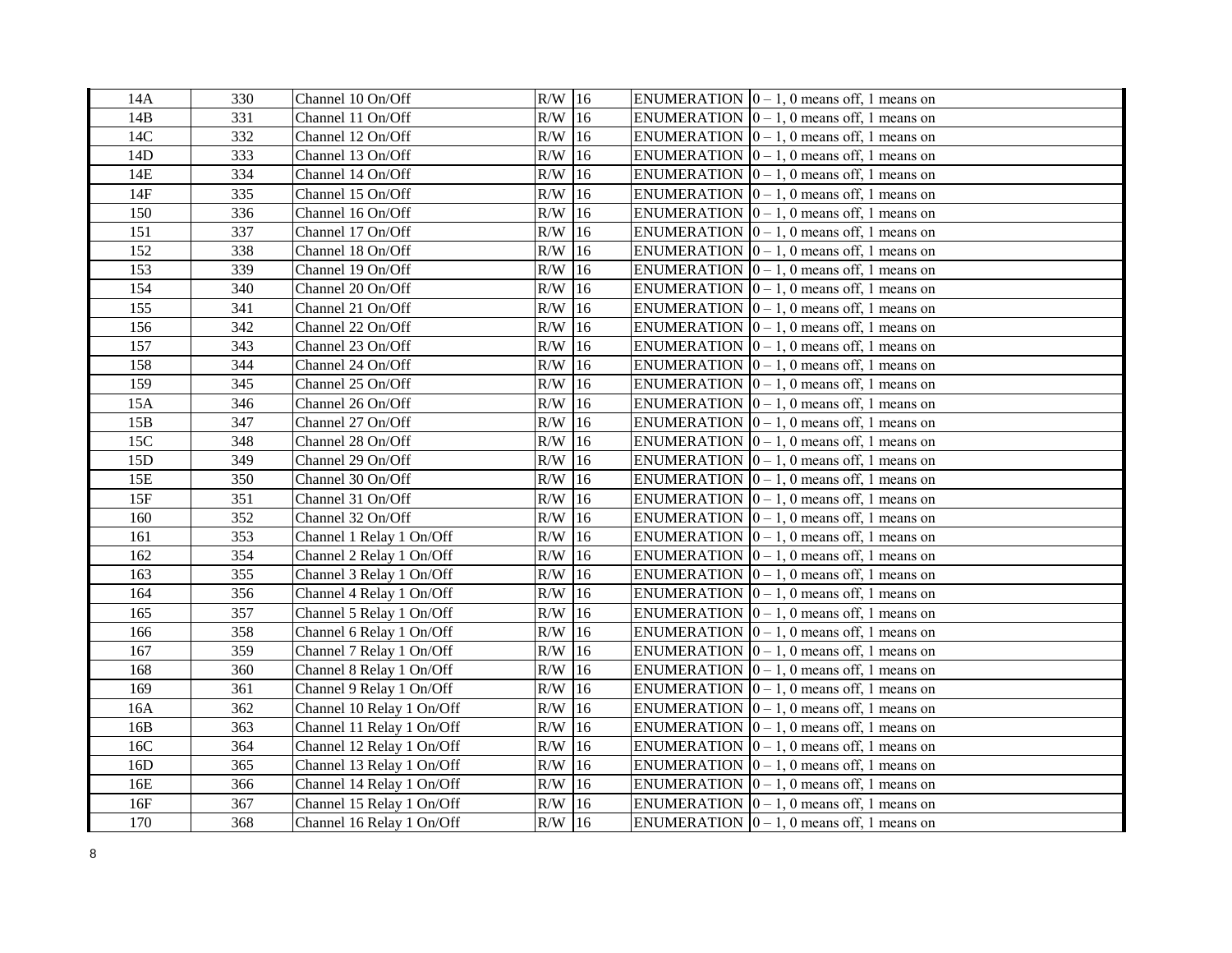| 171 | 369 | Channel 17 Relay 1 On/Off   | $R/W$ 16  | ENUMERATION $ 0 - 1$ , 0 means off, 1 means on              |
|-----|-----|-----------------------------|-----------|-------------------------------------------------------------|
| 172 | 370 | Channel 18 Relay 1 On/Off   | $R/W$ 16  | ENUMERATION $[0 - 1, 0$ means off, 1 means on               |
| 173 | 371 | Channel 19 Relay 1 On/Off   | $R/W$ 16  | ENUMERATION $ 0 - 1$ , 0 means off, 1 means on              |
| 174 | 372 | Channel 20 Relay 1 On/Off   | $R/W$ 16  | ENUMERATION $ 0-1, 0 $ means off, 1 means on                |
| 175 | 373 | Channel 21 Relay 1 On/Off   | $R/W$ 16  | ENUMERATION $[0 - 1, 0$ means off, 1 means on               |
| 176 | 374 | Channel 22 Relay 1 On/Off   | R/W<br>16 | ENUMERATION $ 0 - 1$ , 0 means off, 1 means on              |
| 177 | 375 | Channel 23 Relay 1 On/Off   | R/W<br>16 | ENUMERATION $ 0 - 1$ , 0 means off, 1 means on              |
| 178 | 376 | Channel 24 Relay 1 On/Off   | R/W<br>16 | ENUMERATION $[0 - 1, 0$ means off, 1 means on               |
| 179 | 377 | Channel 25 Relay 1 On/Off   | R/W<br>16 | ENUMERATION $ 0 - 1$ , 0 means off, 1 means on              |
| 17A | 378 | Channel 26 Relay 1 On/Off   | R/W<br>16 | ENUMERATION $[0 - 1, 0$ means off, 1 means on               |
| 17B | 379 | Channel 27 Relay 1 On/Off   | R/W<br>16 | ENUMERATION $[0 - 1, 0$ means off, 1 means on               |
| 17C | 380 | Channel 28 Relay 1 On/Off   | R/W<br>16 | ENUMERATION $ 0-1, 0 $ means off, 1 means on                |
| 17D | 381 | Channel 29 Relay 1 On/Off   | 16<br>R/W | ENUMERATION $[0 - 1, 0$ means off, 1 means on               |
| 17E | 382 | Channel 30 Relay 1 On/Off   | R/W<br>16 | ENUMERATION $[0 - 1, 0$ means off, 1 means on               |
| 17F | 383 | Channel 31 Relay 1 On/Off   | 16<br>R/W | ENUMERATION $\vert 0-1, 0 \rangle$ means off, 1 means on    |
| 180 | 384 | Channel 32 Relay 1 On/Off   | $R/W$ 16  | ENUMERATION $[0 - 1, 0$ means off, 1 means on               |
| 181 | 385 | Channel 1 Relay 1 High/Low  | $R/W$ 16  | ENUMERATION $ 0 - 1 $ , 0 means low, 1 means high           |
| 182 | 386 | Channel 2 Relay 1 High/Low  | 16<br>R/W | ENUMERATION $ 0 - 1 $ , 0 means low, 1 means high           |
| 183 | 387 | Channel 3 Relay 1 High/Low  | 16<br>R/W | ENUMERATION $ 0 - 1 $ , 0 means low, 1 means high           |
| 184 | 388 | Channel 4 Relay 1 High/Low  | R/W<br>16 | ENUMERATION $ 0 - 1 $ , 0 means low, 1 means high           |
| 185 | 389 | Channel 5 Relay 1 High/Low  | 16<br>R/W | ENUMERATION $\vert 0 - 1 \vert$ , 0 means low, 1 means high |
| 186 | 390 | Channel 6 Relay 1 High/Low  | R/W<br>16 | ENUMERATION $ 0 - 1 $ , 0 means low, 1 means high           |
| 187 | 391 | Channel 7 Relay 1 High/Low  | R/W<br>16 | ENUMERATION $\vert 0 - 1 \vert$ , 0 means low, 1 means high |
| 188 | 392 | Channel 8 Relay 1 High/Low  | R/W<br>16 | ENUMERATION $\vert 0 - 1 \vert$ , 0 means low, 1 means high |
| 189 | 393 | Channel 9 Relay 1 High/Low  | 16<br>R/W | ENUMERATION $\vert 0 - 1 \vert$ , 0 means low, 1 means high |
| 18A | 394 | Channel 10 Relay 1 High/Low | 16<br>R/W | ENUMERATION $\vert 0 - 1 \vert$ , 0 means low, 1 means high |
| 18B | 395 | Channel 11 Relay 1 High/Low | $R/W$ 16  | ENUMERATION $\vert 0 - 1 \vert$ , 0 means low, 1 means high |
| 18C | 396 | Channel 12 Relay 1 High/Low | $R/W$ 16  | ENUMERATION $\vert 0 - 1 \vert$ , 0 means low, 1 means high |
| 18D | 397 | Channel 13 Relay 1 High/Low | 16<br>R/W | ENUMERATION $\vert 0 - 1 \vert$ , 0 means low, 1 means high |
| 18E | 398 | Channel 14 Relay 1 High/Low | $R/W$ 16  | ENUMERATION $\vert 0 - 1 \vert$ , 0 means low, 1 means high |
| 18F | 399 | Channel 15 Relay 1 High/Low | 16<br>R/W | ENUMERATION $ 0 - 1 $ , 0 means low, 1 means high           |
| 190 | 400 | Channel 16 Relay 1High/Low  | R/W<br>16 | ENUMERATION $\vert 0 - 1 \vert$ , 0 means low, 1 means high |
| 191 | 401 | Channel 17 Relay 1 High/Low | R/W<br>16 | ENUMERATION $\vert 0 - 1 \vert$ , 0 means low, 1 means high |
| 192 | 402 | Channel 18 Relay 1 High/Low | R/W<br>16 | ENUMERATION $\vert 0 - 1 \vert$ , 0 means low, 1 means high |
| 193 | 403 | Channel 19 Relay 1 High/Low | R/W<br>16 | ENUMERATION $\vert 0 - 1 \vert$ , 0 means low, 1 means high |
| 194 | 404 | Channel 20 Relay 1 High/Low | R/W<br>16 | ENUMERATION $[0 - 1, 0$ means low, 1 means high             |
| 195 | 405 | Channel 21 Relay 1 High/Low | R/W<br>16 | ENUMERATION $\vert 0 - 1 \vert$ , 0 means low, 1 means high |
| 196 | 406 | Channel 22 Relay 1 High/Low | 16<br>R/W | ENUMERATION $ 0 - 1 $ , 0 means low, 1 means high           |
| 197 | 407 | Channel 23 Relay 1 High/Low | $R/W$ 16  | ENUMERATION $ 0 - 1 $ , 0 means low, 1 means high           |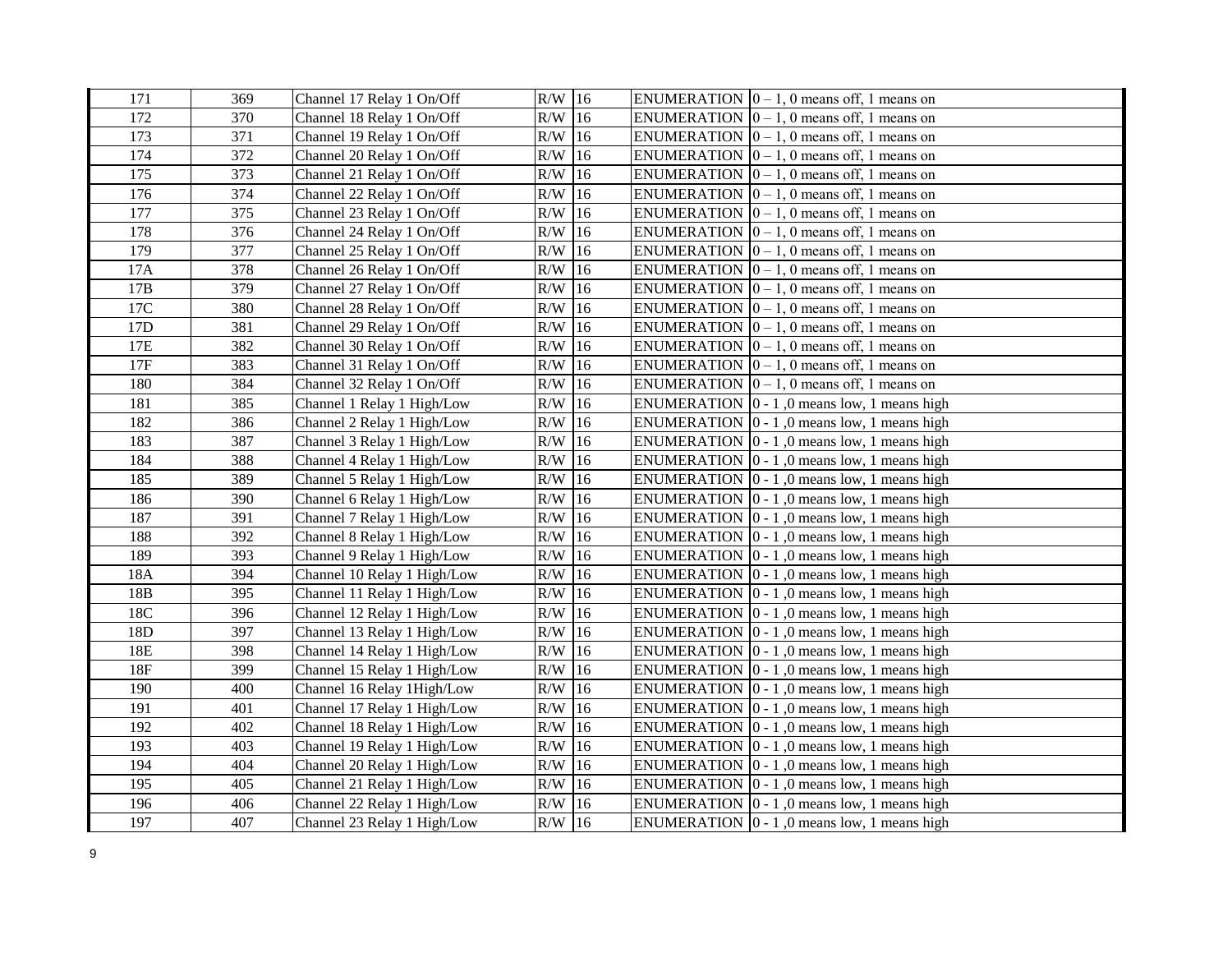| 198             | 408 | Channel 24 Relay 1 High/Low  | $R/W$ 16 |        |              | ENUMERATION $\vert 0 - 1 \vert$ , 0 means low, 1 means high |
|-----------------|-----|------------------------------|----------|--------|--------------|-------------------------------------------------------------|
| 199             | 409 | Channel 25 Relay 1 High/Low  | $R/W$ 16 |        |              | ENUMERATION $\vert 0 - 1 \vert$ , 0 means low, 1 means high |
| 19A             | 410 | Channel 26 Relay 1 High/Low  | $R/W$ 16 |        |              | ENUMERATION $\vert 0 - 1 \vert$ , 0 means low, 1 means high |
| 19B             | 411 | Channel 27 Relay 1 High/Low  | $R/W$ 16 |        |              | ENUMERATION $\vert 0 - 1 \vert$ , 0 means low, 1 means high |
| 19C             | 412 | Channel 28 Relay 1 High/Low  | R/W      | 16     |              | ENUMERATION $\vert 0 - 1 \vert$ , 0 means low, 1 means high |
| 19 <sub>D</sub> | 413 | Channel 29 Relay 1 High/Low  | R/W      | 16     |              | ENUMERATION $[0 - 1, 0$ means low, 1 means high             |
| 19E             | 414 | Channel 30 Relay 1 High/Low  | R/W      | 16     |              | ENUMERATION $ 0 - 1 $ , 0 means low, 1 means high           |
| 19F             | 415 | Channel 31 Relay 1 High/Low  | R/W      | 16     |              | ENUMERATION $\vert 0 - 1 \vert$ , 0 means low, 1 means high |
| 1A0             | 416 | Channel 32 Relay 1 High/Low  | R/W      | 16     |              | ENUMERATION $[0 - 1, 0$ means low, 1 means high             |
| 1A1             | 417 | Channel 1 Relay 1 Set Point  | R/W      | 32     | <b>FLOAT</b> | Any number 65000 or less and higher than 0                  |
| 1A3             | 419 | Channel 2 Relay 1 Set Point  | R/W      | 32     | <b>FLOAT</b> | Any number 65000 or less and higher than 0                  |
| 1A5             | 421 | Channel 3 Relay 1 Set Point  | R/W      | 32     | <b>FLOAT</b> | Any number 65000 or less and higher than 0                  |
| 1A7             | 423 | Channel 4 Relay 1 Set Point  | R/W      | 32     | <b>FLOAT</b> | Any number 65000 or less and higher than 0                  |
| 1A9             | 425 | Channel 5 Relay 1 Set Point  | R/W      | 32     | <b>FLOAT</b> | Any number 65000 or less and higher than 0                  |
| 1AB             | 427 | Channel 6 Relay 1 Set Point  | R/W      | 32     | <b>FLOAT</b> | Any number 65000 or less and higher than 0                  |
| 1AD             | 429 | Channel 7 Relay 1 Set Point  | R/W      | 32     | <b>FLOAT</b> | Any number 65000 or less and higher than 0                  |
| 1AF             | 431 | Channel 8 Relay 1 Set Point  | R/W      | 32     | <b>FLOAT</b> | Any number 65000 or less and higher than 0                  |
| 1B1             | 433 | Channel 9 Relay 1 Set Point  | R/W      | 32     | <b>FLOAT</b> | Any number 65000 or less and higher than 0                  |
| 1B3             | 435 | Channel 10 Relay 1 Set Point | R/W      | 32     | <b>FLOAT</b> | Any number 65000 or less and higher than 0                  |
| 1B5             | 437 | Channel 11 Relay 1 Set Point | R/W      | 32     | <b>FLOAT</b> | Any number 65000 or less and higher than 0                  |
| 1B7             | 439 | Channel 12 Relay 1 Set Point | R/W      | 32     | <b>FLOAT</b> | Any number 65000 or less and higher than 0                  |
| 1B9             | 441 | Channel 13 Relay 1 Set Point | R/W      | 32     | <b>FLOAT</b> | Any number 65000 or less and higher than 0                  |
| 1BB             | 443 | Channel 14 Relay 1 Set Point | R/W      | 32     | <b>FLOAT</b> | Any number 65000 or less and higher than 0                  |
| 1BD             | 445 | Channel 15 Relay 1 Set Point | R/W      | 32     | <b>FLOAT</b> | Any number 65000 or less and higher than 0                  |
| 1BF             | 447 | Channel 16 Relay 1 Set Point | R/W      | 32     | <b>FLOAT</b> | Any number 65000 or less and higher than 0                  |
| 1C1             | 449 | Channel 17 Relay 1 Set Point | R/W 32   |        | <b>FLOAT</b> | Any number 65000 or less and higher than 0                  |
| 1C <sub>3</sub> | 451 | Channel 18 Relay 1 Set Point | $R/W$ 32 |        | <b>FLOAT</b> | Any number 65000 or less and higher than 0                  |
| 1C <sub>5</sub> | 453 | Channel 19 Relay 1 Set Point | R/W      | 32     | <b>FLOAT</b> | Any number 65000 or less and higher than 0                  |
| 1C7             | 455 | Channel 20 Relay 1 Set Point | R/W      | 32     | <b>FLOAT</b> | Any number 65000 or less and higher than 0                  |
| 1C9             | 457 | Channel 21 Relay 1 Set Point | R/W      | 32     | <b>FLOAT</b> | Any number 65000 or less and higher than 0                  |
| 1CB             | 459 | Channel 22 Relay 1 Set Point | R/W      | 32     | <b>FLOAT</b> | Any number 65000 or less and higher than 0                  |
| 1CD             | 461 | Channel 23 Relay 1 Set Point | R/W      | 32     | <b>FLOAT</b> | Any number 65000 or less and higher than 0                  |
| 1CF             | 463 | Channel 24 Relay 1 Set Point | R/W      | 32     | <b>FLOAT</b> | Any number 65000 or less and higher than 0                  |
| 1D1             | 465 | Channel 25 Relay 1 Set Point | R/W      | 32     | <b>FLOAT</b> | Any number 65000 or less and higher than 0                  |
| 1D <sub>3</sub> | 467 | Channel 26 Relay 1 Set Point | R/W      | 32     | <b>FLOAT</b> | Any number 65000 or less and higher than 0                  |
| 1D <sub>5</sub> | 469 | Channel 27 Relay 1 Set Point | R/W      | $32\,$ | <b>FLOAT</b> | Any number 65000 or less and higher than 0                  |
| 1D7             | 471 | Channel 28 Relay 1 Set Point | R/W      | 32     | <b>FLOAT</b> | Any number 65000 or less and higher than 0                  |
| 1D9             | 473 | Channel 29 Relay 1 Set Point | R/W      | 32     | <b>FLOAT</b> | Any number 65000 or less and higher than 0                  |
| 1DB             | 475 | Channel 30 Relay 1 Set Point | $R/W$ 32 |        | <b>FLOAT</b> | Any number 65000 or less and higher than 0                  |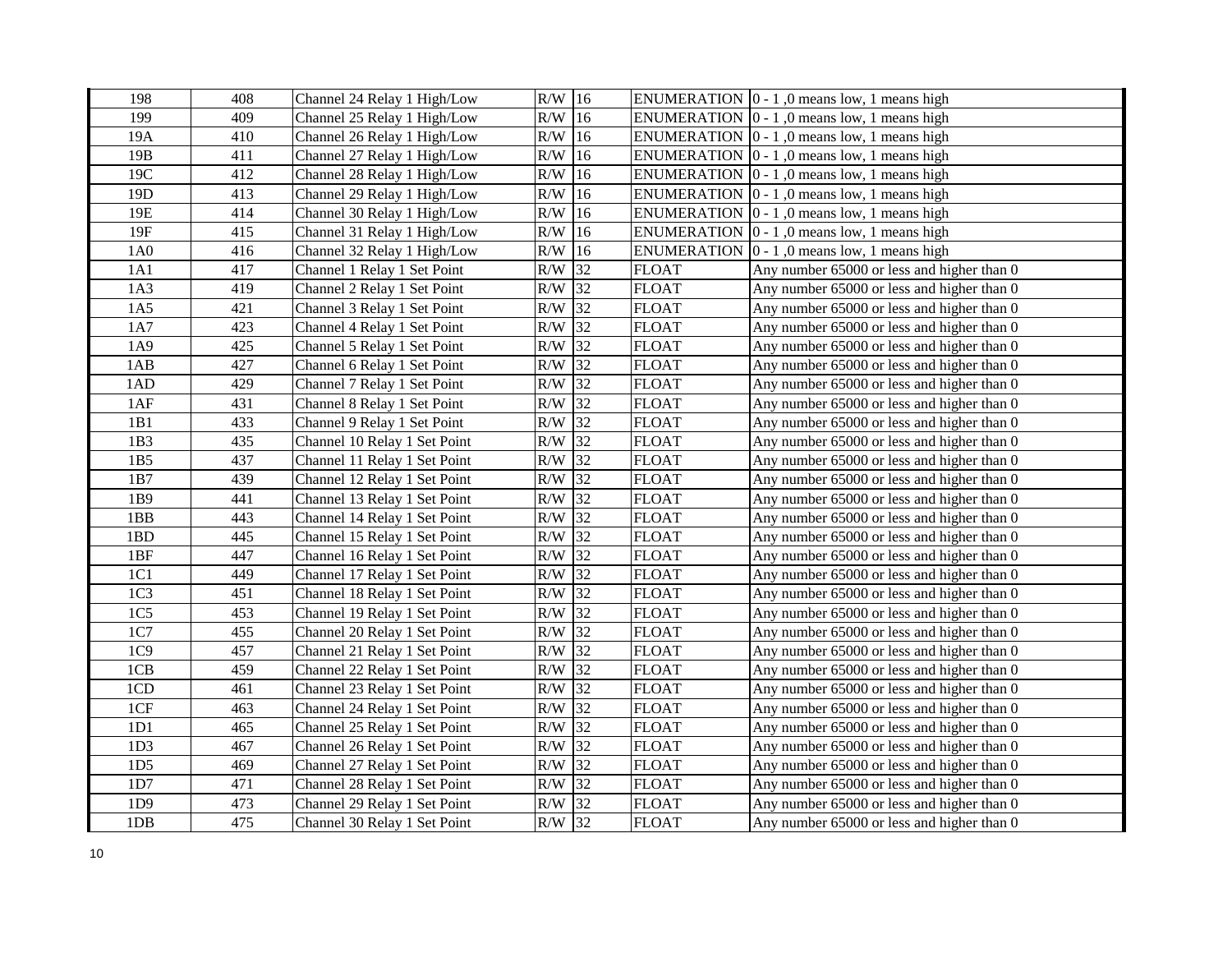| 1DD             | 477 | Channel 31 Relay 1 Set Point     | $R/W$ 32 |    | <b>FLOAT</b> | Any number 65000 or less and higher than 0                       |
|-----------------|-----|----------------------------------|----------|----|--------------|------------------------------------------------------------------|
| 1DF             | 479 | Channel 32 Relay 1 Set Point     | $R/W$ 32 |    | <b>FLOAT</b> | Any number 65000 or less and higher than 0                       |
| 1E1             | 481 | Channel 1 Relay 1 Latch/Unlatch  | $R/W$ 16 |    |              | ENUMERATION $ 0 - 1$ , 0 means unlatch, 1 means latch            |
| 1E <sub>2</sub> | 482 | Channel 2 Relay 1 Latch/Unlatch  | $R/W$ 16 |    |              | ENUMERATION $\vert 0 - 1 \vert$ , 0 means unlatch, 1 means latch |
| 1E3             | 483 | Channel 3 Relay 1 Latch/Unlatch  | $R/W$ 16 |    |              | ENUMERATION $\vert 0 - 1 \vert$ , 0 means unlatch, 1 means latch |
| 1E4             | 484 | Channel 4 Relay 1 Latch/Unlatch  | R/W      | 16 |              | ENUMERATION $\vert 0 - 1 \vert$ , 0 means unlatch, 1 means latch |
| 1E5             | 485 | Channel 5 Relay 1 Latch/Unlatch  | $R/W$ 16 |    |              | ENUMERATION $\vert 0 - 1 \vert$ , 0 means unlatch, 1 means latch |
| 1E6             | 486 | Channel 6 Relay 1 Latch/Unlatch  | $R/W$ 16 |    |              | ENUMERATION $\vert 0 - 1 \vert$ , 0 means unlatch, 1 means latch |
| 1E7             | 487 | Channel 7 Relay 1 Latch/Unlatch  | $R/W$ 16 |    |              | ENUMERATION $\vert 0 - 1 \vert$ , 0 means unlatch, 1 means latch |
| 1E8             | 488 | Channel 8 Relay 1 Latch/Unlatch  | $R/W$ 16 |    |              | ENUMERATION $\vert 0 - 1 \vert$ , 0 means unlatch, 1 means latch |
| 1E9             | 489 | Channel 9 Relay 1 Latch/Unlatch  | $R/W$ 16 |    |              | ENUMERATION $\vert 0 - 1 \vert$ , 0 means unlatch, 1 means latch |
| 1EA             | 490 | Channel 10 Relay 1 Latch/Unlatch | $R/W$ 16 |    |              | ENUMERATION  0 - 1,0 means unlatch, 1 means latch                |
| 1EB             | 491 | Channel 11 Relay 1 Latch/Unlatch | $R/W$ 16 |    |              | ENUMERATION $\vert 0 - 1 \vert$ , 0 means unlatch, 1 means latch |
| 1EC             | 492 | Channel 12 Relay 1 Latch/Unlatch | $R/W$ 16 |    |              | ENUMERATION $\vert 0 - 1 \vert$ , 0 means unlatch, 1 means latch |
| 1ED             | 493 | Channel 13 Relay 1 Latch/Unlatch | $R/W$ 16 |    |              | ENUMERATION $\vert 0 - 1 \vert$ , 0 means unlatch, 1 means latch |
| 1EE             | 494 | Channel 14 Relay 1 Latch/Unlatch | $R/W$ 16 |    |              | ENUMERATION $\vert 0 - 1 \vert$ , 0 means unlatch, 1 means latch |
| 1EF             | 495 | Channel 15 Relay 1 Latch/Unlatch | $R/W$ 16 |    |              | ENUMERATION $\vert 0 - 1 \vert$ , 0 means unlatch, 1 means latch |
| 1F <sub>0</sub> | 496 | Channel 16 Relay 1 Latch/Unlatch | $R/W$ 16 |    |              | ENUMERATION $\vert 0 - 1 \vert$ , 0 means unlatch, 1 means latch |
| 1F1             | 497 | Channel 17 Relay 1 Latch/Unlatch | $R/W$ 16 |    |              | ENUMERATION $ 0 - 1$ , 0 means unlatch, 1 means latch            |
| 1F2             | 498 | Channel 18 Relay 1 Latch/Unlatch | R/W      | 16 |              | ENUMERATION $\vert 0 - 1 \vert$ , 0 means unlatch, 1 means latch |
| 1F3             | 499 | Channel 19 Relay 1 Latch/Unlatch | $R/W$ 16 |    |              | ENUMERATION $\vert 0 - 1 \vert$ , 0 means unlatch, 1 means latch |
| 1F4             | 500 | Channel 20 Relay 1 Latch/Unlatch | $R/W$ 16 |    |              | ENUMERATION $\vert 0 - 1 \vert$ , 0 means unlatch, 1 means latch |
| 1F5             | 501 | Channel 21 Relay 1 Latch/Unlatch | $R/W$ 16 |    |              | ENUMERATION $\vert 0 - 1 \vert$ , 0 means unlatch, 1 means latch |
| 1F6             | 502 | Channel 22 Relay 1 Latch/Unlatch | $R/W$ 16 |    |              | ENUMERATION $\vert 0 - 1 \vert$ , 0 means unlatch, 1 means latch |
| 1F7             | 503 | Channel 23 Relay 1 Latch/Unlatch | $R/W$ 16 |    |              | ENUMERATION $\vert 0 - 1 \vert$ , 0 means unlatch, 1 means latch |
| 1F8             | 504 | Channel 24 Relay 1 Latch/Unlatch | $R/W$ 16 |    |              | ENUMERATION $\vert 0 - 1 \vert$ , 0 means unlatch, 1 means latch |
| 1F9             | 505 | Channel 25 Relay 1 Latch/Unlatch | $R/W$ 16 |    |              | ENUMERATION $\vert 0 - 1 \vert$ , 0 means unlatch, 1 means latch |
| 1FA             | 506 | Channel 26 Relay 1 Latch/Unlatch | $R/W$ 16 |    |              | ENUMERATION $\vert 0 - 1 \vert$ , 0 means unlatch, 1 means latch |
| 1FB             | 507 | Channel 27 Relay 1 Latch/Unlatch | $R/W$ 16 |    |              | ENUMERATION $\vert 0 - 1 \vert$ , 0 means unlatch, 1 means latch |
| 1FC             | 508 | Channel 28 Relay 1 Latch/Unlatch | $R/W$ 16 |    |              | ENUMERATION $\vert 0 - 1 \vert$ , 0 means unlatch, 1 means latch |
| 1FD             | 509 | Channel 29 Relay 1 Latch/Unlatch | $R/W$ 16 |    |              | ENUMERATION $\vert 0 - 1 \vert$ , 0 means unlatch, 1 means latch |
| 1FE             | 510 | Channel 30 Relay 1 Latch/Unlatch | R/W      | 16 |              | ENUMERATION $\vert 0 - 1 \vert$ , 0 means unlatch, 1 means latch |
| 1FF             | 511 | Channel 31 Relay 1 Latch/Unlatch | R/W      | 16 |              | ENUMERATION $\vert 0 - 1 \vert$ , 0 means unlatch, 1 means latch |
| 200             | 512 | Channel 32 Relay 1 Latch/Unlatch | $R/W$ 16 |    |              | ENUMERATION $\vert 0 - 1 \vert$ , 0 means unlatch, 1 means latch |
| 201             | 513 | Channel 1 Relay 2 On/Off         | R/W      | 16 |              | ENUMERATION $[0 - 1, 0$ means off, 1 means on                    |
| 202             | 514 | Channel 2 Relay 2 On/Off         | $R/W$ 16 |    |              | ENUMERATION $ 0 - 1$ , 0 means off, 1 means on                   |
| 203             | 515 | Channel 3 Relay 2 On/Off         | $R/W$ 16 |    |              | ENUMERATION $ 0 - 1$ , 0 means off, 1 means on                   |
| 204             | 516 | Channel 4 Relay 2 On/Off         | $R/W$ 16 |    |              | ENUMERATION $ 0-1, 0 $ means off, 1 means on                     |
| 205             | 517 | Channel 5 Relay 2 On/Off         | $R/W$ 16 |    |              | ENUMERATION $ 0 - 1$ , 0 means off, 1 means on                   |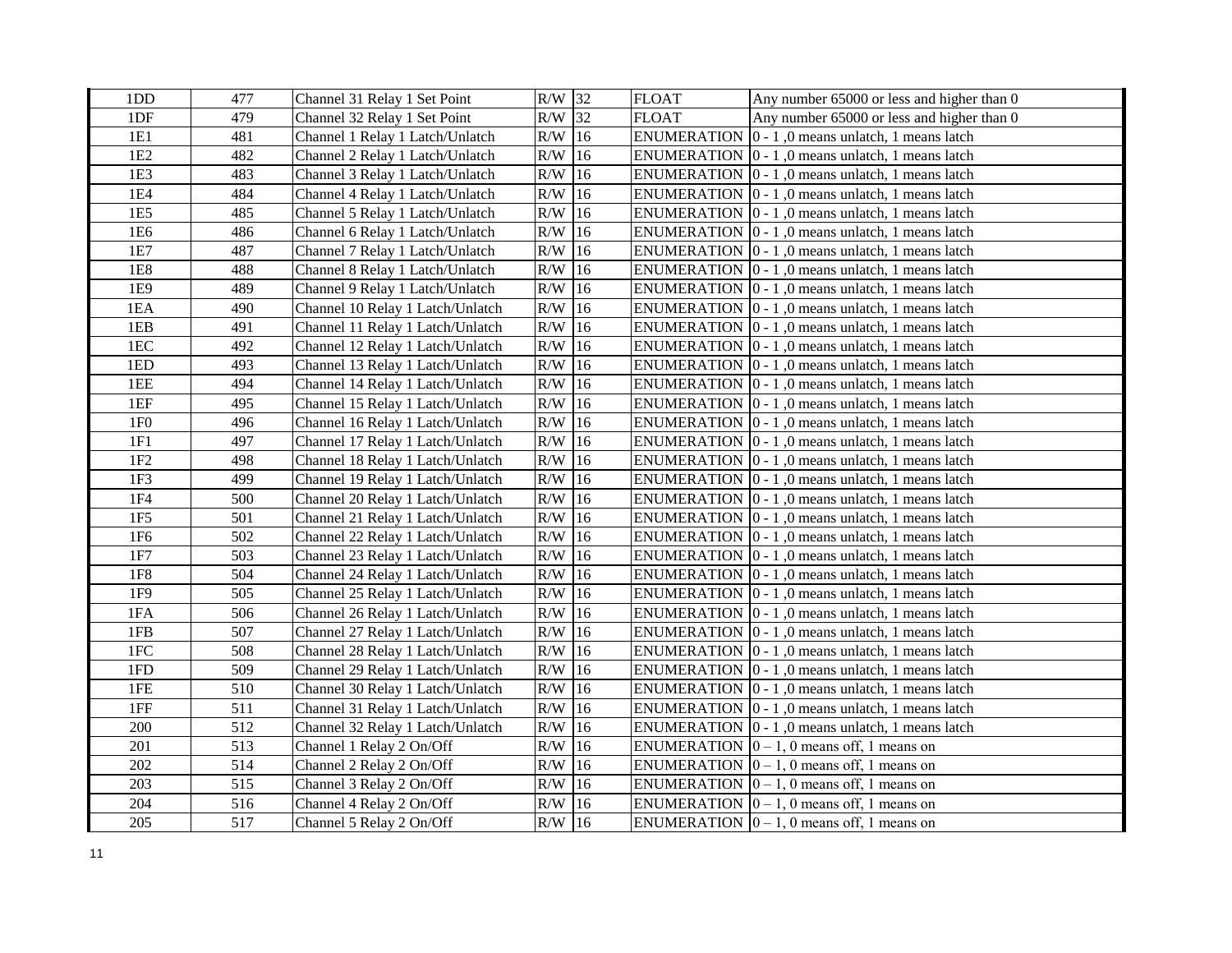| 206   | 518 | Channel 6 Relay 2 On/Off    | $R/W$ 16        | ENUMERATION $ 0 - 1$ , 0 means off, 1 means on              |
|-------|-----|-----------------------------|-----------------|-------------------------------------------------------------|
| 207   | 519 | Channel 7 Relay 2 On/Off    | $R/W$ 16        | ENUMERATION $[0 - 1, 0$ means off, 1 means on               |
| 208   | 520 | Channel 8 Relay 2 On/Off    | $R/W$ 16        | ENUMERATION $[0 - 1, 0$ means off, 1 means on               |
| 209   | 521 | Channel 9 Relay 2 On/Off    | $R/W$ 16        | ENUMERATION $ 0 - 1$ , 0 means off, 1 means on              |
| 20A   | 522 | Channel 10 Relay 2 On/Off   | $R/W$ 16        | ENUMERATION $ 0 - 1$ , 0 means off, 1 means on              |
| 20B   | 523 | Channel 11 Relay 2 On/Off   | $R/W$ 16        | ENUMERATION $[0 - 1, 0$ means off, 1 means on               |
| 20C   | 524 | Channel 12 Relay 2 On/Off   | R/W<br>16       | ENUMERATION $[0 - 1, 0$ means off, 1 means on               |
| 20D   | 525 | Channel 13 Relay 2 On/Off   | R/W<br>16       | ENUMERATION $ 0 - 1$ , 0 means off, 1 means on              |
| 20E   | 526 | Channel 14 Relay 2 On/Off   | R/W<br>16       | ENUMERATION $ 0 - 1$ , 0 means off, 1 means on              |
| 20F   | 527 | Channel 15 Relay 2 On/Off   | R/W<br>16       | ENUMERATION $[0 - 1, 0$ means off, 1 means on               |
| 210   | 528 | Channel 16 Relay 2 On/Off   | R/W<br>16       | ENUMERATION $ 0 - 1$ , 0 means off, 1 means on              |
| 211   | 529 | Channel 17 Relay 2 On/Off   | $R/W$ 16        | ENUMERATION $ 0 - 1$ , 0 means off, 1 means on              |
| 212   | 530 | Channel 18 Relay 2 On/Off   | $R/W$ 16        | ENUMERATION $ 0 - 1$ , 0 means off, 1 means on              |
| 213   | 531 | Channel 19 Relay 2 On/Off   | $R/W$ 16        | ENUMERATION $ 0 - 1$ , 0 means off, 1 means on              |
| 214   | 532 | Channel 20 Relay 2 On/Off   | $R/W$ 16        | ENUMERATION $ 0 - 1$ , 0 means off, 1 means on              |
| 215   | 533 | Channel 21 Relay 2 On/Off   | $R/W$ 16        | ENUMERATION $ 0 - 1$ , 0 means off, 1 means on              |
| 216   | 534 | Channel 22 Relay 2 On/Off   | $R/W$ 16        | ENUMERATION $[0 - 1, 0$ means off, 1 means on               |
| 217   | 535 | Channel 23 Relay 2 On/Off   | $R/W$ 16        | ENUMERATION $[0 - 1, 0$ means off, 1 means on               |
| 218   | 536 | Channel 24 Relay 2 On/Off   | R/W<br>16       | ENUMERATION $[0 - 1, 0$ means off, 1 means on               |
| 219   | 537 | Channel 25 Relay 2 On/Off   | R/W<br>16       | ENUMERATION $[0 - 1, 0$ means off, 1 means on               |
| 21A   | 538 | Channel 26 Relay 2 On/Off   | R/W<br>16       | ENUMERATION $[0 - 1, 0$ means off, 1 means on               |
| 21B   | 539 | Channel 27 Relay 2 On/Off   | $R/W$ 16        | ENUMERATION $[0 - 1, 0$ means off, 1 means on               |
| 21C   | 540 | Channel 28 Relay 2 On/Off   | $R/W$ 16        | ENUMERATION $[0 - 1, 0$ means off, 1 means on               |
| 21D   | 541 | Channel 29 Relay 2 On/Off   | $R/W$ 16        | ENUMERATION $ 0 - 1$ , 0 means off, 1 means on              |
| $21E$ | 542 | Channel 30 Relay 2 On/Off   | $R/W$ 16        | ENUMERATION $ 0 - 1$ , 0 means off, 1 means on              |
| 21F   | 543 | Channel 31 Relay 2 On/Off   | $R/W$ 16        | ENUMERATION $[0 - 1, 0$ means off, 1 means on               |
| 220   | 544 | Channel 32 Relay 2 On/Off   | $R/W$ 16        | ENUMERATION $[0 - 1, 0$ means off, 1 means on               |
| 221   | 545 | Channel 1 Relay 2 High/Low  | $R/W$ 16        | ENUMERATION $ 0 - 1 $ , 0 means low, 1 means high           |
| 222   | 546 | Channel 2 Relay 2 High/Low  | $R/W$ 16        | ENUMERATION $\vert 0 - 1 \vert$ , 0 means low, 1 means high |
| 223   | 547 | Channel 3 Relay 2 High/Low  | $R/W$ 16        | ENUMERATION $\vert 0 - 1 \vert$ , 0 means low, 1 means high |
| 224   | 548 | Channel 4 Relay 2 High/Low  | $\rm R/W$<br>16 | ENUMERATION $\vert 0 - 1 \vert$ , 0 means low, 1 means high |
| 225   | 549 | Channel 5 Relay 2 High/Low  | $\rm R/W$<br>16 | ENUMERATION $\vert 0 - 1 \vert$ , 0 means low, 1 means high |
| 226   | 550 | Channel 6 Relay 2 High/Low  | R/W<br>16       | ENUMERATION $\vert 0 - 1 \vert$ , 0 means low, 1 means high |
| 227   | 551 | Channel 7 Relay 2 High/Low  | R/W<br>16       | ENUMERATION $\vert 0 - 1 \vert$ , 0 means low, 1 means high |
| 228   | 552 | Channel 8 Relay 2 High/Low  | $R/W$ 16        | ENUMERATION $\vert 0 - 1 \vert$ , 0 means low, 1 means high |
| 229   | 553 | Channel 9 Relay 2 High/Low  | $R/W$ 16        | ENUMERATION $\vert 0 - 1 \vert$ , 0 means low, 1 means high |
| 22A   | 554 | Channel 10 Relay 2 High/Low | $R/W$ 16        | ENUMERATION $ 0 - 1 $ , 0 means low, 1 means high           |
| 22B   | 555 | Channel 11 Relay 2 High/Low | $R/W$ 16        | ENUMERATION $\vert 0 - 1 \vert$ , 0 means low, 1 means high |
| 22C   | 556 | Channel 12 Relay 2 High/Low | $R/W$ 16        | ENUMERATION $\vert 0 - 1 \vert$ , 0 means low, 1 means high |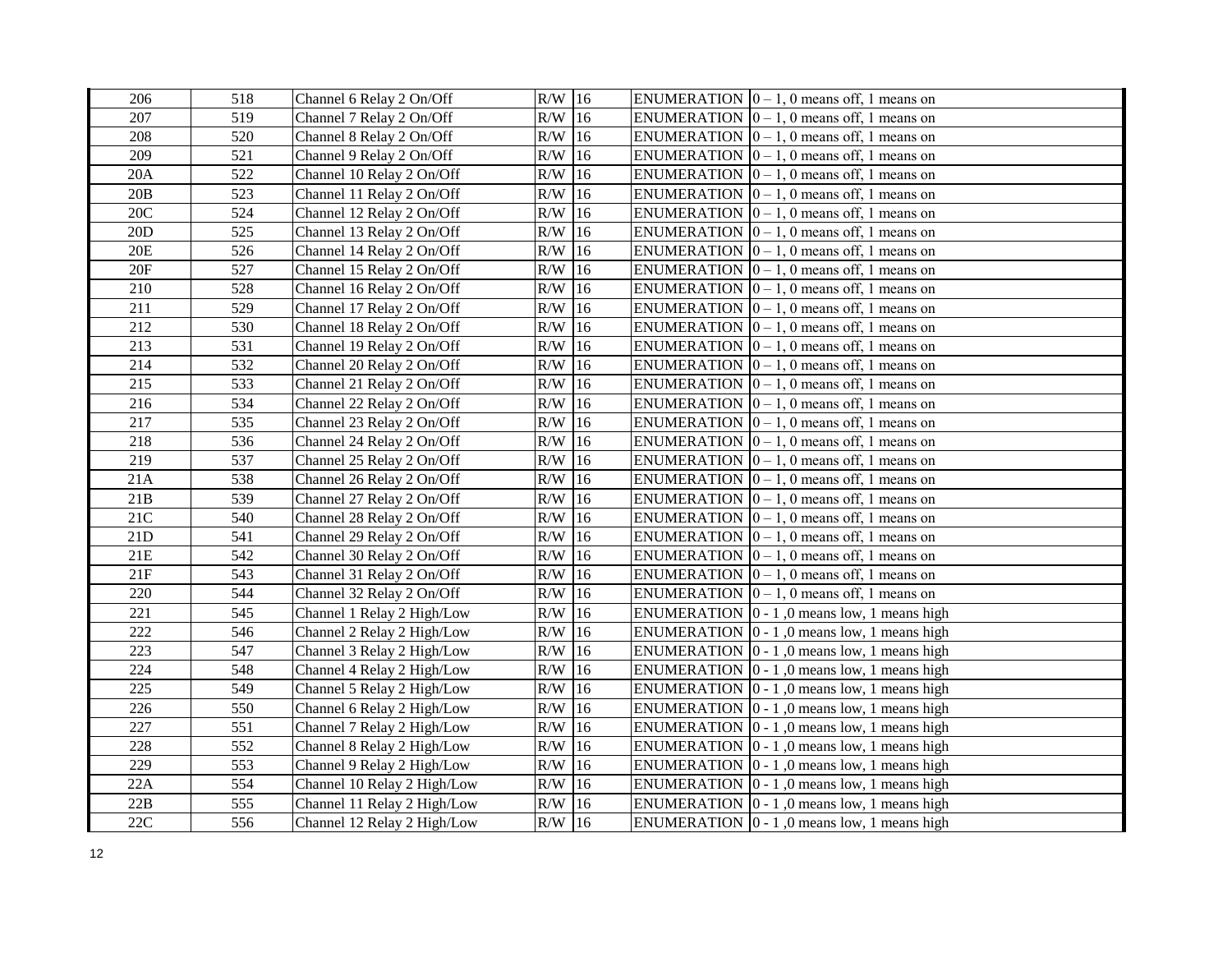| 22D | 557 | Channel 13 Relay 2 High/Low  | $R/W$ 16             |              | ENUMERATION $\vert 0 - 1 \vert$ , 0 means low, 1 means high |
|-----|-----|------------------------------|----------------------|--------------|-------------------------------------------------------------|
| 22E | 558 | Channel 14 Relay 2 High/Low  | $R/W$ 16             |              | ENUMERATION $ 0 - 1 $ , 0 means low, 1 means high           |
| 22F | 559 | Channel 15 Relay 2 High/Low  | $R/W$ 16             |              | ENUMERATION $\vert 0 - 1 \vert$ , 0 means low, 1 means high |
| 230 | 560 | Channel 16 Relay 2 High/Low  | $R/W$ 16             |              | ENUMERATION $ 0 - 1 $ , 0 means low, 1 means high           |
| 231 | 561 | Channel 17 Relay 2 High/Low  | R/W<br>16            |              | ENUMERATION $\vert 0 - 1 \vert$ , 0 means low, 1 means high |
| 232 | 562 | Channel 18 Relay 2 High/Low  | R/W<br>16            |              | ENUMERATION $\vert 0 - 1 \vert$ , 0 means low, 1 means high |
| 233 | 563 | Channel 19 Relay 2 High/Low  | R/W<br>16            |              | ENUMERATION $ 0 - 1 $ , 0 means low, 1 means high           |
| 234 | 564 | Channel 20 Relay 2 High/Low  | R/W<br>16            |              | ENUMERATION $\vert 0 - 1 \vert$ , 0 means low, 1 means high |
| 235 | 565 | Channel 21 Relay 2 High/Low  | R/W<br>16            |              | ENUMERATION $\vert 0 - 1 \vert$ , 0 means low, 1 means high |
| 236 | 566 | Channel 22 Relay 2 High/Low  | 16<br>R/W            |              | ENUMERATION $[0 - 1, 0$ means low, 1 means high             |
| 237 | 567 | Channel 23 Relay 2 High/Low  | R/W<br>16            |              | ENUMERATION $[0 - 1, 0$ means low, 1 means high             |
| 238 | 568 | Channel 24 Relay 2 High/Low  | $\rm R/W$<br>16      |              | ENUMERATION $\vert 0 - 1 \vert$ , 0 means low, 1 means high |
| 239 | 569 | Channel 25 Relay 2 High/Low  | 16<br>R/W            |              | ENUMERATION $[0 - 1, 0$ means low, 1 means high             |
| 23A | 570 | Channel 26 Relay 2 High/Low  | 16<br>R/W            |              | ENUMERATION $\vert 0 - 1 \vert$ , 0 means low, 1 means high |
| 23B | 571 | Channel 27 Relay 2 High/Low  | 16<br>R/W            |              | ENUMERATION $\vert 0 - 1 \vert$ , 0 means low, 1 means high |
| 23C | 572 | Channel 28 Relay 2 High/Low  | 16<br>R/W            |              | ENUMERATION $[0 - 1, 0$ means low, 1 means high             |
| 23D | 573 | Channel 29 Relay 2 High/Low  | <sup>16</sup><br>R/W |              | ENUMERATION $ 0 - 1 $ , 0 means low, 1 means high           |
| 23E | 574 | Channel 30 Relay 2 High/Low  | 16<br>R/W            |              | ENUMERATION $ 0 - 1 $ , 0 means low, 1 means high           |
| 23F | 575 | Channel 31 Relay 2 High/Low  | R/W<br>16            |              | ENUMERATION $\vert 0 - 1 \vert$ , 0 means low, 1 means high |
| 240 | 576 | Channel 32 Relay 2 High/Low  | R/W<br>16            |              | ENUMERATION $\vert 0 - 1 \vert$ , 0 means low, 1 means high |
| 241 | 577 | Channel 1 Relay 2 Set Point  | 32<br>R/W            | <b>FLOAT</b> | Any number 65000 or less and higher than 0                  |
| 243 | 579 | Channel 2 Relay 2 Set Point  | 32<br>R/W            | <b>FLOAT</b> | Any number 65000 or less and higher than 0                  |
| 245 | 581 | Channel 3 Relay 2 Set Point  | 32<br>R/W            | <b>FLOAT</b> | Any number 65000 or less and higher than 0                  |
| 247 | 583 | Channel 4 Relay 2 Set Point  | 32<br>R/W            | <b>FLOAT</b> | Any number 65000 or less and higher than 0                  |
| 249 | 585 | Channel 5 Relay 2 Set Point  | 32<br>R/W            | <b>FLOAT</b> | Any number 65000 or less and higher than 0                  |
| 24B | 587 | Channel 6 Relay 2 Set Point  | $R/W$ 32             | <b>FLOAT</b> | Any number 65000 or less and higher than 0                  |
| 24D | 589 | Channel 7 Relay 2 Set Point  | $R/W$ 32             | <b>FLOAT</b> | Any number 65000 or less and higher than 0                  |
| 24F | 591 | Channel 8 Relay 2 Set Point  | $R/W$ 32             | <b>FLOAT</b> | Any number 65000 or less and higher than 0                  |
| 251 | 593 | Channel 9 Relay 2 Set Point  | $R/W$ 32             | <b>FLOAT</b> | Any number 65000 or less and higher than 0                  |
| 253 | 595 | Channel 10 Relay 2 Set Point | 32<br>R/W            | <b>FLOAT</b> | Any number 65000 or less and higher than 0                  |
| 255 | 597 | Channel 11 Relay 2 Set Point | 32<br>R/W            | <b>FLOAT</b> | Any number 65000 or less and higher than 0                  |
| 257 | 599 | Channel 12 Relay 2 Set Point | $\rm R/W$<br>32      | <b>FLOAT</b> | Any number 65000 or less and higher than 0                  |
| 259 | 601 | Channel 13 Relay 2 Set Point | 32<br>R/W            | <b>FLOAT</b> | Any number 65000 or less and higher than 0                  |
| 25B | 603 | Channel 14 Relay 2 Set Point | 32<br>R/W            | <b>FLOAT</b> | Any number 65000 or less and higher than 0                  |
| 25D | 605 | Channel 15 Relay 2 Set Point | 32<br>R/W            | <b>FLOAT</b> | Any number 65000 or less and higher than 0                  |
| 25F | 607 | Channel 16 Relay 2 Set Point | 32<br>R/W            | <b>FLOAT</b> | Any number 65000 or less and higher than 0                  |
| 261 | 609 | Channel 17 Relay 2 Set Point | 32<br>R/W            | <b>FLOAT</b> | Any number 65000 or less and higher than 0                  |
| 263 | 611 | Channel 18 Relay 2 Set Point | 32<br>R/W            | <b>FLOAT</b> | Any number 65000 or less and higher than 0                  |
| 265 | 613 | Channel 19 Relay 2 Set Point | $R/W$ 32             | <b>FLOAT</b> | Any number 65000 or less and higher than 0                  |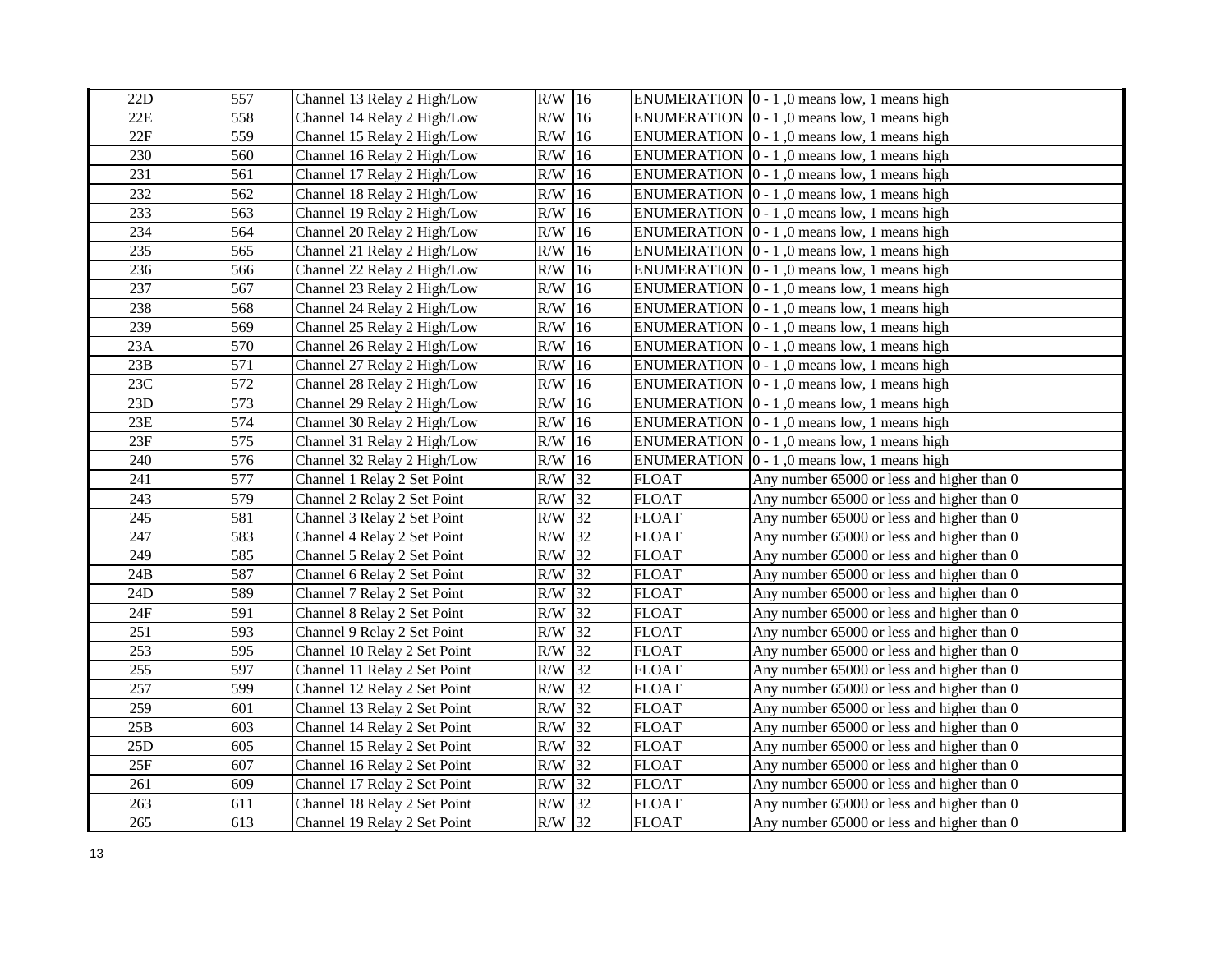| 267   | 615 | Channel 20 Relay 2 Set Point     | $R/W$ 32  |    | <b>FLOAT</b> | Any number 65000 or less and higher than 0                       |
|-------|-----|----------------------------------|-----------|----|--------------|------------------------------------------------------------------|
| 269   | 617 | Channel 21 Relay 2 Set Point     | $R/W$ 32  |    | <b>FLOAT</b> | Any number 65000 or less and higher than 0                       |
| 26B   | 619 | Channel 22 Relay 2 Set Point     | $R/W$ 32  |    | <b>FLOAT</b> | Any number 65000 or less and higher than 0                       |
| 26D   | 621 | Channel 23 Relay 2 Set Point     | $R/W$ 32  |    | <b>FLOAT</b> | Any number 65000 or less and higher than 0                       |
| 26F   | 623 | Channel 24 Relay 2 Set Point     | $R/W$ 32  |    | <b>FLOAT</b> | Any number 65000 or less and higher than 0                       |
| 271   | 625 | Channel 25 Relay 2 Set Point     | R/W 32    |    | <b>FLOAT</b> | Any number 65000 or less and higher than 0                       |
| 273   | 627 | Channel 26 Relay 2 Set Point     | R/W       | 32 | <b>FLOAT</b> | Any number 65000 or less and higher than 0                       |
| 275   | 629 | Channel 27 Relay 2 Set Point     | R/W       | 32 | <b>FLOAT</b> | Any number 65000 or less and higher than 0                       |
| 277   | 631 | Channel 28 Relay 2 Set Point     | R/W 32    |    | <b>FLOAT</b> | Any number 65000 or less and higher than 0                       |
| 279   | 633 | Channel 29 Relay 2 Set Point     | R/W       | 32 | <b>FLOAT</b> | Any number 65000 or less and higher than 0                       |
| $27B$ | 635 | Channel 30 Relay 2 Set Point     | R/W       | 32 | <b>FLOAT</b> | Any number 65000 or less and higher than 0                       |
| $27D$ | 637 | Channel 31 Relay 2 Set Point     | $R/W$ 32  |    | <b>FLOAT</b> | Any number 65000 or less and higher than 0                       |
| 27F   | 639 | Channel 32 Relay 2 Set Point     | R/W       | 32 | <b>FLOAT</b> | Any number 65000 or less and higher than 0                       |
| 281   | 641 | Channel 1 Relay 2 Latch/Unlatch  | $R/W$ 16  |    |              | ENUMERATION $ 0 - 1 $ , 0 means unlatch, 1 means latch           |
| 282   | 642 | Channel 2 Relay 2 Latch/Unlatch  | $R/W$ 16  |    |              | ENUMERATION $\vert 0 - 1 \vert$ , 0 means unlatch, 1 means latch |
| 283   | 643 | Channel 3 Relay 2 Latch/Unlatch  | $R/W$ 16  |    |              | ENUMERATION $ 0 - 1 $ , 0 means unlatch, 1 means latch           |
| 284   | 644 | Channel 4 Relay 2 Latch/Unlatch  | $R/W$ 16  |    |              | ENUMERATION $ 0 - 1 $ , 0 means unlatch, 1 means latch           |
| 285   | 645 | Channel 5 Relay 2 Latch/Unlatch  | $R/W$ 16  |    |              | ENUMERATION 0 - 1,0 means unlatch, 1 means latch                 |
| 286   | 646 | Channel 6 Relay 2 Latch/Unlatch  | $\rm R/W$ | 16 |              | ENUMERATION $\vert 0 - 1 \vert$ , 0 means unlatch, 1 means latch |
| 287   | 647 | Channel 7 Relay 2 Latch/Unlatch  | R/W       | 16 |              | ENUMERATION $\vert 0 - 1 \vert$ , 0 means unlatch, 1 means latch |
| 288   | 648 | Channel 8 Relay 2 Latch/Unlatch  | R/W       | 16 |              | ENUMERATION $ 0 - 1 $ , 0 means unlatch, 1 means latch           |
| 289   | 649 | Channel 9 Relay 2 Latch/Unlatch  | R/W       | 16 |              | ENUMERATION $[0 - 1, 0$ means unlatch, 1 means latch             |
| 28A   | 650 | Channel 10 Relay 2 Latch/Unlatch | R/W       | 16 |              | ENUMERATION $\vert 0 - 1 \vert$ , 0 means unlatch, 1 means latch |
| 28B   | 651 | Channel 11 Relay 2 Latch/Unlatch | R/W       | 16 |              | ENUMERATION $\vert 0 - 1 \vert$ , 0 means unlatch, 1 means latch |
| 28C   | 652 | Channel 12 Relay 2 Latch/Unlatch | R/W       | 16 |              | ENUMERATION $ 0 - 1 $ , 0 means unlatch, 1 means latch           |
| 28D   | 653 | Channel 13 Relay 2 Latch/Unlatch | $\rm R/W$ | 16 |              | ENUMERATION $ 0 - 1 $ , 0 means unlatch, 1 means latch           |
| 28E   | 654 | Channel 14 Relay 2 Latch/Unlatch | $R/W$ 16  |    |              | ENUMERATION $\vert 0 - 1 \vert$ , 0 means unlatch, 1 means latch |
| 28F   | 655 | Channel 15 Relay 2 Latch/Unlatch | $R/W$ 16  |    |              | ENUMERATION $ 0 - 1 $ , 0 means unlatch, 1 means latch           |
| 290   | 656 | Channel 16 Relay 2 Latch/Unlatch | $R/W$ 16  |    |              | ENUMERATION $\vert 0 - 1 \vert$ , 0 means unlatch, 1 means latch |
| 291   | 657 | Channel 17 Relay 2 Latch/Unlatch | $R/W$ 16  |    |              | ENUMERATION $ 0 - 1 $ , 0 means unlatch, 1 means latch           |
| 292   | 658 | Channel 18 Relay 2 Latch/Unlatch | $R/W$ 16  |    |              | ENUMERATION $ 0 - 1 $ , 0 means unlatch, 1 means latch           |
| 293   | 659 | Channel 19 Relay 2 Latch/Unlatch | R/W       | 16 |              | ENUMERATION $\vert 0 - 1 \vert$ , 0 means unlatch, 1 means latch |
| 294   | 660 | Channel 20 Relay 2 Latch/Unlatch | R/W       | 16 |              | ENUMERATION $\vert 0 - 1 \vert$ , 0 means unlatch, 1 means latch |
| 295   | 661 | Channel 21 Relay 2 Latch/Unlatch | R/W       | 16 |              | ENUMERATION $\vert 0 - 1 \vert$ , 0 means unlatch, 1 means latch |
| 296   | 662 | Channel 22 Relay 2 Latch/Unlatch | $\rm R/W$ | 16 |              | ENUMERATION $\vert 0 - 1 \vert$ , 0 means unlatch, 1 means latch |
| 297   | 663 | Channel 23 Relay 2 Latch/Unlatch | $R/W$ 16  |    |              | ENUMERATION $\vert 0 - 1 \vert$ , 0 means unlatch, 1 means latch |
| 298   | 664 | Channel 24 Relay 2 Latch/Unlatch | $R/W$ 16  |    |              | ENUMERATION 0 - 1,0 means unlatch, 1 means latch                 |
| 299   | 665 | Channel 25 Relay 2 Latch/Unlatch | R/W       | 16 |              | ENUMERATION $\vert 0 - 1 \vert$ , 0 means unlatch, 1 means latch |
| 29A   | 666 | Channel 26 Relay 2 Latch/Unlatch | $R/W$ 16  |    |              | ENUMERATION $\vert 0 - 1 \vert$ , 0 means unlatch, 1 means latch |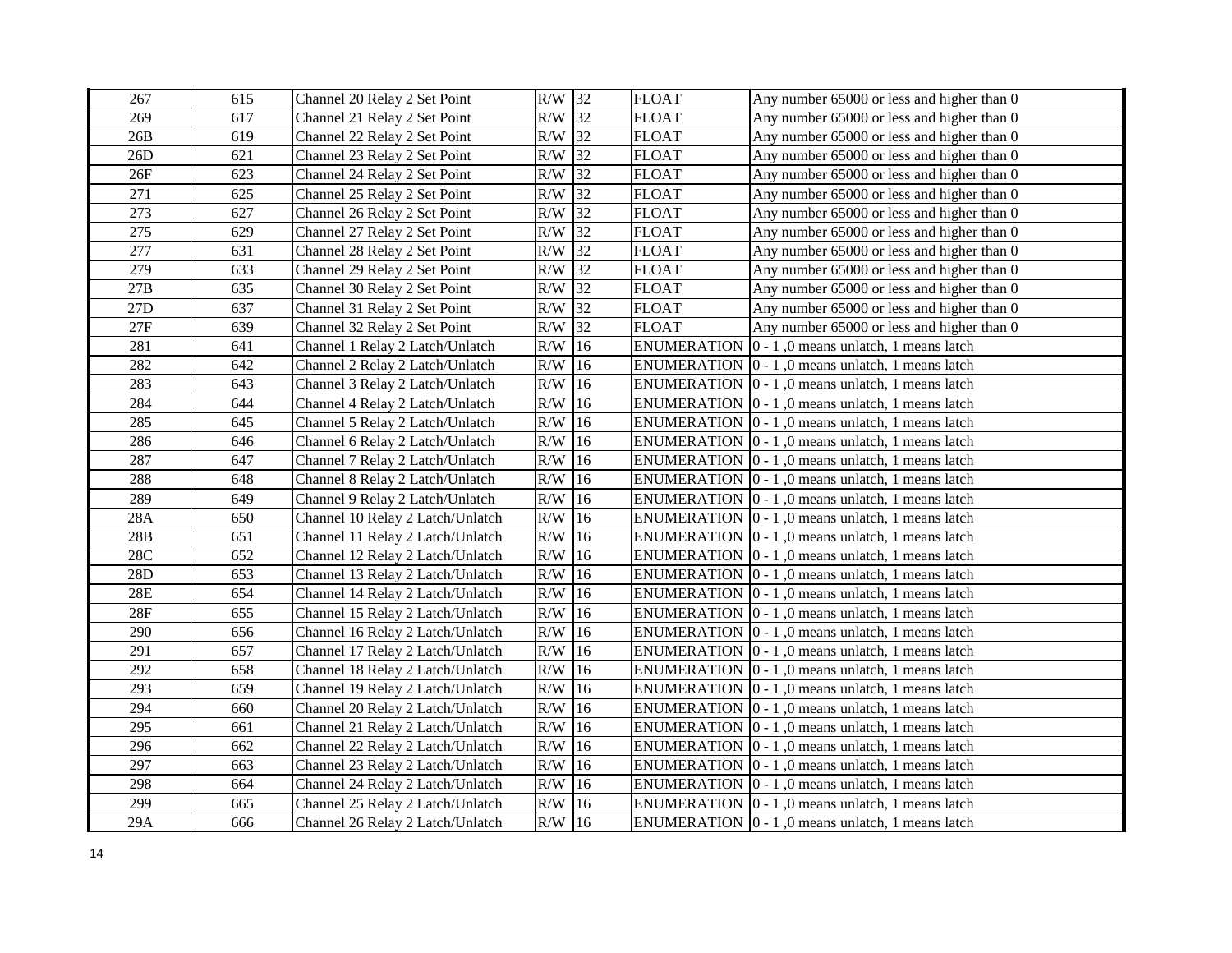| 29B             | 667 | Channel 27 Relay 2 Latch/Unlatch | $R/W$ 16  |    | ENUMERATION $\vert 0 - 1 \vert$ , 0 means unlatch, 1 means latch |
|-----------------|-----|----------------------------------|-----------|----|------------------------------------------------------------------|
| 29C             | 668 | Channel 28 Relay 2 Latch/Unlatch | $R/W$ 16  |    | ENUMERATION $\vert 0 - 1 \vert$ , 0 means unlatch, 1 means latch |
| 29D             | 669 | Channel 29 Relay 2 Latch/Unlatch | $R/W$ 16  |    | ENUMERATION $\vert 0 - 1 \vert$ , 0 means unlatch, 1 means latch |
| 29E             | 670 | Channel 30 Relay 2 Latch/Unlatch | $R/W$ 16  |    | ENUMERATION $\vert 0 - 1 \vert$ , 0 means unlatch, 1 means latch |
| 29F             | 671 | Channel 31 Relay 2 Latch/Unlatch | $R/W$ 16  |    | ENUMERATION $ 0 - 1 $ , 0 means unlatch, 1 means latch           |
| 2A0             | 672 | Channel 32 Relay 2 Latch/Unlatch | $R/W$ 16  |    | ENUMERATION $\vert 0 - 1 \vert$ , 0 means unlatch, 1 means latch |
| 2A1             | 673 | Channel 1 Relay 3 On/Off         | R/W       | 16 | ENUMERATION $ 0 - 1$ , 0 means off, 1 means on                   |
| 2A2             | 674 | Channel 2 Relay 3 On/Off         | R/W       | 16 | ENUMERATION $ 0 - 1$ , 0 means off, 1 means on                   |
| 2A3             | 675 | Channel 3 Relay 3 On/Off         | R/W       | 16 | ENUMERATION $ 0 - 1$ , 0 means off, 1 means on                   |
| 2A4             | 676 | Channel 4 Relay 3 On/Off         | R/W       | 16 | ENUMERATION $[0 - 1, 0$ means off, 1 means on                    |
| 2A5             | 677 | Channel 5 Relay 3 On/Off         | R/W       | 16 | ENUMERATION $ 0 - 1$ , 0 means off, 1 means on                   |
| 2A6             | 678 | Channel 6 Relay 3 On/Off         | R/W       | 16 | ENUMERATION $ 0 - 1$ , 0 means off, 1 means on                   |
| 2A7             | 679 | Channel 7 Relay 3 On/Off         | $R/W$ 16  |    | ENUMERATION $ 0 - 1$ , 0 means off, 1 means on                   |
| 2A8             | 680 | Channel 8 Relay 3 On/Off         | $R/W$ 16  |    | ENUMERATION $ 0 - 1$ , 0 means off, 1 means on                   |
| 2A9             | 681 | Channel 9 Relay 3 On/Off         | $R/W$ 16  |    | ENUMERATION $ 0 - 1$ , 0 means off, 1 means on                   |
| 2AA             | 682 | Channel 10 Relay 3 On/Off        | $R/W$ 16  |    | ENUMERATION $ 0 - 1$ , 0 means off, 1 means on                   |
| 2AB             | 683 | Channel 11 Relay 3 On/Off        | $R/W$ 16  |    | ENUMERATION $ 0 - 1$ , 0 means off, 1 means on                   |
| 2AC             | 684 | Channel 12 Relay 3 On/Off        | $R/W$ 16  |    | ENUMERATION $ 0 - 1$ , 0 means off, 1 means on                   |
| 2AD             | 685 | Channel 13 Relay 3 On/Off        | R/W       | 16 | ENUMERATION $ 0 - 1$ , 0 means off, 1 means on                   |
| 2AE             | 686 | Channel 14 Relay 3 On/Off        | R/W       | 16 | ENUMERATION $[0 - 1, 0$ means off, 1 means on                    |
| 2AF             | 687 | Channel 15 Relay 3 On/Off        | R/W       | 16 | ENUMERATION $ 0 - 1$ , 0 means off, 1 means on                   |
| 2B <sub>0</sub> | 688 | Channel 16 Relay 3 On/Off        | $R/W$ 16  |    | ENUMERATION $ 0 - 1$ , 0 means off, 1 means on                   |
| 2B1             | 689 | Channel 17 Relay 3 On/Off        | $R/W$ 16  |    | ENUMERATION $[0 - 1, 0$ means off, 1 means on                    |
| 2B2             | 690 | Channel 18 Relay 3 On/Off        | $R/W$ 16  |    | ENUMERATION $ 0 - 1$ , 0 means off, 1 means on                   |
| 2B3             | 691 | Channel 19 Relay 3 On/Off        | R/W       | 16 | ENUMERATION $ 0 - 1$ , 0 means off, 1 means on                   |
| 2B4             | 692 | Channel 20 Relay 3 On/Off        | $R/W$ 16  |    | ENUMERATION $[0 - 1, 0$ means off, 1 means on                    |
| 2B5             | 693 | Channel 21 Relay 3 On/Off        | $R/W$ 16  |    | ENUMERATION $[0 - 1, 0$ means off, 1 means on                    |
| 2B6             | 694 | Channel 22 Relay 3 On/Off        | $R/W$ 16  |    | ENUMERATION $[0 - 1, 0$ means off, 1 means on                    |
| 2B7             | 695 | Channel 23 Relay 3 On/Off        | $R/W$ 16  |    | ENUMERATION $ 0 - 1$ , 0 means off, 1 means on                   |
| 2B8             | 696 | Channel 24 Relay 3 On/Off        | R/W       | 16 | ENUMERATION $ 0 - 1$ , 0 means off, 1 means on                   |
| 2B9             | 697 | Channel 25 Relay 3 On/Off        | $\rm R/W$ | 16 | ENUMERATION $ 0 - 1$ , 0 means off, 1 means on                   |
| 2BA             | 698 | Channel 26 Relay 3 On/Off        | $\rm R/W$ | 16 | ENUMERATION $\vert 0-1, 0 \rangle$ means off, 1 means on         |
| 2BB             | 699 | Channel 27 Relay 3 On/Off        | R/W       | 16 | ENUMERATION $ 0 - 1$ , 0 means off, 1 means on                   |
| 2BC             | 700 | Channel 28 Relay 3 On/Off        | R/W       | 16 | ENUMERATION $ 0 - 1$ , 0 means off, 1 means on                   |
| 2BD             | 701 | Channel 29 Relay 3 On/Off        | $R/W$ 16  |    | ENUMERATION $ 0 - 1$ , 0 means off, 1 means on                   |
| 2BE             | 702 | Channel 30 Relay 3 On/Off        | R/W       | 16 | ENUMERATION $[0 - 1, 0$ means off, 1 means on                    |
| 2BF             | 703 | Channel 31 Relay 3 On/Off        | R/W       | 16 | ENUMERATION $ 0 - 1$ , 0 means off, 1 means on                   |
| 2C <sub>0</sub> | 704 | Channel 32 Relay 3 On/Off        | $R/W$ 16  |    | ENUMERATION $\vert 0-1, 0 \rangle$ means off, 1 means on         |
| 2C1             | 705 | Channel 1 Relay 3 High/Low       | $R/W$ 16  |    | ENUMERATION $\vert 0 - 1 \vert$ , 0 means low, 1 means high      |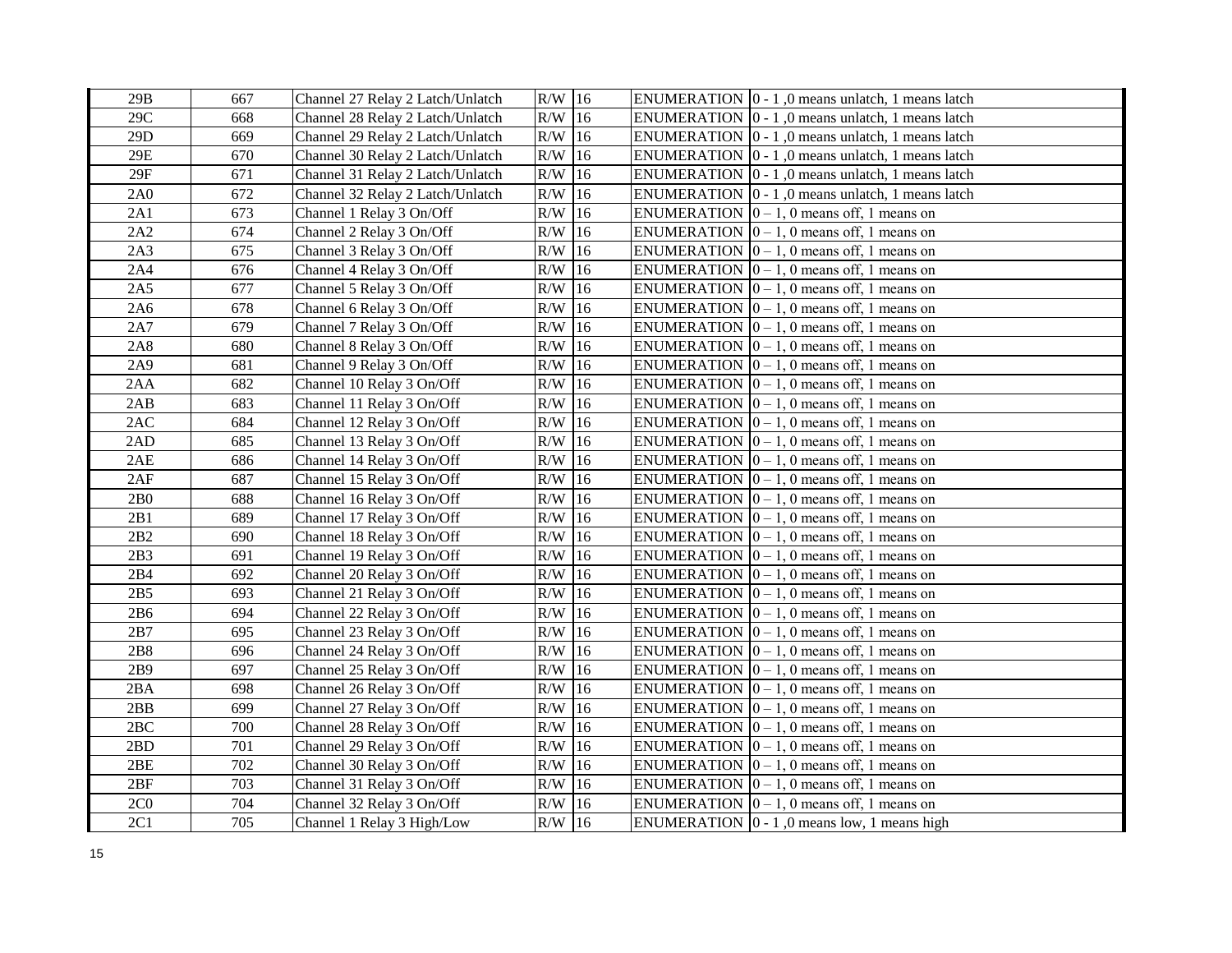| 2C2             | 706 | Channel 2 Relay 3 High/Low  | $R/W$ 16  |    |              | ENUMERATION $\vert 0 - 1 \vert$ , 0 means low, 1 means high |
|-----------------|-----|-----------------------------|-----------|----|--------------|-------------------------------------------------------------|
| 2C <sub>3</sub> | 707 | Channel 3 Relay 3 High/Low  | $R/W$ 16  |    |              | ENUMERATION $ 0 - 1 $ , 0 means low, 1 means high           |
| 2C <sub>4</sub> | 708 | Channel 4 Relay 3 High/Low  | $R/W$ 16  |    |              | ENUMERATION $[0 - 1, 0$ means low, 1 means high             |
| 2C <sub>5</sub> | 709 | Channel 5 Relay 3 High/Low  | $R/W$ 16  |    |              | ENUMERATION $\vert 0 - 1 \vert$ , 0 means low, 1 means high |
| 2C <sub>6</sub> | 710 | Channel 6 Relay 3 High/Low  | R/W       | 16 |              | ENUMERATION $\vert 0 - 1 \vert$ , 0 means low, 1 means high |
| 2C7             | 711 | Channel 7 Relay 3 High/Low  | R/W       | 16 |              | ENUMERATION $\vert 0 - 1 \vert$ , 0 means low, 1 means high |
| 2C8             | 712 | Channel 8 Relay 3 High/Low  | R/W       | 16 |              | ENUMERATION $ 0 - 1 $ , 0 means low, 1 means high           |
| 2C9             | 713 | Channel 9 Relay 3 High/Low  | R/W       | 16 |              | ENUMERATION $\vert 0 - 1 \vert$ , 0 means low, 1 means high |
| 2CA             | 714 | Channel 10 Relay 3 High/Low | R/W       | 16 |              | ENUMERATION $[0 - 1, 0$ means low, 1 means high             |
| 2CB             | 715 | Channel 11 Relay 3 High/Low | R/W       | 16 |              | ENUMERATION $ 0 - 1 $ , 0 means low, 1 means high           |
| 2CC             | 716 | Channel 12 Relay 3 High/Low | R/W       | 16 |              | ENUMERATION $\vert 0 - 1 \vert$ , 0 means low, 1 means high |
| 2CD             | 717 | Channel 13 Relay 3 High/Low | R/W       | 16 |              | ENUMERATION $\vert 0 - 1 \vert$ , 0 means low, 1 means high |
| 2CE             | 718 | Channel 14 Relay 3 High/Low | $\rm R/W$ | 16 |              | ENUMERATION $\vert 0 - 1 \vert$ , 0 means low, 1 means high |
| 2CF             | 719 | Channel 15 Relay 3 High/Low | R/W       | 16 |              | ENUMERATION $\vert 0 - 1 \vert$ , 0 means low, 1 means high |
| 2D0             | 720 | Channel 16 Relay 3High/Low  | R/W       | 16 |              | ENUMERATION $\vert 0 - 1 \vert$ , 0 means low, 1 means high |
| 2D1             | 721 | Channel 17 Relay 3 High/Low | R/W       | 16 |              | ENUMERATION $ 0 - 1 $ , 0 means low, 1 means high           |
| 2D2             | 722 | Channel 18 Relay 3 High/Low | R/W       | 16 |              | ENUMERATION $ 0 - 1 $ , 0 means low, 1 means high           |
| 2D3             | 723 | Channel 19 Relay 3 High/Low | R/W       | 16 |              | ENUMERATION $ 0 - 1 $ , 0 means low, 1 means high           |
| 2D4             | 724 | Channel 20 Relay 3 High/Low | R/W       | 16 |              | ENUMERATION $ 0 - 1 $ , 0 means low, 1 means high           |
| 2D5             | 725 | Channel 21 Relay 3 High/Low | R/W       | 16 |              | ENUMERATION $\vert 0 - 1 \vert$ , 0 means low, 1 means high |
| 2D <sub>6</sub> | 726 | Channel 22 Relay 3 High/Low | R/W       | 16 |              | ENUMERATION $\vert 0 - 1 \vert$ , 0 means low, 1 means high |
| 2D7             | 727 | Channel 23 Relay 3 High/Low | R/W       | 16 |              | ENUMERATION $\vert 0 - 1 \vert$ , 0 means low, 1 means high |
| 2D8             | 728 | Channel 24 Relay 3 High/Low | R/W       | 16 |              | ENUMERATION $\vert 0 - 1 \vert$ , 0 means low, 1 means high |
| 2D9             | 729 | Channel 25 Relay 3 High/Low | R/W       | 16 |              | ENUMERATION $\vert 0 - 1 \vert$ , 0 means low, 1 means high |
| 2DA             | 730 | Channel 26 Relay 3 High/Low | R/W       | 16 |              | ENUMERATION $\vert 0 - 1 \vert$ , 0 means low, 1 means high |
| 2DB             | 731 | Channel 27 Relay 3 High/Low | R/W       | 16 |              | ENUMERATION $\vert 0 - 1 \vert$ , 0 means low, 1 means high |
| 2DC             | 732 | Channel 28 Relay 3 High/Low | R/W       | 16 |              | ENUMERATION $\vert 0 - 1 \vert$ , 0 means low, 1 means high |
| 2DD             | 733 | Channel 29 Relay 3 High/Low | R/W       | 16 |              | ENUMERATION $\vert 0 - 1 \vert$ , 0 means low, 1 means high |
| 2DE             | 734 | Channel 30 Relay 3 High/Low | R/W       | 16 |              | ENUMERATION $ 0 - 1 $ , 0 means low, 1 means high           |
| 2DF             | 735 | Channel 31 Relay 3 High/Low | $\rm R/W$ | 16 |              | ENUMERATION $\vert 0 - 1 \vert$ , 0 means low, 1 means high |
| 2E0             | 736 | Channel 32 Relay 3 High/Low | R/W       | 16 |              | ENUMERATION $\vert 0 - 1 \vert$ , 0 means low, 1 means high |
| 2E1             | 737 | Channel 1 Relay 3 Set Point | R/W       | 32 | <b>FLOAT</b> | Any number 65000 or less and higher than 0                  |
| 2E3             | 739 | Channel 2 Relay 3 Set Point | R/W       | 32 | <b>FLOAT</b> | Any number 65000 or less and higher than 0                  |
| 2E5             | 741 | Channel 3 Relay 3 Set Point | R/W       | 32 | <b>FLOAT</b> | Any number 65000 or less and higher than 0                  |
| 2E7             | 743 | Channel 4 Relay 3 Set Point | R/W       | 32 | <b>FLOAT</b> | Any number 65000 or less and higher than 0                  |
| 2E9             | 745 | Channel 5 Relay 3 Set Point | R/W       | 32 | <b>FLOAT</b> | Any number 65000 or less and higher than 0                  |
| 2EB             | 747 | Channel 6 Relay 3 Set Point | R/W       | 32 | <b>FLOAT</b> | Any number 65000 or less and higher than 0                  |
| 2ED             | 749 | Channel 7 Relay 3 Set Point | R/W       | 32 | <b>FLOAT</b> | Any number 65000 or less and higher than 0                  |
| 2EF             | 751 | Channel 8 Relay 3 Set Point | $R/W$ 32  |    | <b>FLOAT</b> | Any number 65000 or less and higher than 0                  |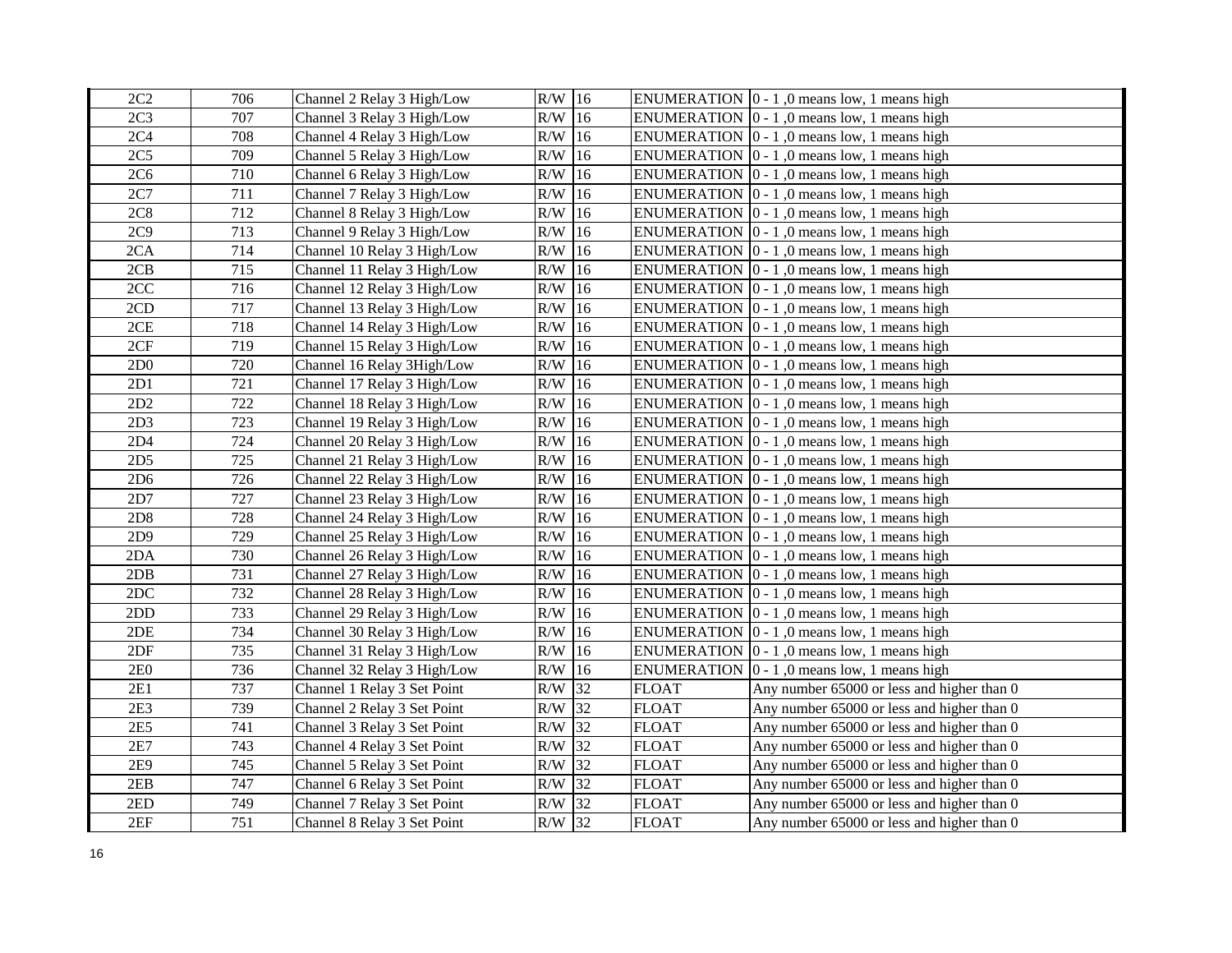| 2F1             | 753 | Channel 9 Relay 3 Set Point      | $R/W$ 32  |               | <b>FLOAT</b> | Any number 65000 or less and higher than 0                       |
|-----------------|-----|----------------------------------|-----------|---------------|--------------|------------------------------------------------------------------|
| 2F <sub>3</sub> | 755 | Channel 10 Relay 3 Set Point     | $R/W$ 32  |               | <b>FLOAT</b> | Any number 65000 or less and higher than 0                       |
| 2F5             | 757 | Channel 11 Relay 3 Set Point     | $R/W$ 32  |               | <b>FLOAT</b> | Any number 65000 or less and higher than 0                       |
| 2F7             | 759 | Channel 12 Relay 3 Set Point     | $R/W$ 32  |               | <b>FLOAT</b> | Any number 65000 or less and higher than 0                       |
| 2F9             | 761 | Channel 13 Relay 3 Set Point     | $R/W$ 32  |               | <b>FLOAT</b> | Any number 65000 or less and higher than 0                       |
| 2FB             | 763 | Channel 14 Relay 3 Set Point     | R/W       | 32            | <b>FLOAT</b> | Any number 65000 or less and higher than 0                       |
| 2FD             | 765 | Channel 15 Relay 3 Set Point     | $\rm R/W$ | 32            | <b>FLOAT</b> | Any number 65000 or less and higher than 0                       |
| 2FF             | 767 | Channel 16 Relay 3 Set Point     | R/W       | 32            | <b>FLOAT</b> | Any number 65000 or less and higher than 0                       |
| 301             | 769 | Channel 17 Relay 3 Set Point     | R/W       | 32            | <b>FLOAT</b> | Any number 65000 or less and higher than 0                       |
| 303             | 771 | Channel 18 Relay 3 Set Point     | R/W       | 32            | <b>FLOAT</b> | Any number 65000 or less and higher than 0                       |
| 305             | 773 | Channel 19 Relay 3 Set Point     | R/W       | 32            | <b>FLOAT</b> | Any number 65000 or less and higher than 0                       |
| 307             | 775 | Channel 20 Relay 3 Set Point     | R/W       | 32            | <b>FLOAT</b> | Any number 65000 or less and higher than 0                       |
| 309             | 777 | Channel 21 Relay 3 Set Point     | $\rm R/W$ | 32            | <b>FLOAT</b> | Any number 65000 or less and higher than 0                       |
| 30B             | 779 | Channel 22 Relay 3 Set Point     | R/W       | 32            | <b>FLOAT</b> | Any number 65000 or less and higher than 0                       |
| 30 <sub>D</sub> | 781 | Channel 23 Relay 3 Set Point     | R/W       | 32            | <b>FLOAT</b> | Any number 65000 or less and higher than 0                       |
| 30F             | 783 | Channel 24 Relay 3 Set Point     | $R/W$ 32  |               | <b>FLOAT</b> | Any number 65000 or less and higher than 0                       |
| 311             | 785 | Channel 25 Relay 3 Set Point     | $R/W$ 32  |               | <b>FLOAT</b> | Any number 65000 or less and higher than 0                       |
| 313             | 787 | Channel 26 Relay 3 Set Point     | R/W       | 32            | <b>FLOAT</b> | Any number 65000 or less and higher than 0                       |
| 315             | 789 | Channel 27 Relay 3 Set Point     | R/W       | 32            | <b>FLOAT</b> | Any number 65000 or less and higher than 0                       |
| 317             | 791 | Channel 28 Relay 3 Set Point     | R/W       | 32            | <b>FLOAT</b> | Any number 65000 or less and higher than 0                       |
| 319             | 793 | Channel 29 Relay 3 Set Point     | R/W       | 32            | <b>FLOAT</b> | Any number 65000 or less and higher than 0                       |
| 31B             | 795 | Channel 30 Relay 3 Set Point     | R/W       | 32            | <b>FLOAT</b> | Any number 65000 or less and higher than 0                       |
| 31D             | 797 | Channel 31 Relay 3 Set Point     | R/W       | 32            | <b>FLOAT</b> | Any number 65000 or less and higher than 0                       |
| 31F             | 799 | Channel 32 Relay 3 Set Point     | R/W       | 32            | <b>FLOAT</b> | Any number 65000 or less and higher than 0                       |
| 321             | 801 | Channel 1 Relay 3 Latch/Unlatch  | R/W       | 16            |              | ENUMERATION $ 0 - 1 $ , 0 means unlatch, 1 means latch           |
| 322             | 802 | Channel 2 Relay 3 Latch/Unlatch  | R/W       | 16            |              | ENUMERATION $ 0 - 1 $ , 0 means unlatch, 1 means latch           |
| 323             | 803 | Channel 3 Relay 3 Latch/Unlatch  | R/W       | 16            |              | ENUMERATION $\vert 0 - 1 \vert$ , 0 means unlatch, 1 means latch |
| 324             | 804 | Channel 4 Relay 3 Latch/Unlatch  | R/W       | 16            |              | ENUMERATION $ 0 - 1 $ , 0 means unlatch, 1 means latch           |
| 325             | 805 | Channel 5 Relay 3 Latch/Unlatch  | R/W       | 16            |              | ENUMERATION $\vert 0 - 1 \vert$ , 0 means unlatch, 1 means latch |
| 326             | 806 | Channel 6 Relay 3 Latch/Unlatch  | R/W       | 16            |              | ENUMERATION $ 0 - 1 $ , 0 means unlatch, 1 means latch           |
| 327             | 807 | Channel 7 Relay 3 Latch/Unlatch  | $\rm R/W$ | 16            |              | ENUMERATION $\vert 0 - 1 \vert$ , 0 means unlatch, 1 means latch |
| 328             | 808 | Channel 8 Relay 3 Latch/Unlatch  | R/W       | 16            |              | ENUMERATION $\vert 0 - 1 \vert$ , 0 means unlatch, 1 means latch |
| 329             | 809 | Channel 9 Relay 3 Latch/Unlatch  | R/W       | 16            |              | ENUMERATION $\vert 0 - 1 \vert$ , 0 means unlatch, 1 means latch |
| 32A             | 810 | Channel 10 Relay 3 Latch/Unlatch | R/W       | 16            |              | ENUMERATION $\vert 0 - 1 \vert$ , 0 means unlatch, 1 means latch |
| 32B             | 811 | Channel 11 Relay 3 Latch/Unlatch | R/W       | 16            |              | ENUMERATION $\vert 0 - 1 \vert$ , 0 means unlatch, 1 means latch |
| 32C             | 812 | Channel 12 Relay 3 Latch/Unlatch | R/W       | <sup>16</sup> |              | ENUMERATION $ 0 - 1 $ , 0 means unlatch, 1 means latch           |
| 32D             | 813 | Channel 13 Relay 3 Latch/Unlatch | R/W       | 16            |              | ENUMERATION 0 - 1,0 means unlatch, 1 means latch                 |
| $32E$           | 814 | Channel 14 Relay 3 Latch/Unlatch | R/W       | 16            |              | ENUMERATION $ 0 - 1 $ , 0 means unlatch, 1 means latch           |
| 32F             | 815 | Channel 15 Relay 3 Latch/Unlatch | $R/W$ 16  |               |              | ENUMERATION $\vert 0 - 1 \vert$ , 0 means unlatch, 1 means latch |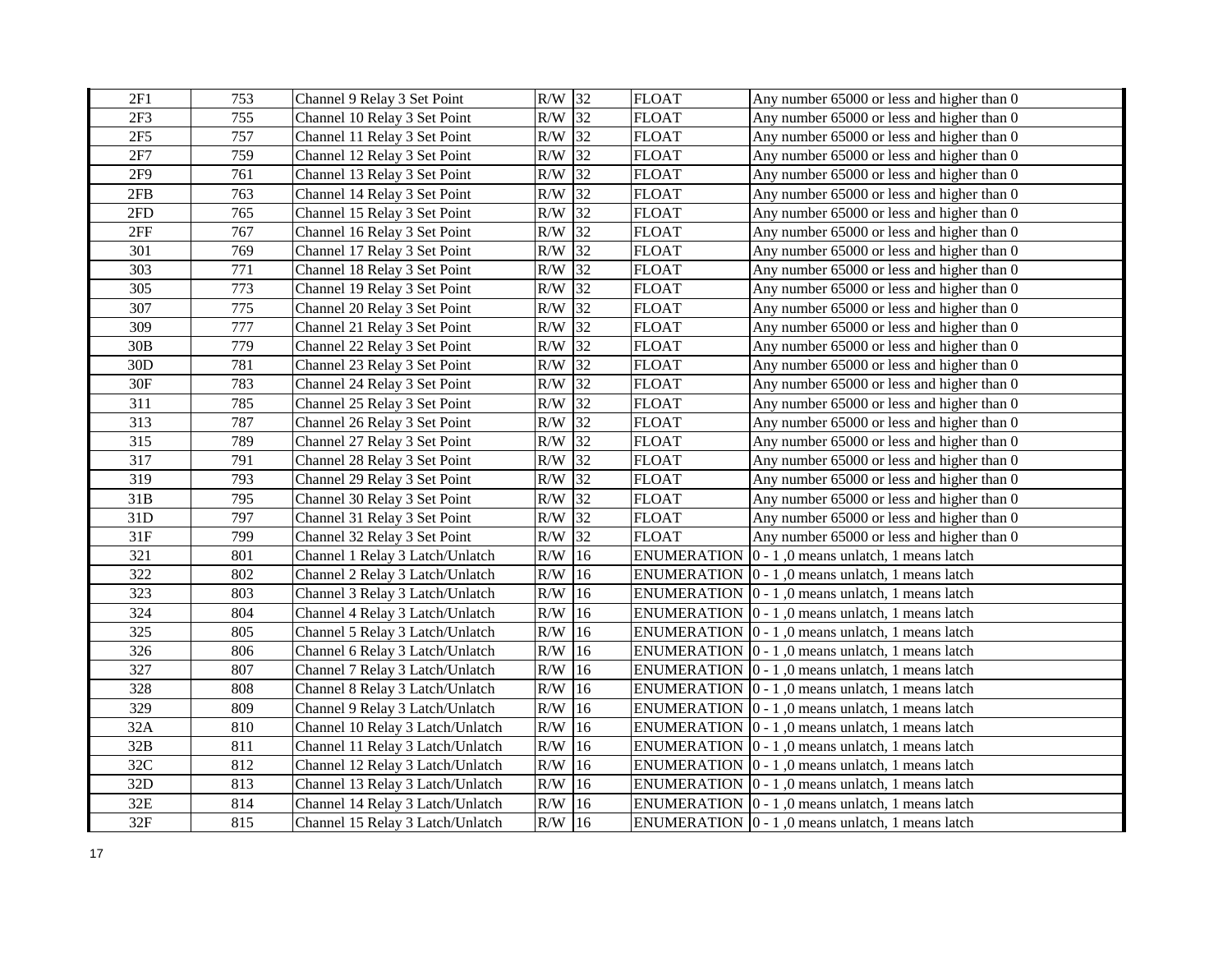| 330 | 816 | Channel 16 Relay 3 Latch/Unlatch | $R/W$ 16  |    | ENUMERATION $\vert 0 - 1 \vert$ , 0 means unlatch, 1 means latch |
|-----|-----|----------------------------------|-----------|----|------------------------------------------------------------------|
| 331 | 817 | Channel 17 Relay 3 Latch/Unlatch | $R/W$ 16  |    | ENUMERATION $\vert 0 - 1 \vert$ , 0 means unlatch, 1 means latch |
| 332 | 818 | Channel 18 Relay 3 Latch/Unlatch | $R/W$ 16  |    | ENUMERATION $ 0 - 1 $ , 0 means unlatch, 1 means latch           |
| 333 | 819 | Channel 19 Relay 3 Latch/Unlatch | $R/W$ 16  |    | ENUMERATION $\vert 0 - 1 \vert$ , 0 means unlatch, 1 means latch |
| 334 | 820 | Channel 20 Relay 3 Latch/Unlatch | $R/W$ 16  |    | ENUMERATION $ 0 - 1 $ , 0 means unlatch, 1 means latch           |
| 335 | 821 | Channel 21 Relay 3 Latch/Unlatch | $R/W$ 16  |    | ENUMERATION $ 0 - 1 $ , 0 means unlatch, 1 means latch           |
| 336 | 822 | Channel 22 Relay 3 Latch/Unlatch | R/W       | 16 | ENUMERATION $\vert 0 - 1 \vert$ , 0 means unlatch, 1 means latch |
| 337 | 823 | Channel 23 Relay 3 Latch/Unlatch | $R/W$ 16  |    | ENUMERATION $ 0 - 1 $ , 0 means unlatch, 1 means latch           |
| 338 | 824 | Channel 24 Relay 3 Latch/Unlatch | $R/W$ 16  |    | ENUMERATION $ 0 - 1 $ , 0 means unlatch, 1 means latch           |
| 339 | 825 | Channel 25 Relay 3 Latch/Unlatch | $R/W$ 16  |    | ENUMERATION $\vert 0 - 1 \vert$ , 0 means unlatch, 1 means latch |
| 33A | 826 | Channel 26 Relay 3 Latch/Unlatch | $R/W$ 16  |    | ENUMERATION $\vert 0 - 1 \vert$ , 0 means unlatch, 1 means latch |
| 33B | 827 | Channel 27 Relay 3 Latch/Unlatch | $R/W$ 16  |    | ENUMERATION $ 0 - 1 $ , 0 means unlatch, 1 means latch           |
| 33C | 828 | Channel 28 Relay 3 Latch/Unlatch | $R/W$ 16  |    | ENUMERATION $[0 - 1, 0$ means unlatch, 1 means latch             |
| 33D | 829 | Channel 29 Relay 3 Latch/Unlatch | $R/W$ 16  |    | ENUMERATION $\vert 0 - 1 \vert$ , 0 means unlatch, 1 means latch |
| 33E | 830 | Channel 30 Relay 3 Latch/Unlatch | $R/W$ 16  |    | ENUMERATION 0 - 1,0 means unlatch, 1 means latch                 |
| 33F | 831 | Channel 31 Relay 3 Latch/Unlatch | $R/W$ 16  |    | ENUMERATION $\vert 0 - 1 \vert$ , 0 means unlatch, 1 means latch |
| 340 | 832 | Channel 32 Relay 3 Latch/Unlatch | $R/W$ 16  |    | ENUMERATION $\vert 0 - 1 \vert$ , 0 means unlatch, 1 means latch |
| 341 | 833 | Channel 1 Relay 4 On/Off         | $R/W$ 16  |    | ENUMERATION $[0 - 1, 0$ means off, 1 means on                    |
| 342 | 834 | Channel 2 Relay 4 On/Off         | R/W       | 16 | ENUMERATION $ 0 - 1$ , 0 means off, 1 means on                   |
| 343 | 835 | Channel 3 Relay 4 On/Off         | R/W       | 16 | ENUMERATION $ 0 - 1$ , 0 means off, 1 means on                   |
| 344 | 836 | Channel 4 Relay 4 On/Off         | R/W       | 16 | ENUMERATION $ 0 - 1$ , 0 means off, 1 means on                   |
| 345 | 837 | Channel 5 Relay 4 On/4ff         | $R/W$ 16  |    | ENUMERATION $[0 - 1, 0$ means off, 1 means on                    |
| 346 | 838 | Channel 6 Relay 4 On/Off         | $R/W$ 16  |    | ENUMERATION $[0 - 1, 0$ means off, 1 means on                    |
| 347 | 839 | Channel 7 Relay 4 On/Off         | $R/W$ 16  |    | ENUMERATION $ 0 - 1$ , 0 means off, 1 means on                   |
| 348 | 840 | Channel 8 Relay 4 On/Off         | R/W       | 16 | ENUMERATION $[0 - 1, 0$ means off, 1 means on                    |
| 349 | 841 | Channel 9 Relay 4 On/Off         | $R/W$ 16  |    | ENUMERATION $[0 - 1, 0$ means off, 1 means on                    |
| 34A | 842 | Channel 10 Relay 4 On/Off        | $R/W$ 16  |    | ENUMERATION $[0 - 1, 0$ means off, 1 means on                    |
| 34B | 843 | Channel 11 Relay 4 On/Off        | $R/W$ 16  |    | ENUMERATION $[0 - 1, 0$ means off, 1 means on                    |
| 34C | 844 | Channel 12 Relay 4 On/Off        | $R/W$ 16  |    | ENUMERATION $ 0 - 1$ , 0 means off, 1 means on                   |
| 34D | 845 | Channel 13 Relay 4 On/Off        | R/W       | 16 | ENUMERATION $ 0 - 1$ , 0 means off, 1 means on                   |
| 34E | 846 | Channel 14 Relay 4 On/Off        | $\rm R/W$ | 16 | ENUMERATION $ 0 - 1$ , 0 means off, 1 means on                   |
| 34F | 847 | Channel 15 Relay 4 On/Off        | $\rm R/W$ | 16 | ENUMERATION $ 0 - 1$ , 0 means off, 1 means on                   |
| 350 | 848 | Channel 16 Relay 4 On/Off        | R/W       | 16 | ENUMERATION $ 0 - 1$ , 0 means off, 1 means on                   |
| 351 | 849 | Channel 17 Relay 4 On/Off        | R/W       | 16 | ENUMERATION $ 0 - 1$ , 0 means off, 1 means on                   |
| 352 | 850 | Channel 18 Relay 4 On/Off        | $R/W$ 16  |    | ENUMERATION $ 0 - 1$ , 0 means off, 1 means on                   |
| 353 | 851 | Channel 19 Relay 4 On/Off        | R/W       | 16 | ENUMERATION $[0 - 1, 0$ means off, 1 means on                    |
| 354 | 852 | Channel 20 Relay 4 On/Off        | $R/W$ 16  |    | ENUMERATION $ 0 - 1$ , 0 means off, 1 means on                   |
| 355 | 853 | Channel 21 Relay 4 On/Off        | $R/W$ 16  |    | ENUMERATION $\vert 0-1, 0 \rangle$ means off, 1 means on         |
| 356 | 854 | Channel 22 Relay 4 On/Off        | $R/W$ 16  |    | ENUMERATION $ 0 - 1$ , 0 means off, 1 means on                   |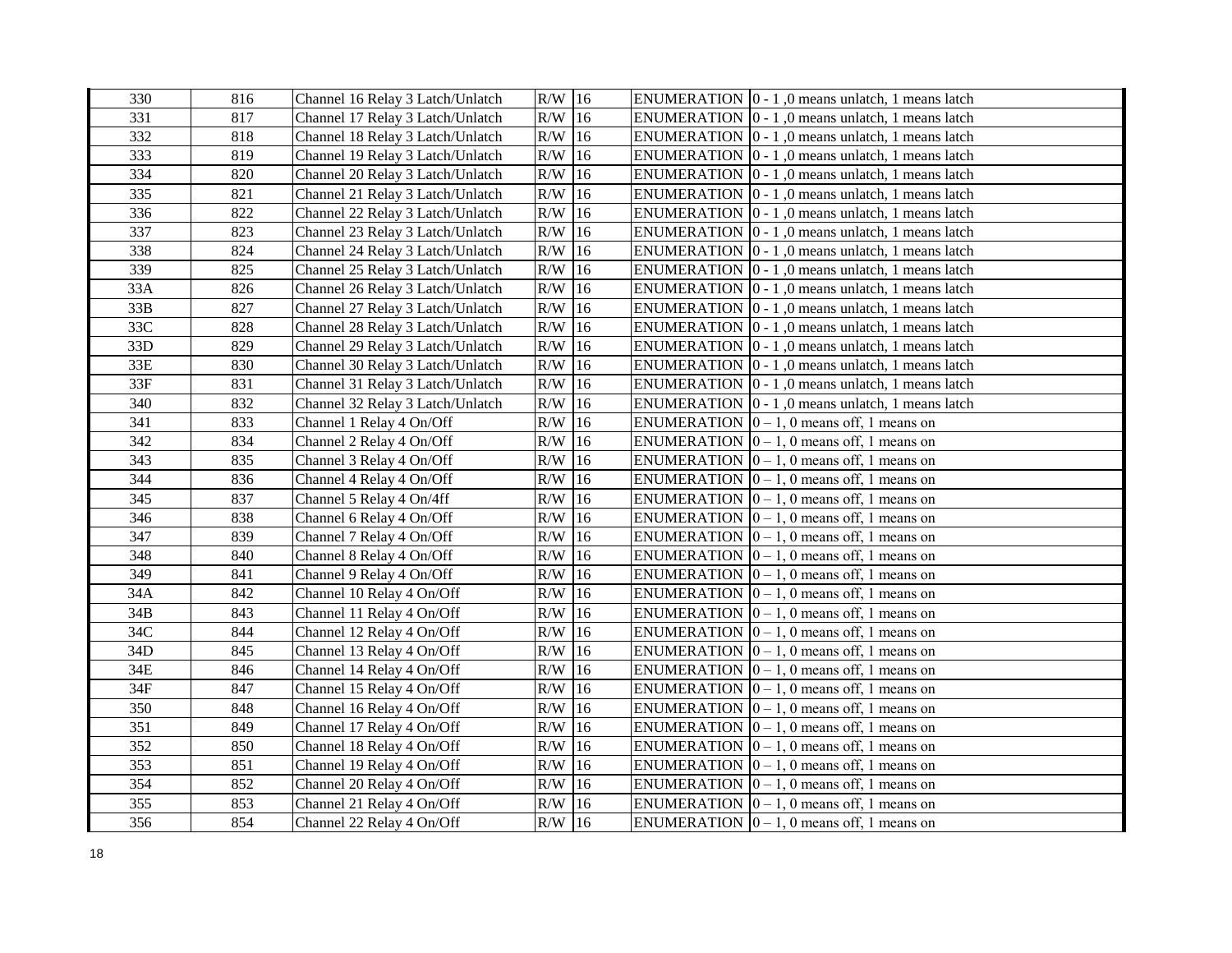| 357 | 855 | Channel 23 Relay 4 On/Off   | $R/W$ 16        | ENUMERATION $ 0 - 1$ , 0 means off, 1 means on              |
|-----|-----|-----------------------------|-----------------|-------------------------------------------------------------|
| 358 | 856 | Channel 24 Relay 4 On/Off   | $R/W$ 16        | ENUMERATION $[0 - 1, 0$ means off, 1 means on               |
| 359 | 857 | Channel 25 Relay 4 On/Off   | $R/W$ 16        | ENUMERATION $[0 - 1, 0$ means off, 1 means on               |
| 35A | 858 | Channel 26 Relay 4 On/Off   | $R/W$ 16        | ENUMERATION $[0 - 1, 0$ means off, 1 means on               |
| 35B | 859 | Channel 27 Relay 4 On/Off   | R/W<br>16       | ENUMERATION $ 0 - 1$ , 0 means off, 1 means on              |
| 35C | 860 | Channel 28 Relay 4 On/Off   | $\rm R/W$<br>16 | ENUMERATION $[0 - 1, 0$ means off, 1 means on               |
| 35D | 861 | Channel 29 Relay 4 On/Off   | $\rm R/W$<br>16 | ENUMERATION $ 0 - 1$ , 0 means off, 1 means on              |
| 35E | 862 | Channel 30 Relay 4 On/Off   | R/W<br>16       | ENUMERATION $ 0 - 1$ , 0 means off, 1 means on              |
| 35F | 863 | Channel 31 Relay 4 On/Off   | R/W<br>16       | ENUMERATION $[0 - 1, 0$ means off, 1 means on               |
| 360 | 864 | Channel 32 Relay 4 On/Off   | $R/W$ 16        | ENUMERATION $ 0-1, 0 $ means off, 1 means on                |
| 361 | 865 | Channel 1 Relay 4 High/Low  | R/W<br>16       | ENUMERATION $ 0 - 1 $ , 0 means low, 1 means high           |
| 362 | 866 | Channel 2 Relay 4 High/Low  | R/W<br>16       | ENUMERATION $[0 - 1, 0$ means low, 1 means high             |
| 363 | 867 | Channel 3 Relay 4 High/Low  | $R/W$ 16        | ENUMERATION $\vert 0 - 1 \vert$ , 0 means low, 1 means high |
| 364 | 868 | Channel 4 Relay 4 High/Low  | $R/W$ 16        | ENUMERATION $ 0 - 1 $ , 0 means low, 1 means high           |
| 365 | 869 | Channel 5 Relay 4 High/Low  | $R/W$ 16        | ENUMERATION $ 0 - 1 $ , 0 means low, 1 means high           |
| 366 | 870 | Channel 6 Relay 4 High/Low  | $R/W$ 16        | ENUMERATION $\vert 0 - 1 \vert$ , 0 means low, 1 means high |
| 367 | 871 | Channel 7 Relay 4 High/Low  | $R/W$ 16        | ENUMERATION $\vert 0 - 1 \vert$ , 0 means low, 1 means high |
| 368 | 872 | Channel 8 Relay 4 High/Low  | $R/W$ 16        | ENUMERATION $\vert 0 - 1 \vert$ , 0 means low, 1 means high |
| 369 | 873 | Channel 9 Relay 4 High/Low  | R/W<br>16       | ENUMERATION $\vert 0 - 1 \vert$ , 0 means low, 1 means high |
| 36A | 874 | Channel 10 Relay 4 High/Low | R/W<br>16       | ENUMERATION $\vert 0 - 1 \vert$ , 0 means low, 1 means high |
| 36B | 875 | Channel 11 Relay 4 High/Low | R/W<br>16       | ENUMERATION $\vert 0 - 1 \vert$ , 0 means low, 1 means high |
| 36C | 876 | Channel 12 Relay 4 High/Low | R/W<br> 16      | ENUMERATION $ 0 - 1 $ , 0 means low, 1 means high           |
| 36D | 877 | Channel 13 Relay 4 High/Low | $R/W$ 16        | ENUMERATION $[0 - 1, 0$ means low, 1 means high             |
| 36E | 878 | Channel 14 Relay 4 High/Low | $R/W$ 16        | ENUMERATION $[0 - 1, 0$ means low, 1 means high             |
| 36F | 879 | Channel 15 Relay 4 High/Low | R/W<br>16       | ENUMERATION $ 0 - 1 $ , 0 means low, 1 means high           |
| 370 | 880 | Channel 16 Relay 4 High/Low | $R/W$ 16        | ENUMERATION $\vert 0 - 1 \vert$ , 0 means low, 1 means high |
| 371 | 881 | Channel 17 Relay 4 High/Low | $R/W$ 16        | ENUMERATION $\vert 0 - 1 \vert$ , 0 means low, 1 means high |
| 372 | 882 | Channel 18 Relay 4 High/Low | $R/W$ 16        | ENUMERATION $ 0 - 1 $ , 0 means low, 1 means high           |
| 373 | 883 | Channel 19 Relay 4 High/Low | $R/W$ 16        | ENUMERATION $\vert 0 - 1 \vert$ , 0 means low, 1 means high |
| 374 | 884 | Channel 20 Relay 4 High/Low | $R/W$ 16        | ENUMERATION $ 0 - 1 $ , 0 means low, 1 means high           |
| 375 | 885 | Channel 21 Relay 4 High/Low | R/W<br>16       | ENUMERATION $ 0 - 1 $ , 0 means low, 1 means high           |
| 376 | 886 | Channel 22 Relay 4 High/Low | R/W<br>16       | ENUMERATION $ 0 - 1$ , 0 means low, 1 means high            |
| 377 | 887 | Channel 23 Relay 4 High/Low | R/W<br>16       | ENUMERATION $ 0 - 1 $ , 0 means low, 1 means high           |
| 378 | 888 | Channel 24 Relay 4 High/Low | R/W<br>16       | ENUMERATION $ 0 - 1 $ , 0 means low, 1 means high           |
| 379 | 889 | Channel 25 Relay 4 High/Low | $\rm R/W$<br>16 | ENUMERATION $ 0 - 1 $ , 0 means low, 1 means high           |
| 37A | 890 | Channel 26 Relay 4 High/Low | $R/W$ 16        | ENUMERATION $ 0 - 1 $ , 0 means low, 1 means high           |
| 37B | 891 | Channel 27 Relay 4 High/Low | $R/W$ 16        | ENUMERATION $ 0 - 1 $ , 0 means low, 1 means high           |
| 37C | 892 | Channel 28 Relay 4 High/Low | 16<br>R/W       | ENUMERATION $ 0 - 1 $ , 0 means low, 1 means high           |
| 37D | 893 | Channel 29 Relay 4 High/Low | $R/W$ 16        | ENUMERATION $\vert 0 - 1 \vert$ , 0 means low, 1 means high |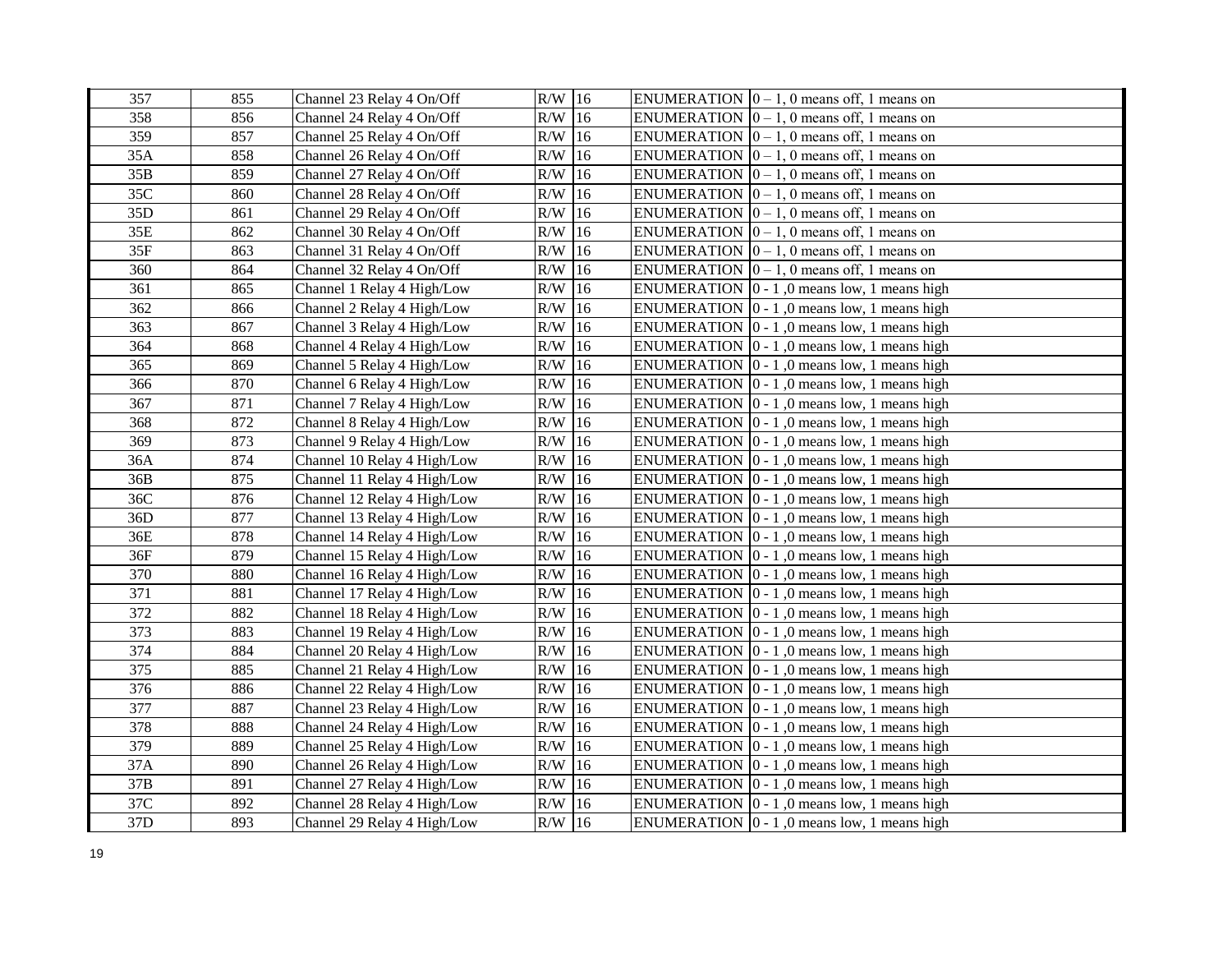| 37E             | 894 | Channel 30 Relay 4 High/Low     | $R/W$ 16  |    |                    | ENUMERATION $\vert 0 - 1 \vert$ , 0 means low, 1 means high      |
|-----------------|-----|---------------------------------|-----------|----|--------------------|------------------------------------------------------------------|
| 37F             | 895 | Channel 31 Relay 4 High/Low     | $R/W$ 16  |    |                    | ENUMERATION $\vert 0 - 1 \vert$ , 0 means low, 1 means high      |
| 380             | 896 | Channel 32 Relay 4 High/Low     | $R/W$ 16  |    |                    | ENUMERATION $\vert 0 - 1 \vert$ , 0 means low, 1 means high      |
| 381             | 897 | Channel 1 Relay 4 Set Point     | $R/W$ 32  |    | <b>FLOAT</b>       | Any number 65000 or less and higher than 0                       |
| 383             | 899 | Channel 2 Relay 4 Set Point     | $R/W$ 32  |    | <b>FLOAT</b>       | Any number 65000 or less and higher than 0                       |
| 385             | 901 | Channel 3 Relay 4 Set Point     | R/W       | 32 | <b>FLOAT</b>       | Any number 65000 or less and higher than 0                       |
| 387             | 903 | Channel 4 Relay 4 Set Point     | R/W       | 32 | <b>FLOAT</b>       | Any number 65000 or less and higher than 0                       |
| 389             | 905 | Channel 5 Relay 4 Set Point     | R/W       | 32 | <b>FLOAT</b>       | Any number 65000 or less and higher than 0                       |
| 38B             | 907 | Channel 6 Relay 4 Set Point     | R/W       | 32 | <b>FLOAT</b>       | Any number 65000 or less and higher than 0                       |
| 38D             | 909 | Channel 7 Relay 4 Set Point     | R/W       | 32 | <b>FLOAT</b>       | Any number 65000 or less and higher than 0                       |
| 38F             | 911 | Channel 8 Relay 4 Set Point     | R/W       | 32 | <b>FLOAT</b>       | Any number 65000 or less and higher than 0                       |
| 391             | 913 | Channel 9 Relay 4 Set Point     | R/W       | 32 | FLOAT              | Any number 65000 or less and higher than 0                       |
| 393             | 915 | Channel 10 Relay 4 Set Point    | R/W       | 32 | <b>FLOAT</b>       | Any number 65000 or less and higher than 0                       |
| 395             | 917 | Channel 11 Relay 4 Set Point    | $R/W$ 32  |    | <b>FLOAT</b>       | Any number 65000 or less and higher than 0                       |
| 397             | 919 | Channel 12 Relay 4 Set Point    | $R/W$ 32  |    | <b>FLOAT</b>       | Any number 65000 or less and higher than 0                       |
| 399             | 921 | Channel 13 Relay 4 Set Point    | $R/W$ 32  |    | <b>FLOAT</b>       | Any number 65000 or less and higher than 0                       |
| 39B             | 923 | Channel 14 Relay 4 Set Point    | R/W       | 32 | <b>FLOAT</b>       | Any number 65000 or less and higher than 0                       |
| 39D             | 925 | Channel 15 Relay 4 Set Point    | R/W       | 32 | <b>FLOAT</b>       | Any number 65000 or less and higher than 0                       |
| 39F             | 927 | Channel 16 Relay 4 Set Point    | R/W       | 32 | <b>FLOAT</b>       | Any number 65000 or less and higher than 0                       |
| 3A1             | 929 | Channel 17 Relay 4 Set Point    | R/W       | 32 | <b>FLOAT</b>       | Any number 65000 or less and higher than 0                       |
| 3A3             | 931 | Channel 18 Relay 4 Set Point    | R/W       | 32 | <b>FLOAT</b>       | Any number 65000 or less and higher than 0                       |
| 3A5             | 933 | Channel 19 Relay 4 Set Point    | R/W       | 32 | <b>FLOAT</b>       | Any number 65000 or less and higher than 0                       |
| 3A7             | 935 | Channel 20 Relay 4 Set Point    | R/W       | 32 | <b>FLOAT</b>       | Any number 65000 or less and higher than 0                       |
| 3A9             | 937 | Channel 21 Relay 4 Set Point    | R/W       | 32 | <b>FLOAT</b>       | Any number 65000 or less and higher than 0                       |
| 3AB             | 939 | Channel 22 Relay 4 Set Point    | R/W       | 32 | <b>FLOAT</b>       | Any number 65000 or less and higher than 0                       |
| 3AD             | 941 | Channel 23 Relay 4 Set Point    | $R/W$ 32  |    | <b>FLOAT</b>       | Any number 65000 or less and higher than 0                       |
| 3AF             | 943 | Channel 24 Relay 4 Set Point    | $R/W$ 32  |    | <b>FLOAT</b>       | Any number 65000 or less and higher than 0                       |
| 3B1             | 945 | Channel 25 Relay 4 Set Point    | R/W       | 32 | <b>FLOAT</b>       | Any number 65000 or less and higher than 0                       |
| 3B3             | 947 | Channel 26 Relay 4 Set Point    | $R/W$ 32  |    | <b>FLOAT</b>       | Any number 65000 or less and higher than 0                       |
| 3B5             | 949 | Channel 27 Relay 4 Set Point    | $\rm R/W$ | 32 | <b>FLOAT</b>       | Any number 65000 or less and higher than 0                       |
| 3B7             | 951 | Channel 28 Relay 4 Set Point    | $\rm R/W$ | 32 | <b>FLOAT</b>       | Any number 65000 or less and higher than 0                       |
| 3B9             | 953 | Channel 29 Relay 4 Set Point    | $\rm R/W$ | 32 | <b>FLOAT</b>       | Any number 65000 or less and higher than 0                       |
| 3BB             | 955 | Channel 30 Relay 4 Set Point    | R/W       | 32 | <b>FLOAT</b>       | Any number 65000 or less and higher than 0                       |
| 3BD             | 957 | Channel 31 Relay 4 Set Point    | R/W       | 32 | <b>FLOAT</b>       | Any number 65000 or less and higher than 0                       |
| 3BF             | 959 | Channel 32 Relay 4 Set Point    | R/W       | 32 | <b>FLOAT</b>       | Any number 65000 or less and higher than 0                       |
| 3C1             | 961 | Channel 1 Relay 4 Latch/Unlatch | R/W       | 16 | <b>ENUMERATION</b> | $ 0 - 1 $ , 0 means unlatch, 1 means latch                       |
| 3C2             | 962 | Channel 2 Relay 4 Latch/Unlatch | $\rm R/W$ | 16 |                    | ENUMERATION $ 0 - 1 $ , 0 means unlatch, 1 means latch           |
| 3C <sub>3</sub> | 963 | Channel 3 Relay 4 Latch/Unlatch | R/W       | 16 |                    | ENUMERATION $\vert 0 - 1 \vert$ , 0 means unlatch, 1 means latch |
| 3C <sub>4</sub> | 964 | Channel 4 Relay 4 Latch/Unlatch | $R/W$ 16  |    |                    | ENUMERATION $\vert 0 - 1 \vert$ , 0 means unlatch, 1 means latch |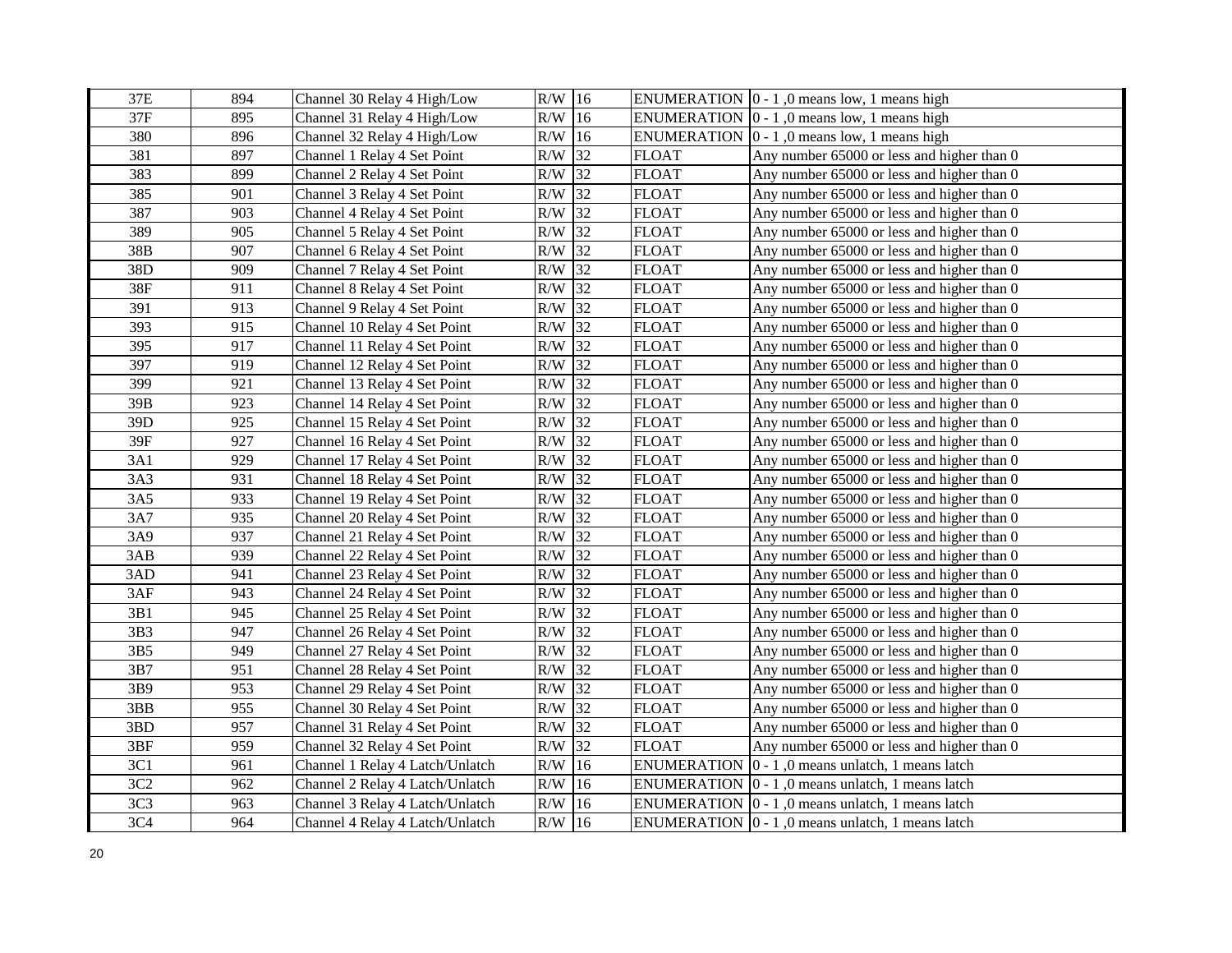| 3C <sub>5</sub> | 965  | Channel 5 Relay 4 Latch/Unlatch         | $R/W$ 16     |    |             | ENUMERATION $\vert 0 - 1 \vert$ , 0 means unlatch, 1 means latch |
|-----------------|------|-----------------------------------------|--------------|----|-------------|------------------------------------------------------------------|
| 3C <sub>6</sub> | 966  | Channel 6 Relay 4 Latch/Unlatch         | $R/W$ 16     |    |             | ENUMERATION $\vert 0 - 1 \vert$ , 0 means unlatch, 1 means latch |
| 3C7             | 967  | Channel 7 Relay 4 Latch/Unlatch         | $R/W$ 16     |    |             | ENUMERATION $\vert 0 - 1 \vert$ , 0 means unlatch, 1 means latch |
| 3C8             | 968  | Channel 8 Relay 4 Latch/Unlatch         | $R/W$ 16     |    |             | ENUMERATION $\vert 0 - 1 \vert$ , 0 means unlatch, 1 means latch |
| 3C9             | 969  | Channel 9 Relay 4 Latch/Unlatch         | $R/W$ 16     |    |             | ENUMERATION $\vert 0 - 1 \vert$ , 0 means unlatch, 1 means latch |
| 3CA             | 970  | Channel 10 Relay 4 Latch/Unlatch        | $R/W$ 16     |    |             | ENUMERATION $\vert 0 - 1 \vert$ , 0 means unlatch, 1 means latch |
| 3CB             | 971  | Channel 11 Relay 4 Latch/Unlatch        | R/W          | 16 |             | ENUMERATION  0 - 1,0 means unlatch, 1 means latch                |
| 3CC             | 972  | Channel 12 Relay 4 Latch/Unlatch        | R/W          | 16 |             | ENUMERATION $\vert 0 - 1 \vert$ , 0 means unlatch, 1 means latch |
| 3CD             | 973  | Channel 13 Relay 4 Latch/Unlatch        | R/W          | 16 |             | ENUMERATION $\vert 0 - 1 \vert$ , 0 means unlatch, 1 means latch |
| 3CE             | 974  | Channel 14 Relay 4 Latch/Unlatch        | R/W          | 16 |             | ENUMERATION $\vert 0 - 1 \vert$ , 0 means unlatch, 1 means latch |
| 3CF             | 975  | Channel 15 Relay 4 Latch/Unlatch        | R/W          | 16 |             | ENUMERATION $\vert 0 - 1 \vert$ , 0 means unlatch, 1 means latch |
| 3D0             | 976  | Channel 16 Relay 4 Latch/Unlatch        | R/W          | 16 |             | ENUMERATION  0 - 1,0 means unlatch, 1 means latch                |
| 3D1             | 977  | Channel 17 Relay 4 Latch/Unlatch        | $R/W$ 16     |    |             | ENUMERATION $\vert 0 - 1 \vert$ , 0 means unlatch, 1 means latch |
| 3D2             | 978  | Channel 18 Relay 4 Latch/Unlatch        | $R/W$ 16     |    |             | ENUMERATION $\vert 0 - 1 \vert$ , 0 means unlatch, 1 means latch |
| 3D3             | 979  | Channel 19 Relay 4 Latch/Unlatch        | $R/W$ 16     |    |             | ENUMERATION $\vert 0 - 1 \vert$ , 0 means unlatch, 1 means latch |
| 3D4             | 980  | Channel 20 Relay 4 Latch/Unlatch        | $R/W$ 16     |    |             | ENUMERATION $\vert 0 - 1 \vert$ , 0 means unlatch, 1 means latch |
| 3D <sub>5</sub> | 981  | Channel 21 Relay 4 Latch/Unlatch        | $R/W$ 16     |    |             | ENUMERATION $\vert 0 - 1 \vert$ , 0 means unlatch, 1 means latch |
| 3D <sub>6</sub> | 982  | Channel 22 Relay 4 Latch/Unlatch        | $R/W$ 16     |    |             | ENUMERATION $\vert 0 - 1 \vert$ , 0 means unlatch, 1 means latch |
| 3D7             | 983  | Channel 23 Relay 4 Latch/Unlatch        | R/W          | 16 |             | ENUMERATION $\vert 0 - 1 \vert$ , 0 means unlatch, 1 means latch |
| 3D8             | 984  | Channel 24 Relay 4 Latch/Unlatch        | R/W          | 16 |             | ENUMERATION $\vert 0 - 1 \vert$ , 0 means unlatch, 1 means latch |
| 3D9             | 985  | Channel 25 Relay 4 Latch/Unlatch        | $R/W$ 16     |    |             | ENUMERATION $\vert 0 - 1 \vert$ , 0 means unlatch, 1 means latch |
| 3DA             | 986  | Channel 26 Relay 4 Latch/Unlatch        | R/W          | 16 |             | ENUMERATION $\vert 0 - 1 \vert$ , 0 means unlatch, 1 means latch |
| 3DB             | 987  | Channel 27 Relay 4 Latch/Unlatch        | $R/W$ 16     |    |             | ENUMERATION $\vert 0 - 1 \vert$ , 0 means unlatch, 1 means latch |
| 3DC             | 988  | Channel 28 Relay 4 Latch/Unlatch        | R/W          | 16 |             | ENUMERATION $ 0 - 1 $ , 0 means unlatch, 1 means latch           |
| 3DD             | 989  | Channel 29 Relay 4 Latch/Unlatch        | R/W          | 16 |             | ENUMERATION $ 0 - 1 $ , 0 means unlatch, 1 means latch           |
| 3DE             | 990  | Channel 30 Relay 4 Latch/Unlatch        | $R/W$ 16     |    |             | ENUMERATION $\vert 0 - 1 \vert$ , 0 means unlatch, 1 means latch |
| 3DF             | 991  | Channel 31 Relay 4 Latch/Unlatch        | $R/W$ 16     |    |             | ENUMERATION $\vert 0 - 1 \vert$ , 0 means unlatch, 1 means latch |
| 3E0             | 992  | Channel 1 Time Since Last Nulled        | R            |    | UNIT        | Number of days since last nulled.                                |
| 3E1             | 993  | Channel 2 Time Since Last Nulled        | $\mathsf R$  |    | <b>UNIT</b> | Number of days since last nulled.                                |
| 3E2             | 994  | Channel 3 Time Since Last Nulled        | ${\bf R}$    |    | <b>UNIT</b> | Number of days since last nulled.                                |
| 3E3             | 995  | Channel 4 Time Since Last Nulled        | ${\bf R}$    |    | <b>UNIT</b> | Number of days since last nulled.                                |
| 3E4             | 996  | Channel 5 Time Since Last Nulled        | ${\bf R}$    |    | <b>UNIT</b> | Number of days since last nulled.                                |
| 3E5             | 997  | Channel 6 Time Since Last Nulled        | ${\bf R}$    |    | <b>UNIT</b> | Number of days since last nulled.                                |
| 3E6             | 998  | Channel 7 Time Since Last Nulled        | R            |    | <b>UNIT</b> | Number of days since last nulled.                                |
| 3E7             | 999  | Channel 8 Time Since Last Nulled        | $\mathbf R$  |    | <b>UNIT</b> | Number of days since last nulled.                                |
| 3E8             | 1000 | <b>Channel 9 Time Since Last Nulled</b> | R            |    | <b>UNIT</b> | Number of days since last nulled.                                |
| 3E9             | 1001 | Channel 10 Time Since Last Nulled       | $\mathbf R$  |    | <b>UNIT</b> | Number of days since last nulled.                                |
| 3EA             | 1002 | Channel 11 Time Since Last Nulled       | $\mathbf R$  |    | <b>UNIT</b> | Number of days since last nulled.                                |
| 3EB             | 1003 | Channel 12 Time Since Last Nulled       | $\mathbb{R}$ |    | <b>UNIT</b> | Number of days since last nulled.                                |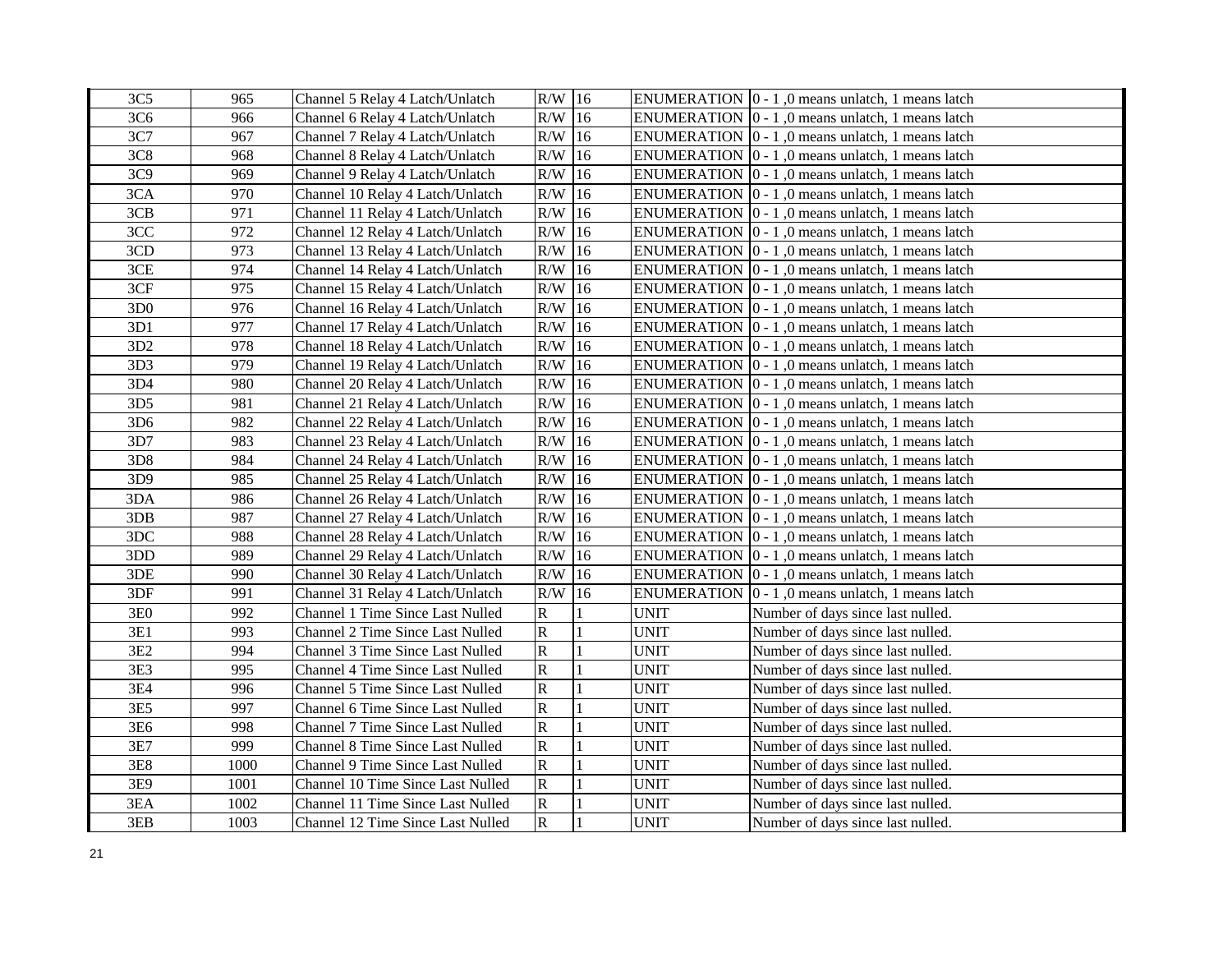| 3EC             | 1004 | Channel 13 Time Since Last Nulled           | $\overline{\mathbf{R}}$ | <b>UNIT</b> | Number of days since last nulled.     |
|-----------------|------|---------------------------------------------|-------------------------|-------------|---------------------------------------|
| 3ED             | 1005 | Channel 14 Time Since Last Nulled           | $\mathsf{R}$            | <b>UNIT</b> | Number of days since last nulled.     |
| 3EE             | 1006 | Channel 15 Time Since Last Nulled           | $\mathbb{R}$            | <b>UNIT</b> | Number of days since last nulled.     |
| 3EF             | 1007 | Channel 16 Time Since Last Nulled           | $\mathsf R$             | <b>UNIT</b> | Number of days since last nulled.     |
| 3F <sub>0</sub> | 1008 | Channel 17 Time Since Last Nulled           | ${\bf R}$               | <b>UNIT</b> | Number of days since last nulled.     |
| 3F1             | 1009 | Channel 18 Time Since Last Nulled           | $\overline{\mathbf{R}}$ | <b>UNIT</b> | Number of days since last nulled.     |
| 3F <sub>2</sub> | 1010 | Channel 19 Time Since Last Nulled           | ${\bf R}$               | <b>UNIT</b> | Number of days since last nulled.     |
| 3F3             | 1011 | Channel 20 Time Since Last Nulled           | $\mathsf R$             | <b>UNIT</b> | Number of days since last nulled.     |
| 3F4             | 1012 | Channel 21 Time Since Last Nulled           | ${\bf R}$               | <b>UNIT</b> | Number of days since last nulled.     |
| 3F5             | 1013 | Channel 22 Time Since Last Nulled           | $\mathsf R$             | <b>UNIT</b> | Number of days since last nulled.     |
| 3F6             | 1014 | Channel 23 Time Since Last Nulled           | $\mathbf R$             | <b>UNIT</b> | Number of days since last nulled.     |
| 3F7             | 1015 | Channel 24 Time Since Last Nulled           | $\mathsf R$             | <b>UNIT</b> | Number of days since last nulled.     |
| 3F8             | 1016 | Channel 25 Time Since Last Nulled           | ${\bf R}$               | <b>UNIT</b> | Number of days since last nulled.     |
| 3F9             | 1017 | Channel 26 Time Since Last Nulled           | $\mathsf R$             | <b>UNIT</b> | Number of days since last nulled.     |
| 3FA             | 1018 | Channel 27 Time Since Last Nulled           | $\mathsf R$             | <b>UNIT</b> | Number of days since last nulled.     |
| 3FB             | 1019 | Channel 28 Time Since Last Nulled           | ${\bf R}$               | <b>UNIT</b> | Number of days since last nulled.     |
| 3FC             | 1020 | <b>Channel 29 Time Since Last Nulled</b>    | ${\bf R}$               | <b>UNIT</b> | Number of days since last nulled.     |
| 3FD             | 1021 | <b>Channel 30 Time Since Last Nulled</b>    | ${\bf R}$               | <b>UNIT</b> | Number of days since last nulled.     |
| 3FE             | 1022 | Channel 31 Time Since Last Nulled           | ${\bf R}$               | <b>UNIT</b> | Number of days since last nulled.     |
| 3FF             | 1023 | Channel 32 Time Since Last Nulled           | ${\bf R}$               | <b>UNIT</b> | Number of days since last nulled.     |
| 400             | 1024 | <b>Channel 1 Time Since Last Calibrated</b> | $\mathbf R$             | <b>UNIT</b> | Number of days since last Calibrated. |
| 401             | 1025 | Channel 2 Time Since Last Calibrated        | R                       | <b>UNIT</b> | Number of days since last Calibrated. |
| 402             | 1026 | Channel 3 Time Since Last Calibrated        | R                       | <b>UNIT</b> | Number of days since last Calibrated. |
| 403             | 1027 | <b>Channel 4 Time Since Last Calibrated</b> | R                       | <b>UNIT</b> | Number of days since last Calibrated. |
| 404             | 1028 | Channel 5 Time Since Last Calibrated        | ${\bf R}$               | <b>UNIT</b> | Number of days since last Calibrated. |
| 405             | 1029 | Channel 6 Time Since Last Calibrated        | $\mathbb R$             | <b>UNIT</b> | Number of days since last Calibrated. |
| 406             | 1030 | Channel 7 Time Since Last Calibrated        | $\overline{\mathbf{R}}$ | <b>UNIT</b> | Number of days since last Calibrated. |
| 407             | 1031 | Channel 8 Time Since Last Calibrated        | $\mathbb{R}$            | <b>UNIT</b> | Number of days since last Calibrated. |
| 408             | 1032 | Channel 9 Time Since Last Calibrated        | $\overline{\mathbb{R}}$ | <b>UNIT</b> | Number of days since last Calibrated. |
| 409             | 1033 | Channel 10 Time Since Last Calibrated R     |                         | <b>UNIT</b> | Number of days since last Calibrated. |
| 40A             | 1034 | Channel 11 Time Since Last Calibrated R     |                         | <b>UNIT</b> | Number of days since last Calibrated. |
| 40B             | 1035 | Channel 12 Time Since Last Calibrated R     |                         | <b>UNIT</b> | Number of days since last Calibrated. |
| 40C             | 1036 | Channel 13 Time Since Last Calibrated R     |                         | <b>UNIT</b> | Number of days since last Calibrated. |
| 40 <sub>D</sub> | 1037 | Channel 14 Time Since Last Calibrated R     |                         | <b>UNIT</b> | Number of days since last Calibrated. |
| 40E             | 1038 | Channel 15 Time Since Last Calibrated R     |                         | <b>UNIT</b> | Number of days since last Calibrated. |
| 40F             | 1039 | Channel 16 Time Since Last Calibrated R     |                         | <b>UNIT</b> | Number of days since last Calibrated. |
| 410             | 1040 | Channel 17 Time Since Last Calibrated R     |                         | <b>UNIT</b> | Number of days since last Calibrated. |
| 411             | 1041 | Channel 18 Time Since Last Calibrated R     |                         | <b>UNIT</b> | Number of days since last Calibrated. |
| 412             | 1042 | Channel 19 Time Since Last Calibrated R     |                         | <b>UNIT</b> | Number of days since last Calibrated. |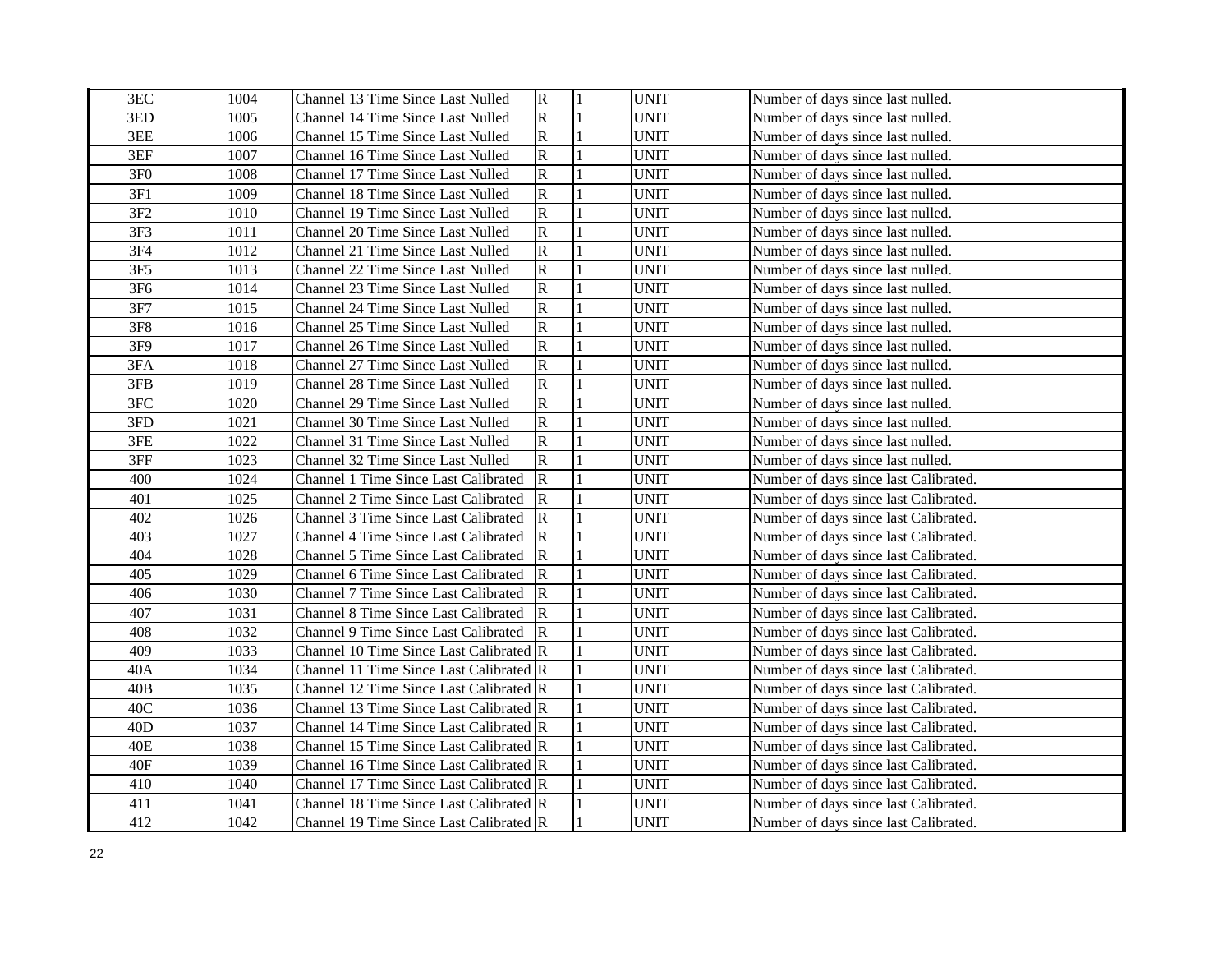| 413            | 1043 | Channel 20 Time Since Last Calibrated R |                       |                              | <b>UNIT</b>                                              | Number of days since last Calibrated.                                      |
|----------------|------|-----------------------------------------|-----------------------|------------------------------|----------------------------------------------------------|----------------------------------------------------------------------------|
| 414            | 1044 | Channel 21 Time Since Last Calibrated R |                       |                              | <b>UNIT</b>                                              | Number of days since last Calibrated.                                      |
| 415            | 1045 | Channel 22 Time Since Last Calibrated R |                       |                              | <b>UNIT</b>                                              | Number of days since last Calibrated.                                      |
| 416            | 1046 | Channel 23 Time Since Last Calibrated R |                       |                              | <b>UNIT</b>                                              | Number of days since last Calibrated.                                      |
| 417            | 1047 | Channel 24 Time Since Last Calibrated R |                       |                              | <b>UNIT</b>                                              | Number of days since last Calibrated.                                      |
| 418            | 1048 | Channel 25 Time Since Last Calibrated R |                       |                              | <b>UNIT</b>                                              | Number of days since last Calibrated.                                      |
| 419            | 1049 | Channel 26 Time Since Last Calibrated R |                       |                              | <b>UNIT</b>                                              | Number of days since last Calibrated.                                      |
| 41A            | 1050 | Channel 27 Time Since Last Calibrated R |                       |                              | <b>UNIT</b>                                              | Number of days since last Calibrated.                                      |
| 41B            | 1051 | Channel 28 Time Since Last Calibrated R |                       |                              | <b>UNIT</b>                                              | Number of days since last Calibrated.                                      |
| 41C            | 1052 | Channel 29 Time Since Last Calibrated R |                       |                              | <b>UNIT</b>                                              | Number of days since last Calibrated.                                      |
| 41D            | 1053 | Channel 30 Time Since Last Calibrated R |                       |                              | <b>UNIT</b>                                              | Number of days since last Calibrated.                                      |
| 41E            | 1054 | Channel 31 Time Since Last Calibrated R |                       |                              | <b>UNIT</b>                                              | Number of days since last Calibrated.                                      |
| $41\mathrm{F}$ | 1055 | Channel 32 Time Since Last Calibrated R |                       |                              | <b>UNIT</b>                                              | Number of days since last Calibrated.                                      |
| 420            | 1056 | Channel 29 Select Wired or Radio        | R/W                   |                              |                                                          | ENUMERATION $\vert 0 - 1 \vert$ , 0 means wired, 1 means radio             |
| 421            | 1057 | Channel 30 Select Wired or Radio        | R/W                   |                              |                                                          | ENUMERATION $\vert 0 - 1 \vert$ , 0 means wired, 1 means radio             |
| 422            | 1058 | Channel 31 Select Wired or Radio        | R/W                   |                              |                                                          | ENUMERATION $\vert 0 - 1 \vert$ , 0 means wired, 1 means radio             |
| 423            | 1059 | Channel 32 Select Wired or Radio        | R/W                   |                              |                                                          | ENUMERATION $\vert 0 - 1 \vert$ , 0 means wired, 1 means radio             |
| 424            | 1060 | Channel 29 Max Scale                    | R/W                   |                              | <b>UINT</b>                                              | $1 - 65000$                                                                |
| 425            | 1061 | Channel 30 Max Scale                    | R/W                   |                              | <b>UINT</b>                                              | $-65000$                                                                   |
| 426            | 1062 | Channel 31 Max Scale                    | R/W                   |                              | <b>UINT</b>                                              | $-65000$                                                                   |
| 427            | 1063 | Channel 32 Max Scale                    | R/W                   |                              | <b>UINT</b>                                              | $-65000$                                                                   |
| 428            | 1064 | Channel 29 Min Scale                    | R/W                   |                              | <b>INTEGER</b>                                           | $-70-0$                                                                    |
| 429            | 1065 | Channel 30 Min Scale                    | R/W                   |                              | <b>INTEGER</b>                                           | $-70-0$                                                                    |
| 42A            | 1066 | Channel 31 Min Scale                    | R/W                   |                              | <b>INTEGER</b>                                           | $-70-0$                                                                    |
| 42B            | 1067 | Channel 32 Min Scale                    | R/W                   |                              | <b>INTEGER</b>                                           | $-70-0$                                                                    |
|                |      |                                         |                       | <b>Modbus and Build Data</b> |                                                          |                                                                            |
| 1771           | 6001 | <b>Modbus Address</b>                   | $R/W$ 16              |                              | <b>INTEGER</b>                                           | $1 - 247$                                                                  |
| 1772           | 6002 | <b>Modbus Baud Rate</b>                 | R/W                   | 16                           | <b>INTEGER</b>                                           | Any Valid Baud Rate. See Below.                                            |
| 1773           | 6003 | Month                                   | R                     | 16                           | <b>INTEGER</b>                                           | $1 - 12$                                                                   |
| 1774           | 6004 | Day                                     | R                     | 16                           | <b>INTEGER</b>                                           | $1 - 31$                                                                   |
| 1775           | 6005 | Year                                    | R                     | 16                           | <b>INTEGER</b>                                           | $2009 -$                                                                   |
| 1776           | 6006 | Serial Number Character                 | $\overline{\text{R}}$ | 16                           |                                                          | ENUMERATION $\vert 0 - 52 \text{ See } \text{Serial } \text{Number}$ below |
| 1776           | 6006 | Serial Number                           | R                     | $\overline{32}$              | <b>LONG INT</b>                                          | $1 - 99999$                                                                |
| 17A5           | 6053 | <b>Supply Voltage</b>                   | $\overline{\text{R}}$ | 32                           | <b>FLOAT</b>                                             | Supply Voltage in Volts (Added in Firmware 4.1.3)                          |
|                |      |                                         |                       |                              | <b>Signal Strength (Section Added in Firmware 4.1.3)</b> |                                                                            |
| 1839           | 6201 | Channel 1 RSSI                          | R                     | 16                           | <b>INTEGER</b>                                           | 0-100% Receive Signal Strength                                             |
| 183A           | 6202 | Channel 2 RSSI                          | R                     | 16                           | <b>INTEGER</b>                                           | 0-100% Receive Signal Strength                                             |
| 183B           | 6203 | Channel 3 RSSI                          | R                     | 16                           | <b>INTEGER</b>                                           | 0-100% Receive Signal Strength                                             |
| 183C           | 6204 | Channel 4 RSSI                          | $\overline{\text{R}}$ | 16                           | <b>INTEGER</b>                                           | 0-100% Receive Signal Strength                                             |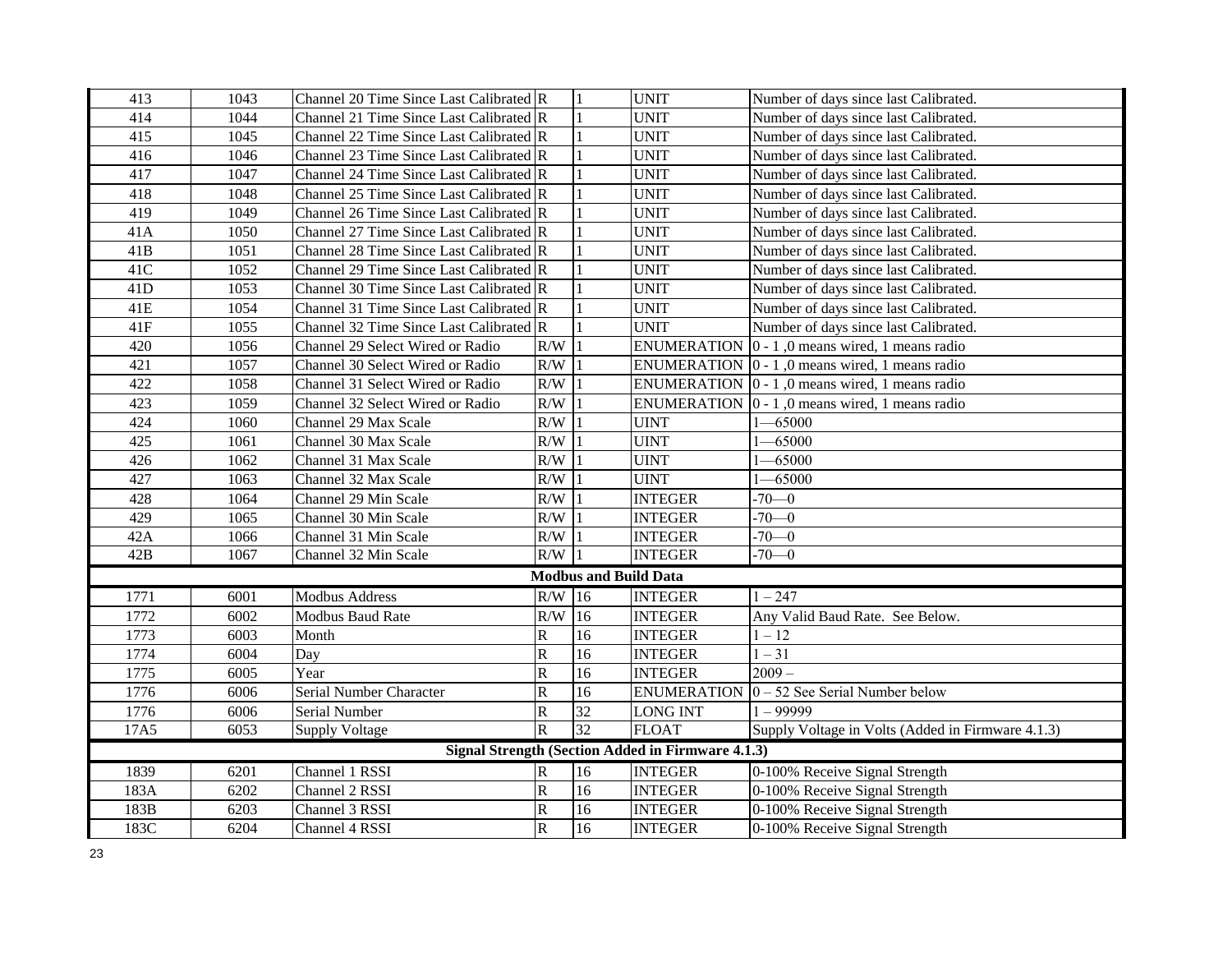| 183D | 6205 | Channel 5 RSSI              | $\, {\bf R}$            | 16                      | <b>INTEGER</b> | 0-100% Receive Signal Strength                       |
|------|------|-----------------------------|-------------------------|-------------------------|----------------|------------------------------------------------------|
| 183E | 6206 | Channel 6 RSSI              | $\overline{\mathsf{R}}$ | 16                      | <b>INTEGER</b> | 0-100% Receive Signal Strength                       |
| 183F | 6207 | Channel 7 RSSI              | $\overline{\mathsf{R}}$ | $\overline{16}$         | <b>INTEGER</b> | 0-100% Receive Signal Strength                       |
| 1840 | 6208 | Channel 8 RSSI              | $\overline{\mathsf{R}}$ | 16                      | <b>INTEGER</b> | 0-100% Receive Signal Strength                       |
| 1841 | 6209 | Channel 9 RSSI              | ${\bf R}$               | $\overline{16}$         | <b>INTEGER</b> | 0-100% Receive Signal Strength                       |
| 1842 | 6210 | Channel 10 RSSI             | ${\bf R}$               | $\overline{16}$         | <b>INTEGER</b> | 0-100% Receive Signal Strength                       |
| 1843 | 6211 | Channel 11 RSSI             | ${\bf R}$               | 16                      | <b>INTEGER</b> | 0-100% Receive Signal Strength                       |
| 1844 | 6212 | Channel 12 RSSI             | ${\bf R}$               | 16                      | <b>INTEGER</b> | 0-100% Receive Signal Strength                       |
| 1845 | 6213 | Channel 13 RSSI             | ${\bf R}$               | 16                      | <b>INTEGER</b> | 0-100% Receive Signal Strength                       |
| 1846 | 6214 | Channel 14 RSSI             | ${\bf R}$               | 16                      | <b>INTEGER</b> | 0-100% Receive Signal Strength                       |
| 1847 | 6215 | Channel 15 RSSI             | ${\bf R}$               | 16                      | <b>INTEGER</b> | 0-100% Receive Signal Strength                       |
| 1848 | 6216 | Channel 16 RSSI             | $\, {\bf R}$            | 16                      | <b>INTEGER</b> | 0-100% Receive Signal Strength                       |
| 1849 | 6217 | Channel 17 RSSI             | ${\bf R}$               | 16                      | <b>INTEGER</b> | 0-100% Receive Signal Strength                       |
| 184A | 6218 | Channel 18 RSSI             | $\, {\bf R}$            | $\overline{16}$         | <b>INTEGER</b> | 0-100% Receive Signal Strength                       |
| 184B | 6219 | Channel 19 RSSI             | ${\bf R}$               | 16                      | <b>INTEGER</b> | 0-100% Receive Signal Strength                       |
| 184C | 6220 | Channel 20 RSSI             | ${\bf R}$               | 16                      | <b>INTEGER</b> | 0-100% Receive Signal Strength                       |
| 184D | 6221 | Channel 21 RSSI             | $\overline{\text{R}}$   | $\overline{16}$         | <b>INTEGER</b> | 0-100% Receive Signal Strength                       |
| 184E | 6222 | Channel 22 RSSI             | ${\bf R}$               | 16                      | <b>INTEGER</b> | 0-100% Receive Signal Strength                       |
| 184F | 6223 | Channel 23 RSSI             | ${\bf R}$               | 16                      | <b>INTEGER</b> | 0-100% Receive Signal Strength                       |
| 1850 | 6224 | Channel 24 RSSI             | ${\bf R}$               | 16                      | <b>INTEGER</b> | 0-100% Receive Signal Strength                       |
| 1851 | 6225 | Channel 25 RSSI             | ${\bf R}$               | 16                      | <b>INTEGER</b> | 0-100% Receive Signal Strength                       |
| 1852 | 6226 | Channel 26 RSSI             | $\overline{\mathsf{R}}$ | 16                      | <b>INTEGER</b> | 0-100% Receive Signal Strength                       |
| 1853 | 6227 | Channel 27 RSSI             | $\overline{\text{R}}$   | $\overline{16}$         | <b>INTEGER</b> | 0-100% Receive Signal Strength                       |
| 1854 | 6228 | Channel 28 RSSI             | $\overline{\mathsf{R}}$ | 16                      | <b>INTEGER</b> | 0-100% Receive Signal Strength                       |
| 1855 | 6229 | Channel 29 RSSI             | $\overline{\mathsf{R}}$ | $\overline{16}$         | <b>INTEGER</b> | 0-100% Receive Signal Strength                       |
| 1856 | 6230 | Channel 30 RSSI             | ${\bf R}$               | $\overline{16}$         | <b>INTEGER</b> | 0-100% Receive Signal Strength                       |
| 1857 | 6231 | Channel 31 RSSI             | ${\bf R}$               | 16                      | <b>INTEGER</b> | 0-100% Receive Signal Strength                       |
| 1858 | 6232 | Channel 32 RSSI             | $\overline{\mathbf{R}}$ | 16                      | <b>INTEGER</b> | 0-100% Receive Signal Strength                       |
|      |      |                             |                         | <b>Diagnostics Data</b> |                |                                                      |
| 2701 | 9985 | <b>Revision Major</b>       | $\mathbf R$             | 16                      | <b>INTEGER</b> | Any Integer Value                                    |
| 2702 | 9986 | <b>Revision Minor</b>       | $\overline{\mathsf{R}}$ | 16                      | <b>INTEGER</b> | Any Integer Value                                    |
| 2703 | 9987 | <b>Build Number</b>         | $\overline{\text{R}}$   | 16                      | <b>INTEGER</b> | Any Integer Value                                    |
| 2704 | 9988 | Reset                       | R/W                     | 16                      | <b>INTEGER</b> | Read 0. If user sets to 1, resets the control board. |
| 2705 | 9989 | Serial Receive Good Count   | ${\bf R}$               | 16                      | <b>UINT</b>    | $0 - 65535$                                          |
| 2706 | 9990 | Serial Receive Error Count  | ${\bf R}$               | 16                      | <b>UINT</b>    | $0 - 65535$                                          |
| 2707 | 9991 | Serial Transmit Good Count  | ${\bf R}$               | 16                      | <b>UINT</b>    | $0 - 65535$                                          |
| 2708 | 9992 | Serial Transmit Error Count | $\mathbf R$             | 16                      | <b>UINT</b>    | $0 - 65535$                                          |
| 2709 | 9993 | Radio Receive Good Count    | ${\bf R}$               | 16                      | <b>UINT</b>    | $0 - 65535$                                          |
| 270A | 9994 | Radio Receive Error Count   | $\mathbf R$             | 16                      | <b>UINT</b>    | $0 - 65535$                                          |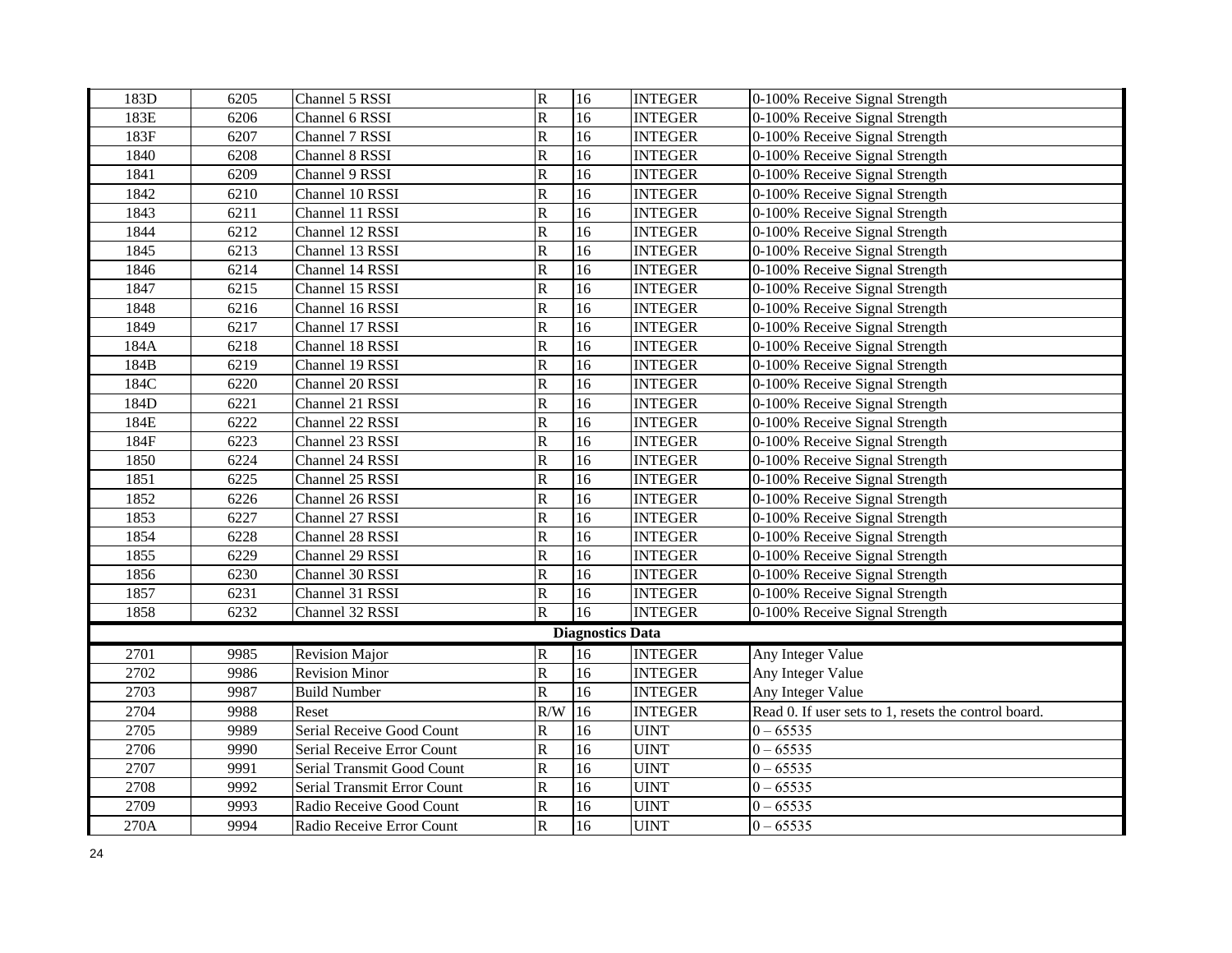| 270B | 9995 | Radio Transmit Good Count  |    | 16 | <b>UINT</b> | $ 0 - 65535$ |
|------|------|----------------------------|----|----|-------------|--------------|
| 270C | 9996 | Radio Transmit Error Count |    | 16 | <b>UINT</b> | $ 0 - 65535$ |
| 270D | 9997 | Uptime Days                |    | 16 | <b>UINT</b> | $ 0 - 65535$ |
| 270E | 9998 | Uptime Hours               |    | 16 | <b>UINT</b> | $ 0 - 65535$ |
| 270F | 9999 | Uptime Minutes             | ΙR | 16 | <b>UINT</b> | $10 - 65535$ |

| MODE SENSOR MODE |                    |
|------------------|--------------------|
|                  | <b>OINORMAL</b>    |
|                  | 1 NULL             |
|                  | 2 CALIBRATION      |
|                  | 3 RELAY            |
|                  | 4 Radio ADD        |
|                  | 5 Diagnostic/ Batt |
|                  | 6 Advanced Menu    |
|                  | 7 Admin Menu       |

| Serial Number  |                         |
|----------------|-------------------------|
| Char           | Char                    |
| $\overline{1}$ | $\overline{A}$          |
|                | $rac{B}{C}$             |
| $\frac{2}{3}$  |                         |
| 4              | D                       |
| 5              | E                       |
| 6              | F                       |
| 7              | G                       |
| 8              | H                       |
| 9              | Ī                       |
| 10             | J                       |
| 11             | K                       |
| 12             | L                       |
| 13             | M                       |
| 14             | $\overline{\mathsf{N}}$ |
| 15             | O                       |
| 16             | P                       |
| 17             | $\overline{Q}$          |
| 18             | $\overline{R}$          |
| 19             | $\overline{\mathbf{S}}$ |
| <b>20</b>      | T                       |
| 21             |                         |
| 22             | $\frac{U}{V}$           |
| 23             | $\overline{\mathsf{w}}$ |

| <b>Valid Baud Rates</b> |  |  |  |
|-------------------------|--|--|--|
| 4800                    |  |  |  |
| 9600                    |  |  |  |
| 19200                   |  |  |  |

|   | 3 RELAY            |
|---|--------------------|
|   | 4 Radio ADD        |
|   | 5 Diagnostic/ Batt |
|   | 6 Advanced Menu    |
|   | 7 Admin Menu       |
|   |                    |
|   |                    |
|   | Char               |
|   | A                  |
|   | B                  |
|   | C<br>3             |
| 4 | D                  |
| 5 | E                  |

| $\overline{7}$    | G | <b>FAULT</b> | <b>FAULT</b>                                               |
|-------------------|---|--------------|------------------------------------------------------------|
| 8 <sup>2</sup>    | н |              | 0 None                                                     |
| 9                 |   |              | Sensor Timeout                                             |
| 10 <sup>1</sup>   |   |              | 2 Sensor reading below null (152 Model Only)               |
| 11                | κ |              | 3 Replace sensor element (LPIR Only)                       |
| $12 \overline{ }$ |   |              | 4 ADC not responding                                       |
| 13                | M |              | 5 Null Failed                                              |
| 14                | N |              | 6 Cal Failed                                               |
| 15                | O |              | 7 Future Error                                             |
| 16                | P |              | 8 Two Sensors Same Address                                 |
| 17                | Q |              | 9 Sensor Radio Timeout                                     |
| 18                | R |              | 10 When Sensor is wired, it means no sensor is connected   |
| 19                | S |              | 11 Rapid temperature change (LPIR Only)                    |
| $20 \mid$         |   |              | 12 Sensor Element Restarting (LPIR Only)                   |
| 21                | U |              | 13 Unspecified Error on sensor unit. Shown only on Monitor |
| $\overline{22}$   | V |              | 14 No Primary Monitor at Sensor Head                       |
| 23                | W |              | 15 Monitor Fault                                           |